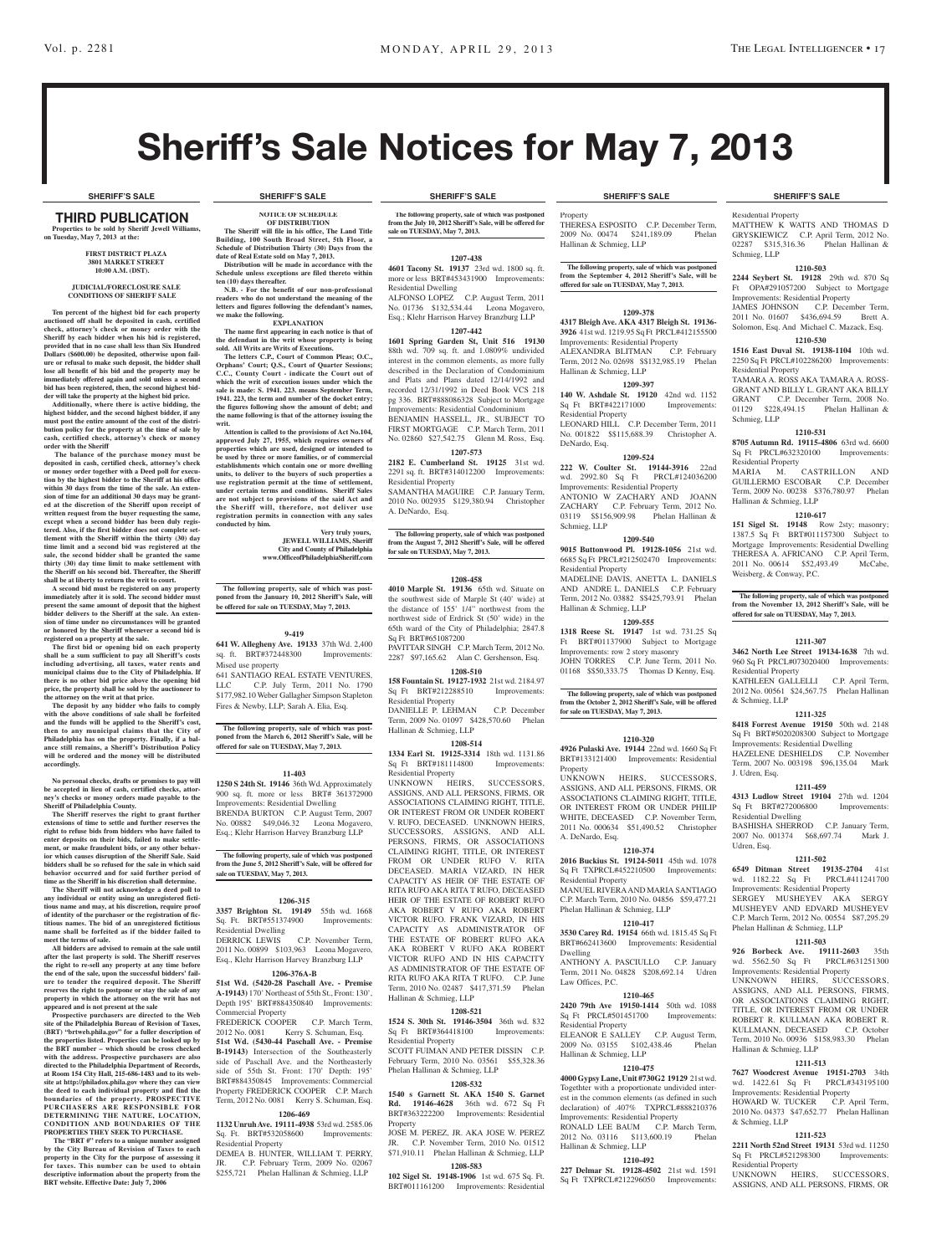ASSOCIATIONS CLAIMING RIGHT, TITLE OR INTEREST FROM OR UNDER JAMES BERTRAND, DECEASED ET AL C.P. July Term, 2009 No. 02028 \$195,744.77 Phelan Hallinan & Schmieg, LLP

### **1211-525**

**1337 Wells Street 19111-4921** 53rd wd. 1170 Sq Ft PRCL#532020900 Improvements: Residential Property

MIKHAIL KHALAPOV C.P. August Term, 2011 No. 00977 \$134,460.34 Phelan Hallinan & Schmieg, LLP

### **1211-571**

**6412 Chelwynde Avenue 19143** 40th wd. 1120 Sq Ft BRT#406273900 Subject to Mortgage Improvements: Residential Dwelling EUGENE D. LOGAN BRIGGS C.P. January Term, 2011 No. 02936 \$146,475.54 Mark J. Udren, Esq.

### **1211-577**

**5823 Malvern Avenue 19131** 52nd wd. 1296 Sq Ft BRT#522120300 Improvements: Residential Dwelling HOWARD WILKS AKA HOWARD WILKES C.P. February Term, 2006 No. 000077 \$123,000.35 Mark J. Udren, Esq.

### **1211-586**

**1657 North Robinson Street 19151** 34th wd. 1434.56 Sq Ft BRT#342277800 Subject to Mortgage Improvements: Residential Dwelling WENDY STOWE C.P. September Term, 2003 No. 004389 \$55,923.47 Mark J. Udren, Esq.

## **1211-634**

**2601 South Dewey Street 19142** 40th wd. Row conv/apt 2sty masonry; 2660.6 Sq Ft BRT#402074400 Improvements: Residential Dwelling

MOHAMMAD SHOKROLLAH C.P. February Term, 2011 No. 00662, \$57,640.54 McCabe Weisberg, & Conway, P.C.

### **1211-661**

**324 North Edgewood Street 19139-1116** 34th wd. S/D w det gar 2 sty mason; 3367 Sq Ft BRT#341109700 Improvements: Residential Dwelling

SHEILA WALLER C.P. May Term, 2012 No. 00285 \$95,692.69 McCabe, Weisberg, & Conway, P.C.

### **1211-689**

**1539 E. Tulpehocken Street 19138-1626**  50th wd. 1680.36 Sq Ft BRT#102211800 Improvements: Residential Dwelling DENISE M. HALL C.P. April Term, 2012 No.

03352 \$179,489.05 Kristen D. Little, Esq. **1211-692**

## **2126 65th Avenue 19138** 17th wd. 1277 Sq Ft

BRT#171357100 Improvements: Residential Property GERTRUDE HAMBY C.P. May Term, 2012 No.

### 02006 \$97,164.11 Kristine M. Anthou, Esq. **1211-700**

**5810 Master St 19131** 34th wd. Row 2 sty masonry; 3007.5 Sq Ft BRT#043032900 Subject to Mortgage Subject to Rent Improvements: Residential Dwelling

TALIBA FOSTER C.P. May Term, 2009 No. 02247 \$96,863.43 McCabe, Weisberg, & Conway, P.C.

### **1211-716**

**6032 N. 19th Street 19141** 17th wd. 1360 Sq Ft BRT#172351600 Improvements: Residential Property

ELAINE COLLIER, ONLY KNOWN SURVIVING HEIR OF IDA P. COLLIER, DECEASED MORTGAGOR AND REAL OWNER AND UNKNOWN SURVIVING HEIRS OF IDA P. COLLIER, DECEASED MORTGAGOR AND REAL OWNER C.P. September Term, 2011 No. 3002 \$34,883.08 Matthew A. Lipman, Esq.

### **1211-739**

**2049 E. Susquehanna Ave. 19125-1519**  31st wd. 1629.72 Sq Ft PRCL#313039100 Improvements: Residential Property RONALD FAGGINS C.P. July Term, 2010 No. 00873 \$210,843.79 Phelan Hallinan & Schmieg, LLP

### **The following property, sale of which was postponed from the December 4, 2012 Sheriff's Sale, will be offered for sale on TUESDAY, May 7, 2013.**

### **1212-309**

**3187 Tulip Street 19134-3807** 25th wd. 772.24 Sq Ft TXPRCL#252364300 Improvements: Residential Property

ANIBAL CRUZ SANTIAGO C.P. August Term, 2010 No. 02606 \$49,416.22 Phelan Hallinan & Schmieg, LLP

## **1212-330**

**6337 East Fariston Drive 19120-1009**  50th wd. 1800 Sq Ft TXPRCL#611006300 Improvements: Residential Property MICHAEL P. DIXON AND ANGELA L. DIXON C.P. December Term, 2011 No. 02529 \$95,080.15 Phelan Hallinan & Schmieg, LLP

# **1212-357**

**1730 Lombard Street 19146-1519** 30th wd. 1341.22 Sq Ft TXPRCL#303004304 Improvements: Residential Property STEVEN J. ROSENBERG C.P. June Term,<br>2012 No. 00561 \$662,490.36 Phelan 2012 No. 00561 \$662,490.36 Hallinan & Schmieg, LLP

## **1212-410**

**7101 North 19th Street 19126-1508** 10th wd. 3161.48 Sq Ft TXPRCL#101114400 Improvements: Residential Property JOHN D. IVEY AND MATTIE L. IVEY C.P. August Term, 2007 No. 01614 \$110,614.06 Phelan Hallinan & Schmieg, LLP

## **1212-422**

**1011 Griffith Street 19111-2616** 63rd wd. 2916.12 Sq Ft TXPRCL#631270200 Improvements: Residential Property STEVEN DROHOMIRECKI C.P. July Term, 2010 No. 01078 \$202,742.95 Phelan Hallinan & Schmieg, L

### **1212-439**

**1831 East Orleans Street 19134-3543** 25th wd. 1353.24 Sq Ft TXPRCL#252167300 Improvements: Residential Property RONALD J. HALL C.P. August Term, 2010 No. 04416 \$64,810.13 Phelan Hallinan & Schmieg, LLP

**1212-456**

### **265 South 9th Street, Unit 1R 19107** 5th wd. 810 Sq Ft, together with a proportionate undivided interest in the common elements of 16.59%. BRT#888049366 Improvements: Residential Property MELANIE YOUNG C.P. June Term, 2012 No. 01531 \$254,668.51 KML Law Group, P.C.

### **1212-459**

**2011 Carpenter Street 19146** 30th wd. 1120 Sq Ft BRT#301235300 Improvements: Residential Property ANGELA M. BAYLOCK C.P. July Term, 2009 No. 00918 \$333,753.28 KML Law Group, P.C.

### **1212-505**

**8309 Dorcas Street 19152-2259** 56th wd. 3640 Sq Ft TXPRCL#562314830 Improvements: Residential Property LORIANNE A. GERAGHTY AKA LORRAINE A. GERAGHTY C.P. March

Term, 2010 No. 01674 \$209,477.40 Phelan Hallinan & Schmieg, LLP **1212-537**

**1530 W. 68th Avenue 19126** 10th wd. 1440 Sq Ft BRT#101248900 Improvements: Residential Property DEIDRE JONES-MOORE C.P. November<br>Term, 2008 No. 002046 \$79,779.69 Term,  $2008$  No.  $002046$ 

Christopher A. DeNardo, Esq. **1212-539 5630 Sprague Street 19138** 22nd wd. 1554

### Sq Ft BRT#122270000 Improvements: Residential Property RHONDA Y SPEARMAN C.P. June Term,

2012 No. 1232 \$53,907.49 Christopher A. DeNardo, Esq.

## **1212-569**

**2955 Tremont Street 19136** 57th wd. 3200 Sq Ft BRT#572060500 Improvements: Residential Dwelling MICHAEL KIRLIN C.P. April Term, 2012 No. 00346 \$251,855.26 Udren Law Offices, P.C.

**1212-600 6142 Locust Street 19139** 46th wd. 2522 Sq Ft BRT#031097800 Improvements: Residential Real Estate

ANTHONY LYNN AND LYNN REAL ESTATE HOLDINGS, LLC C.P. April Term, 2012 No. 02657 \$69,994.79 Stern & Eisenberg, PC

### **1212-604**

**2128 Manton Street 19146** 36th wd. 1048 Sq Ft BRT#361063900 Improvements: Residential Real Estate

NANCY WOODS C.P. February Term, 2012 No. 02428 \$6,191.78 Stern & Eisenberg, PC **1212-611**

**4244 North American Street AKA 4244 N.**  American Street 5th wd. All that certain lot or piece of ground with the buildings and improvements thereon erected described according to a plan and survey thereof made by Joseph F. Delaney, Esquire, surveyor and regulator of the Fifth District of the City of Philadelphia on the 11th day of September A.D. 1941 as follows, to wit: BEGINNING at a point on the northwest side of American Street (60 feet wide) at the distance of 132'9" southwest from the southwest side of Bristol Street (60 ft wide). CONTAINING in front or breadth on the said American Street southwest 15'11" and extending of that width in length or depth northwest between lines parallel with Bristol Street and passing through the party walls between this premises and the premises adjoining on the northeast and southwest 60' to the center line of a ceratin 4' wide alley, which extends northeast and southwest from Bristol Street to Hunting Park Avenue (100' wide) parallel with American

### 18 • THE LEGAL INTELLIGENCER MONDAY, APRIL 29, 2013 Vol. p. 2282

### **SHERIFF'S SALE SHERIFF'S SALE SHERIFF'S SALE SHERIFF'S SALE SHERIFF'S SALE**

Street. BRT#072103600 Subject to Mortgage Improvements: Row B/gar 2sty Masonry CHARLES V. LEIGH C.P. March Term, 2011 No. 01759 \$55,950.90 Patrick J. Wesner, Esq. **1212-618**

**2711 Parrish Street** 15th wd. Containing in front or breadth on the said Parrish Street 15 ft and extending of that width in length or depth northward between parallel lines at right angles with the said Parrish Street 67 ft to a certain 3 ft wide alley leading westward into Pennock Street and eastward into a ceratin other 3 ft wide alley leading southward into the said Parrish Street. BRT#152300200 Subject to Mortgage Improvements: Row 2 Sty Masonry ANTHONY L. TIDD AND TRACEY M. TIDD C.P. October Term, 2008 No. 01145

**The following property, sale of which was postponed from the January 8, 2013 Sheriff's Sale, will be offered for sale on TUESDAY, May 7, 2013.**

\$365,851.57 Patrick J. Wesner, Esq.

### **1301-302**

**2839 Stevens Street 19149** 62nd wd.(formerly part of the 55th wd.) 926.90 Sq. Ft. BRT#621210800 Improvements: Residential Property

KATIRIA GARCIA C.P. May Term, 2012 No. 00126 \$89,494.29 KML Law Group, P.C. **1301-305**

**4430 Hurley Street 19120** 42nd wd. 1157.62 Sq. Ft. BRT#421432100 Improvements: Residential Property

CHERYL Y. WITHERSPOON C.P. September Term, 2009 No. 03355 \$37,317.80 KML Law Group, P.C.

## **1301-311**

**4434 Ernie Davis Circle 19154** 66th wd. 2448 Sq. Ft. BRT#662618122 Improvements: Residential Property

MELISSA S. TULIN C.P. June Term, 2010 No. 01042 \$142,174.67 KML Law Group, P.C. **1301-314**

**7343 Ogontz Avenue 19138** 50th wd. 1891.32 Sq. Ft. BRT#501309400 Improvements: Residential Property MICHELLE LAMB AS ADMINSTRTRIX OF THE ESTATE OF MAUREEN E. LAMB DECEASED C.P. March Term, 2012 No. 02555 \$39,131.37 KML Law Group, P.C.

### **1301-317 6350 Eastwood Street 19149** 54th wd. 1107.01

Sq. Ft. BRT#541267600 Improvements: Residential Property MARSHA POWELL C.P. July Term, 2012 No. 00062 \$140,688.42 KML Law Group, P.C.

**1301-319 3147 Agate Street 19134** 25th wd. 693.84 Sq. Ft. BRT#252335800 Improvements:

Residential Property MARKEYES ANDERSON C.P. February Term, 2007 No. 01597 \$38,619.36 KML Law Group, P.C.

## **1301-322**

**576 Rosalie Street 19120** 35th wd. 1033.60<br>Sq. Ft. BRT#352025200 Improvements: Sq. Ft. BRT#352025200 Residential Property HAROLD FORD C.P. May Term, 2012 No.

03545 \$48,384.66 KML Law Group, P.C. **1301-327**

**419 Lemonte Street 19128** 21st wd. 1953 Sq. Ft. BRT#212316002 Improvements: Residential Property LAUREN OSWALD C.P. July Term, 2012 No.

02102 \$225,025.75 KML Law Group, P.C. **1301-335**

**1404 South 28th Street 19146** 36th wd. 800.04 Sq. Ft. BRT#364343000 Improvements: Residential Property ROSE T. BRETT C.P. August Term, 2009 No.

03944 \$39,776.07 KML Law Group, P.C. **1301-340**

**1301 Devereaux Avenue 19149** 53rd wd. 1406 Sq. Ft. BRT#531013500 Improvements:

Residential Property<br>ELENA SANTIAGO C.P. March Term, 2011 No. 02796 \$149,251.41 KML Law Group, P.C.

### **1301-351**

**802 North 16th Street 19130** 15th wd. 1499.16 Sq. Ft. (land); 2637 Sq. Ft. (improved) BRT#151023610 Subject To Mortgage Improvements: Residential Property C.P. February Term, 2010 No. 1361 \$340,002.28 Susan M. Heimbecker, Esq.

## **1301-361**

**8643 Williams Ave. 19150** 50th wd. 1462.50 Sq. Ft. BRT#502281300 Improvements: Residential Real Estate JOHN MUHLANGA C.P. April Term, 2012 No. 001710 \$121,157.73 Stern & Eisenberg, PC

### **1301-365**

**238 West Olney Avenue 19120** 42nd wd. 1011.75 Sq. Ft. BRT#422305100 Improvements: Residential Property

**1301-417 3125 Weikel Street 19134** 25th wd. 840 Sq. Ft. BRT#252389000 Improvements: Residential

DONNA M. RUSSELL C.P. May Term, 2012 No. 3558 \$26,921.07 Christopher A. DeNardo, Esq. **1301-418 5024 Arch Street 19139** 44th wd. 2240 Sq. Ft. BRT#441012600 Improvements: Residential

MAURICE P. THOMAS C.P. June Term, 2008 No. 004711 \$96,018.96 Christopher A.

**1301-419 1632 HaworthStreet 19124** 62nd wd. 1836

BRIDGETTE A. TINNIN C.P. May Term, 2012 No. 1603 \$71,748.73 Christopher A.

**1301-422 2827 Glenview Street 19149** 55th wd. 1164 Sq. Ft. BRT#551235600 Improvements:

RICHARD A. TORRES AND DIANA V. TORRES C.P. May Term, 2012 No. 000678 \$158,752.17 Christopher A. DeNardo, Esq. **1301-428 303 Forest Hills Avenue 19116** 58th wd. 6555 Sq. Ft. BRT#583028600 Improvements:

EDWARD F. O'TOOLE AND KATIE L. O'TOOLE C.P. March Term, 2012 No. 02370 \$140,809.75 Stern & Eisenberg, PC **1301-432 5452 Stewart Street AKA 5452 Merion Avenue 19131** 4th wd. 973.50 Sq. Ft. BRT#041267300 Improvements: Residential Property BARTON D. GOODWIN C.P. March Term, 2012 No. 03082 \$60,405.62 KML Law

**1301-437 2446 South Hutchinson Street 19148** 39th wd. 665 Sq. Ft. BRT#393478400 Improvements:

JOHN TREROTOLA C.P. August Term, 2011 No. 04271 \$156,234.44 KML Law

**1301-439 1842 West Thompson Street 19121** 47th wd. 960 Sq. Ft. BRT#471066200 Improvements:

ALICE L. SMITH C.P. May Term, 2009 No. 02151 \$185,703.05 KML Law Group, P.C. **1301-440 4133 Hellerman Street 19135** 55th wd. 1373.94 Sq. Ft. BRT#552111200 Improvements:

SAYEDA BEGUM AKA SYEDA R. BEGUM AKA SYEDA BEGUM C.P. February Term, 2008 No. 02575 \$112,358.08 KML Law

**1301-443 325 North Robinson Street 19139** 34th wd. 997.50 Sq. Ft. BRT#341173700 Improvements: Residential Property EDNA ANDERSON NKA EDNA ROBINSON C.P. June Term, 2012 No. 02025 \$62,624.57

**1301-454 5930 Drexel Road 19131** 52nd wd. (formerly parth of the 34th wd.) 32106.06 Sq. Ft. BRT#522192500 Improvements: Residential

JUDITH STEVENSON AND PETER STEVENSON C.P. June Term, 2012 No. 03419 \$542,751.11 KML Law Group, P.C. **1301-461 2913 South Felton Street 19142** 40th wd. Row b/gar 2sty; masonry; residential 2365.80 Sq. Ft. BRT#402117600 Improvements:

KONTHEA BO AND VISITH OUM C.P. January Term, 2010 No. 01639 \$97,727.31 McCabe, Weisberg, & Conway, P.C. **1301-465 5204 Rorer Street 19120** 42nd wd. Row b/gar 2 sty, masonry; 2445.77 Sq. Ft. BRT#421530800 Improvements: Residential Dwelling CHARMING BOONYAPISIT, PHONGSAVAT PITAKANON AND CHARINTHORN AIMVILAI C.P. November Term, 2010 No. 01010 \$83,897.21 McCabe, Weisberg, &

**1301-474 15138 Endicott Street 19116** 58th wd. 3300 Sq. Ft. BRT#583175200 Improvements:

HEATHER WONN C.P. February Term, 2010 No. 003391 \$290,409.78 Stern &

**1301-475 1921 South Croskey Street** 48th wd. 761.5 Sq. Ft. BRT#482208700 Improvements:

STEPHEN M. PERRY AND MAE PERRY C.P. July Term, 2012 No. 01114 \$12,643.83

Property

Property

DeNardo, Esq.

DeNardo, Esq.

Residential Property

Residential Real Estate

Group, P.C

Group, P.C.

Residential Property

Residential Property

Residential Property

KML Law Group, P.C.

Residential Dwelling

Conway, P.C.

Eisenberg,LLP

Residential Real Estate

Residential Dwelling

Group, P.C.

Property

Sq. Ft. BRT#622015900 Residential Property

GLADYS PEREZ, SOLELY IN HER CAPACITY AS HEIR OF ISABEL VAZQUEZ, DECEASED AND UNKNOWN HEIRS OF ISABEL VAZQUEZ, DECEASED. December Term, 2009 No. 02511 \$81,985.95 KML Law Group, P.C.

**1301-369 829 Mcclellan Street 19148** 1st wd. 700 Sq. Ft. BRT#012357400 Improvements:

NELSON MARTINEZ C.P. September Term, 2009 No. 02893 \$40,447.84 KML Law

**1301-373 6910 Rising Sun Avenue 19111** 35th wd. 20762.50 Sq. Ft. BRT#353246500 Improvements: Residential Property THINH TRUONG C.P. February Term, 2010 No. 01814 \$284,581.94 KML Law Group,

**1301-378 7243 Rupert Street** 54th wd. Situate on the southeasterly side of Rupert Street (fifty feet wide) at the distance of four hundred three feet seven and one-half inches northwestwardly from the northeastwardly side of St. Vincent Street (sixty feet wide). Subject to Mortgage Improvements: Row B/gar 2 Sty Masonry RICHARD CAPPELLA AND LENORA CAPPELLA C.P. December Term, 2011 No. 00763 \$118,163.32 Chandra M. Arkema,

**1301-381 641 West Allegheny Avenue 19133** 37th wd. 2400 Sq. Ft. BRT#372448300 Improvements:

641 SANTIAGO REAL ESTAET VENTURES, LLC C.P. July Term, 2011 No. 1790<br>\$177,982.10 Weber Gallagher Simpson

Stapleton Fires & Newby, LLP; Sarah A. Elia,

**1301-396 1716 Widener Place 19141** 17th wd. 1536 Sq. Ft. TXPRCL#171183400 Improvements:

STEPHEN V. JOHNSON C.P. September Term, 2005 No. 02224 \$66,062.52 Phelan

**1301-399 6 East Johnson Street 19144-1917** 59th wd. 2814.38 Sq. Ft. PRCL#884351000

KHOI N. DANG C.P. April Term, 2007 No. 03836 \$118,500.64 Phelan Hallinan &

**1301-400 2435 South Garnet Street 19145** 48th wd. 665.52 Sq. Ft. BRT#262133400 Improvements: Residential Dwelling SAMANTHA RICCI C.P. October Term, 2011 No. 00513 \$224,042.26 Udren Law

**1301-405 2322 South Franklin Street 19148** 39th wd. 672 Sq. Ft. BRT#393225800 Improvements:

JAMES A. PATRICK C.P. July Term, 2012 No. 01037 \$49,171.57 Stern & Eisenberg, PC **1301-408 327 East Upsal Street 19119** 22nd wd. 440

SUSIE A. HOOKS C.P. April Term, 2012 No. 001415 \$108,684.19 Christopher A.

**1301-409 2122 South Woodstock Street 19145** 48th wd. 1064 Sq. Ft. BRT#481340600 Improvements:

JIMMY S. TJOENG C.P. October Term, 2011 No. 003166 \$91,100.66 Christopher A.

**1301-413 3325 Fuller Street 19136** 64th wd. 1400 Sq. Ft. BRT#642306851 Improvements: Residential

RICHARD J. DENNELL C.P. July Term, 2012 No. 1800 \$205,646.47 Christopher A.

**1301-414 1609 Christian Street AKA 1609 South Christian Street 19146** 30th wd. 2655 Sq. Ft.

JOANNE THORNTON C.P. May Term, 2011 No. 003442 \$75,580.10 Christopher A.

**1301-415 7331 Tabor Avenue 19111** 56th wd. 1320 Sq. Ft. BRT#561039000 Improvements:

THOMAS J. NEVROTSKI AKA THOMAS J. NERVOTSKI AND TERESA ZAFFINO NEVROTSKI AKA TERESA ZAFFINO NERVOTSKI C.P. July Term, 2012 No. 1970 \$139,842.63 Christopher A. DeNardo, Esq.

Improvements: Residential

Weber Gallagher Simpson

Residential Property

Group, P.C.

P.C.

Esq.

Esq.

Mixed Use Property

Residential Property

Hallinan & Schmieg, LLP

Improvements: Commercial

Schmieg, LLP

Offices, P.C.

DeNardo, Esq.

DeNardo, Esq.

DeNardo, Esq.

Property

Property

DeNardo, Esq.

Residential Property

Residential Property

Residential Real Estate

Sq. Ft. BRT#221096400 Residential Property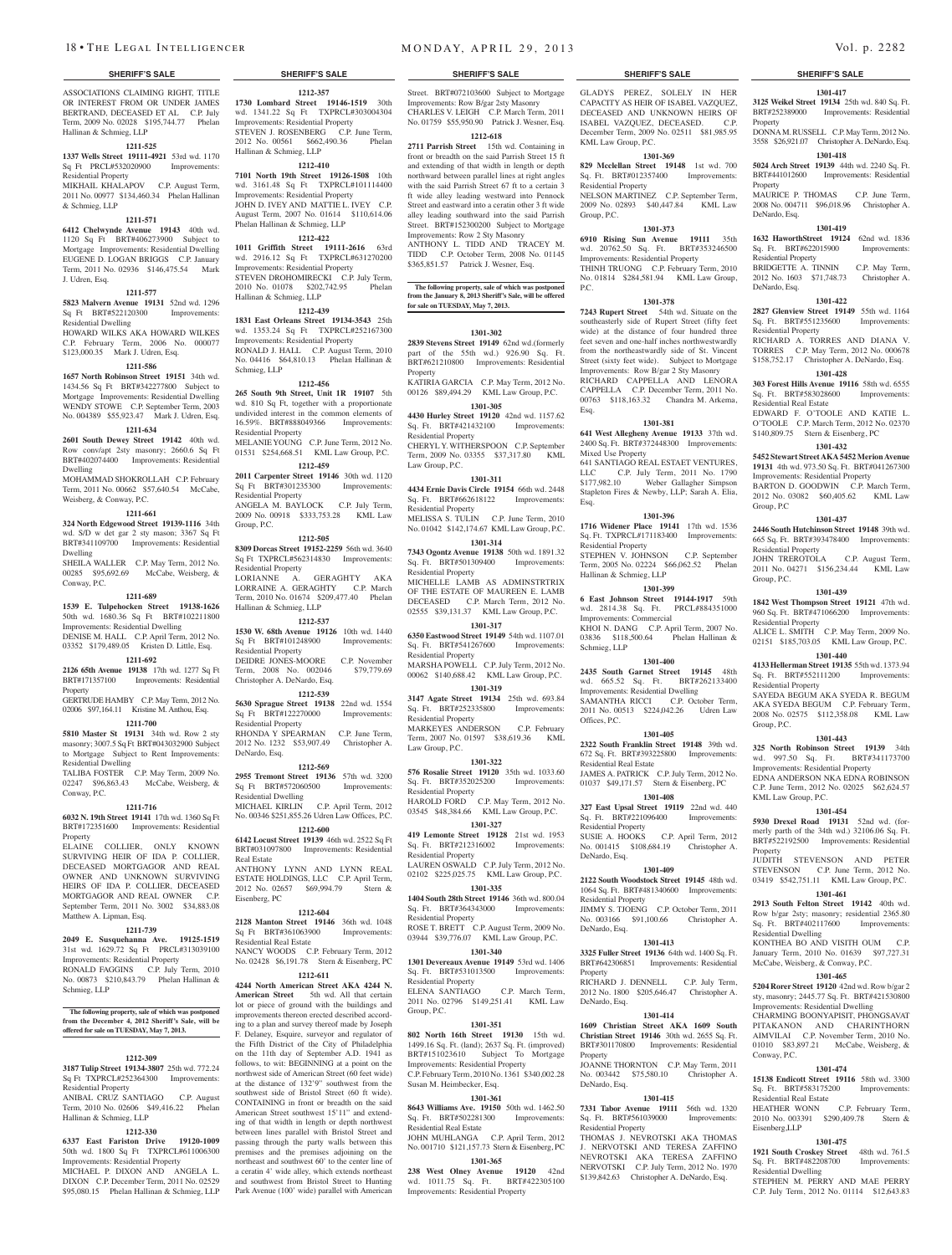## Gregory Javardian, Esq.

## **1301-479**

**31 North Saint Bernard Street 19139- 2748** 44th wd. 1166 Sq. Ft. BRT#441052400 Improvements: Residential Dwelling FELICIA HARRISON C.P. April Term,

2012 No. 01753 \$107,337.21 Barbara A. Fein, Esq. **1301-480**

**4841 North 9th Street 19141-3923** 49th wd. 1496 Sq. Ft. BRT#491281600 Improvements: Residential Dwelling

ARLENE D. BOOTH C.P. April Term, 2012 No. 03946 \$43,868.58 Barbara A. Fein, Esq.

## **1301-486**

**637 North 11th Street 19123** 14th wd. 1303.73 Sq. Ft. BRT#141128700 Improvements: Residential Dwelling

CARLOS COLLAZO AND HEATHER C. DERUSSY C.P. September Term, 2010 No. 01247 \$422,891.43 Mark J. Udren, Esq.

### **1301-489**

**4126 Farmdale Road 19154** 66th wd. 3355.96 Sq. Ft. BRT#6621002800 Improvements: Residential Property

GERARD M. SHAFFER C.P. March Term, 2010 No. 2508 \$117,504.26 Scott A. Dietterick, Esq., Kimberly A. Bonner, Esq., Joel A. Ackerman, Esq., Ashleigh L. Marin, Esq., Ralph M. Salvia, Esq., Jaime R. Ackerman, Esq., Zucker, Goldberg & Ackerman, LLC

### **1301-490**

**3569 Almond Street 19134** 45th wd. 2555.49 Sq. Ft. BRT#451288700 Improvements: Residential Property

PATRICK O'CONNOR C.P. January Term, 2012 No. 0137 \$200,762.54 Scott A. Dietterick, Esq., Kimberly A. Bonner, Esq., Joel A. Ackerman, Esq., Ashleigh L. Marin, Esq., Ralph M. Salvia, Esq., Jaime R. Ackerman, Esq., Zucker, Goldberg & Ackerman, LLC

## **1301-491**

**6136 Algard Street 19135** 55th wd. 1140 Sq. Ft. BRT#552340600 Improvements: Residential Property

CHRISTOPHER MCCLENDON; CREASIE ASHE C.P. August Term, 2011 No. 4006 \$101,726.41 Scott A. Dietterick, Esq., Kimberly A. Bonner, Esq., Joel A. Ackerman, Esq., Ashleigh L. Marin, Esq., Ralph M. Salvia, Esq., Jaime R. Ackerman, Esq., Zucker, Goldberg & Ackerman, LLC

### **1301-492**

**1733 Stocker Street 19145** 26th wd. 710 Sq. Ft. BRT#262307700 Improvements:

Residential Property ANTHONY SANTOSUSSO AND STEPHANIE SANTOSUSSO C.P. July Term, 2012 No. 01460 \$157,690.68 Kristine M. Anthou, Esq.

### **1301-495**

**6536 North 18th Street 19126** 50th wd. 1431 Sq. Ft. BRT#172284500 Improvements:

Residential Property SINDI SHANTEL THARPE C.P. June Term, 2012 No. 01750 \$154,296.23 Kristine M. Anthou, Esq.

## **1301-496**

**217-219 West Coulter Street 19114** 12th wd. 4000 Sq. Ft. BRT#124042100 Improvements: Residential Property

ANTONIO W. ZACHARY AKA ANTONIO ZACHARY AND JOANN D. ZACHARY AKA JOANN ZACHARY C.P. June Term, 2012 No. 02473 \$311,793.96 Kristine M. Anthou, Esq.

### **1301-497**

**103 Linton Street 19120** 61st wd. 1058 Sq. Ft. BRT#612147400 Improvements: Residential Property

TI-JUINE WATERS C.P. June Term, 2012 No. 02356 \$140,514.00 Kristine M. Anthou, Esq.

## **1301-499 6443 North 17th Street 19126** 17th wd. 1391

Sq. Ft. BRT#172198200 Improvements: Residential Property KENNETH PLUMMER AND WANDA D. WOOTEN C.P. April Term, 2012 No. 04511

\$77,252.64 Kristine M. Anthou, Esq. **1301-505**

**607 B Edison Avenue 19116** 58th wd. Parcel #160 N7-29, 1040 Sq. Ft. and 1.0526% undivided interest in the common elements, as more fully described in the Declaration of Condominium and Plats and Plans dated 01/26/1979 and recorded 01/29/1979 in Deed Book DCC 16567, pg 9 BRT#888581360 Subject to Mortgage Improvements: Residential Condominium

MARK A. CUMMINGS C.P. February Term, 2012 No. 235779 \$12,086.00 Glenn M. Ross, Esq.

### **1301-506**

**1105 Wellington Street 19111-4238** 35th wd. 2698.83 Sq. Ft. TXPRCL#532341200 Improvements: Residential Property

ANTONIO D'ANGELO, CARLO D'ANGELO AND MARIA D'ANGELO C.P. June Term, 2012 No. 02410 \$84,757.11 Phelan Hallinan

## **1301-508**

**625 Fanshawe Street 19111-4713** 35th wd. 1500 Sq. Ft. TXPRCL#353118900 Improvements: Residential Property MILTON R. FLORES AND ANGELA MAIERON C.P. October Term, 2009 No. 01265 \$87,407.90 Phelan Hallinan & Schmieg, LLP

### **1301-509**

**3732 North 15th Street 19140-3602** 13th wd. 1552 Sq. Ft. TXPRCL#131147800 Improvements: Residential Property TANISHA HOLMES AKA TA-TANISHA HOLMES C.P. November Term, 2009 No. 00048 \$99,894.92 Phelan Hallinan & Schmieg, LLP

### **1301-513**

**3127 West Thompson Street AKA 3127 West Thompson Street, Unit 14 19121-4420** 29th wd. BRT#888290026 Improvements: Condominium

LORRAINE A. LAND C.P. March Term, 2012 No. 03712 \$253,887.18 Phelan Hallinan & Schmieg, LLP

**1301-514 655 North 53rd Street 19131** 44th wd. 1312

Sq. Ft. TXPRCL#442317900 Improvements: Residential Property CYNTHIA D. WILLIAMS, STACY M.

ROBINSON AKA STACY FAISON AND ANGELA WILLIAMS-DAVIS AKA ANGELA WILLIAMS C.P. April Term, 2007 No. 00213 \$68,340.09 Phelan Hallinan & Schmieg, LLP

## **1301-515**

**805 Red Lion Road, Unit A1 19115-1462**  58th wd. Together with a proporionate undivided interest in the Common Elements (as defined in such Declaration) of 0.1423%. TXPRCL#888580001 Improvements: Condominium

GRIGORIY AVSHALUMOV C.P. July Term, 2010 No. 02810 \$156,913.73 Phelan Hallinan & Schmieg, LLP

## **1301-517**

**9206 Exeter Road 19114** 57th wd. 5500 Sq. Ft. TXPRCL#572247700 Improvements: Residential Property PATRICIA A. FABBIA C.P. August Term, 2008 No. 01017 \$222,878.22 Phelan Hallinan & Schmieg, LLP

### **1301-521**

**2647 Miller Street 19125-2328** 31st wd. 946.01 Sq. Ft. TXPRCL#312074000 Improvements: Residential Property SHAWN KENYON AND MELINDA KENYON C.P. January Term, 2010 No. 00551 \$115,734.24 Phelan Hallinan & Schmieg, LLP

## **1301-522**

**119 East Allen Street 19125-4101** 18th wd. 785 Sq. Ft. TXPRCL#181285200 Improvements: Residential Property DE A HOANG C.P. June Term, 2012 No. 00918 \$206,683.43 Phelan Hallinan & Schmieg, LLP

### **1301-523**

**1876 Haworth Street 19124** 62nd wd. 1299.75 Sq. Ft. BRT#622018200 Improvements: Residential Dwelling AQUIL STINSON C.P. July Term, 2012 No. 03782 \$57,200.43 Udren Law Offices, P.C.

**1301-530 324 Glen Echo Road 19119-2560** 22nd wd. 2125 Sq. Ft. PRCL#223164000

Improvements: Residential Property WALTER HOLLAND AND PAULA SHEPPARD C.P. May Term, 2009 No. 03082 \$316,078.60 Phelan Hallinan & Schmieg, LLP

### **1301-537**

**2117 Stevens Street 19149-3533** 62nd wd. 1248 Sq. Ft. Improvements: Residential Property LATOYA LONG C.P. May Term, 2012 No. 03732 \$164,882.98 Phelan Hallinan & Schmieg, LLP

## **1301-542**

**8217 Chelwynde Avenue 19153-1005** 40th wd. 3355 Sq. Ft. TXPRCL#405818308 Improvements: Residential Property LAURA T. DOE C.P. June Term, 2012 No. 00555 \$128,607.75 Phelan Hallinan & Schmieg,

### **1301-543**

LLP

**317-19 Wildey Street 19125** 18th wd. 1386.41 Sq. Ft. TXPRCL#181325210 Improvements: Residential Property KHADEEJAH R. JOHNSON C.P. February Term, 2012 No. 00279 \$437,675.12 Phelan

### Hallinan & Schmieg, LLP **1301-544**

**2921 Unruh Avenue 19149-2527** 55th wd. 1861.40 Sq. Ft. TXPRCL#551150500 Improvements: Residential Property

ANTHONY N CHIARIZIO AKA ANTHONY N. CHIARZIO AND GEORGENE CHIARIZIO

### **SHERIFF'S SALE SHERIFF'S SALE SHERIFF'S SALE SHERIFF'S SALE SHERIFF'S SALE**

**1301-589 1310 Marlborough Street 19125-3215**  18th wd. 1919 Sq. Ft. PRCL#181058000 Improvements: Residential Property RACHEL BEN-OR C.P. June Term, 2012 No. 00556 \$194,319.96 Phelan Hallinan &

wd. 1623.60 Sq Ft PRCL#102360700 Improvements: Residential Property HENRY HODGE, JR. AKA HENRY HODGE AND MILDRED J. HODGE C.P. July Term, 2012 No. 01980 \$68,268.00 Phelan Hallinan

**1302-314 1815 East Tulpehocken Street 19138-1210**  10th wd. 2451.69 Sq Ft PRCL#102219200 Improvements: Residential Property TAMARA L. WILLIAMS C.P. April Term, 2012 No. 03763 \$24,401.44 Phelan Hallinan

**1302-318 9217 Andover Road 19114-3818** 57th wd. 6000 Sq Ft PRCL#572281100 Improvements:

PATRICK C. PARKINSON AND A MARIE PARKINSON AKA ANNA M. ROSSELLI C.P. October Term, 2006 No. 04233 \$152,700.38 Phelan Hallinan &

**1302-323 6437 North Norwood Street 19138-2507**  17th wd. 1005.28 Sq Ft PRCL#172478500 Improvements: Residential Property CRYSTAL L. THOMAS AKA CRYSTAL THOMAS C.P. March Term, 2012 No. 00542 \$101,839.62 Phelan Hallinan & Schmieg,

**1302-336 1330 Gilham Street 19111-5524** 53rd wd. 1068.53 Sq Ft TXPRCL#531161300 Improvements: Residential Property<br>ABDELHAMID MOUHOU C.P. March

Term, 2010 No. 03198 \$123,766.83 Phelan

**1302-339 2981 Mercer Street 19134-4906** 25th wd. 997 Sq Ft TXPRCL#251266500 Improvements:

MEGAN A. DUNBAR C.P. July Term, 2012 No. 01655 \$58,055.82 Phelan Hallinan &

**1302-348 6022 Duffield Street 19135** 62nd wd. 1755 Sq Ft BRT#622243400 Improvements:

HECTOR SANTIAGO C.P. November Term, 2010 No. 0420 \$97,050.58 Scott A. Dietterick, Esq., Kimberly A. Bonner, Esq., Joel A. Ackerman, Esq., Ashleigh L. Marin, Esq., Ralph M. Salvia, Esq., Jaime R. Ackerman, Esq., Zucker, Goldberg & Ackerman, LLC **1302-349 2129 South 19th Street 19145** 48th wd. 1140 Sq Ft BRT#481282800 Improvements:

CAROLYN HUMPHRIES C.P. September Term, 2011 No. 0931 \$130,700.03 Scott A. Dietterick, Esq., Kimberly A. Bonner, Esq., Joel A. Ackerman, Esq., Ashleigh L. Marin, Esq., Ralph M. Salvia, Esq., Jaime R. Ackerman, Esq., Zucker, Goldberg & Ackerman, LLC MARIA C. POTITO C.P. June Term, 2012 No. 02600 \$51,532.55 Udren Law Offices, P.C. AND VICKI J. CUMMINGS C.P. December Term, 2009 No. 03358 \$171,709.97 Mark

**1302-371 1930 Ruan Street 19124** 23rd wd. 1235.40 Sq Ft BRT#23-2-025500 Subject To Rent Improvements: Residential Dwelling ANTONIO SERRANO, JR. C.P. April Term, 2012 No. 02260 \$55,073.71 Udren Law

**1302-392 6127 North Fairhill Street 19120-1326**  61st wd. (formerly the 42nd wd.) 1600 Sq Ft PRCL#611108000 Improvements:

TAMIKA DUNHAM C.P. November Term, 2011 No. 03104 \$114,766.62 Phelan

**1302-398 1630 East Lycoming Street 19124-4424**  33rd wd. 1254.45 Sq Ft PRCL#332054500 Improvements: Residential Property CARMEN MELENDEZ AND LENNY DEVICTORIA C.P. January Term, 2009 No. 03402 \$80,684.54 Phelan Hallinan &

**1302-402 6139 Walker Street 19135-3525** 55th wd. 1522 Sq ft TXPRCL#552322600 Improvements:

ELEANOR FISHER AND JOHN J. MARTINO C.P. August Term, 2011 No. 03930 \$62,472.65

**1302-404 1529 West Shunk Street 19145-4650** 26th wd. 960 Sq Ft PRCL#261049000 Improvements:

JACLYN M. ROSETTI C.P. January Term, 2012 No. 00964 \$186,181.56 Phelan

Phelan Hallinan & Schmieg, LLP

ABDELHAMID MOUHOU

Hallinan & Schmieg, LLP

Residential Property

Residential Property

Residential Property

J. Udren, Esq.

Offices, P.C.

Residential Property

Hallinan & Schmieg, L

Schmieg, LLP

Residential Property

Residential Property

Hallinan & Schmieg, LLP

Schmieg, L

& Schmieg, LLP

& Schmieg, LLP

Residential Property

Schmieg, LLP

LLP

**1301-591 4109 Gypsy Lane 19129** 21st wd. 21725 Sq. Ft. TXPRCL#213220945 Improvements:

ROSIE BROWN C.P. May Term, 2008 No. 00571 \$599,814.71 Phelan Hallinan &

**1301-592A-B 21st Wd. (525-27 Roxborough Avenue)** 11052.5 Sq. Ft. Multi-unit Rental Building **21st Wd. (528 Roxborough Avenue – Premises** 

JOSEPH J. GLEASON, JR. C.P. September Term, 2008 No. 00188 \$244,925.44 Elliot

**1301-598 944 East Tioga Street 19134-1307** 33rd wd. 1260 Sq. Ft. BRT#331204200 Improvements:

MIGUEL LAUREANO SANTOS C.P. January Term, 2012 No. 3238 \$36,880.18 Scott A. Dietterick, Esq., Kimberly A. Bonner, Esq., Joel A. Ackerman, Esq., Ashleigh L. Marin, Esq., Ralph M. Salvia, Esq., Jaime R. Ackerman, Esq., Zucker, Goldberg & Ackerman, LLC **1301-599 1828 Diamond St. 19121** 32nd wd. Front: 17'-1/4"; Depth: 100' OPA#881146290 Improvements: 3 Story, 6 Unit, 3,251 Sq. Ft.

SUI LIN DAN-JONES C.P. October Term, 2011 No. 03424 \$455,623.32 Thomas D. Bielli, Esq., Daniel Patrick Murray, Esquire,

**1301-600 1838 Diamond St. 19121** 32nd wd. Front: 18'; Depth: 84' OPA#321180105 Improvements: 3 Story, 4 Unit, 3,305 Sq. Ft. Residential

SUI L. DAN-JONES C.P. October Term, 2011 No. 03414 \$337,593.55 Thomas D. Bielli, Esq., Daniel Patrick Murray, Esquire, O'Kelly

**1301-604 6334 Sylvester Street 19149** 54th wd. (formerly part of the 35th wd.) 1259.37 Sq. Ft. BRT#541244600 Improvements: Residential

DEXTER KUNKEL AND MONIQUE KUNKEL C.P. January Term, 2010 No. 00905 \$164,284.10 Udren Law Offices, P.C. **1301-609 5805 Brush Road 19138** 22nd wd. 1406.40 Sq. Ft. BRT#591228400 Improvements:

EVELYN C. BROWN C.P. August Term, 2011 No. 01455 \$20,540.83 Udren Law Offices, P.C. **1301-613 1749-1751 Bigler Street 19145** 26th wd. 1280 Sq. Ft. BRT#262314100 Improvements:

LOUIS PAVONI C.P. July Term, 2012 No. 002829 \$361,898.76 Christopher A.

**1301-620 2084 Clementine Street 19134** 25th wd. 888 Sq. Ft. BRT#252256500 Improvements:

MICHAEL ANTONYUK AND MARINA PETCHERSKAIA C.P. August Term, 2012 No. 1643 \$28,838.95 Christopher A.

**1301-621 1943 Georgian Road 19138** 10th wd. 1664 Sq. Ft. BRT#101273800 Improvements:

JOHN NEAL AND LOUISE L. NEAL, AKA LOUISE L. NEIL C.P. July Term, 2012 No. 2345 \$78,147.99 Christopher A. DeNardo, Esq.

**The following property, sale of which was postponed from the February 5, 2013 Sheriff's Sale, will be offered for sale on TUESDAY, May 7, 2013.**

**1302-303 5002 Penn Street 19124-2694** 23rd wd.

**1302-304 2418 Federal Street 19146-2432** 36th wd. 900 Sq Ft TXPRCL#361261700 Improvements:

ELLIOT B. KAROL AND JOEL W. RILEY C.P. March Term, 2010 No. 01350 \$130,588.80

**1302-313 7263 Mansfield Avenue 19138-1620** 10th

Improvements: Residential Property DANIEL LUFFMAN C.P. July Term, 2009 No. 04137 \$272,061.32 Phelan Hallinan &

Phelan Hallinan & Schmieg, LLP

2527.25 Sq Ft TXPRCL#621478400

Schmieg, LLP

Residential Property

Schmieg, LLP

**B)** 3692.25 Sq. Ft.

H. Berton, Esq.

Residential Property

Apartment Building

Dwelling

Dwelling

Ernst & Bielli, LLC

Residential Dwelling

Residential Property

Residential Property

DeNardo, Esq.

DeNardo, Esq.

Residential Property

Schmieg, LLP

Residential Property

O'Kelly Ernst & Bielli, LLC

AKA GEORGENE BRASS C.P. January Term, 2012 No. 00453 \$172,769.13 Phelan Hallinan & Schmieg, LLP

## **1301-545**

**1238 East Sydney Street AKA 1238 Sydney Street 19150-2812** 50th wd. 2756.25 Sq. Ft. PRCL#502472500 Improvements:

Residential Property YVONNE MATHIS C.P. April Term, 2011 No. 00808 \$113,744.47 Phelan Hallinan & Schmieg, LLP

### **1301-547**

**5445 Walker Street 19124-1418** 62nd wd. 1283.42 Sq. Ft. TXPRCL#622370800 Improvements: Residential Property JAIME WHEELER AND STEPHEN DIEHL C.P. August Term, 2010 No. 01149 \$120,418.40 Phelan Hallinan & Schmieg, LLP **1301-551**

**3221 Stanwood Street 19136-2231** 64th wd. 2797.46 Sq. Ft. TXPRCL#642317400 Improvements: Residential Property JOSEPH R. LEE, JR. AND LUCYANNE LEE C.P. September Term, 2011 No. 02080 \$225,353.89 Phelan Hallinan & Schmieg, LLP

### **1301-557**

**1732 South 65th Street 19142** 40th wd. 1379.70 Sq. Ft. PRCL#403000700 Improvements: Residential Property JEROME T. CLEMENTS C.P. January Term, 2008 No. 00725 \$53,892.64 Phelan Hallinan & Schmieg, LLP

### **1301-558**

**7009 Woodbine Avenue 19151-2330** 34th wd. 12880 Sq. Ft. TXPRCL#344136700 Improvements: Residential Property LORRAINE ROBINSON C.P. June Term, 2009 No. 03519 \$661,608.82 Phelan Hallinan & Schmieg, LLP

## **1301-566**

**12 South 50th Street 19139-3538** 60th wd. 1760 Sq. Ft. PRCL#602150700 Improvements: Residential Property KEITH D. BROCKENBOROUGH AKA KEITH G. BROCKENBROU AKA KEITH D. BROCKENBROUGH AKA KEITH BROCKENBROWGH AND BRENDA SMITH C.P. May Term, 2006 No. 04356 \$77,415.12 Phelan Hallinan & Schmieg, LLP

**1301-570 9713 Berea Street 19114-1723** 66th wd. 10250 Sq. Ft. TXPRCL#661012616 Improvements: Residential Property

LAWRENCE V. HERMAN C.P. December Term, 2011 No. 01545 \$156,854.50 Phelan Hallinan & Schmieg, LLP

### **1301-572**

**1817 East Madison Street 19134-2527** 45th wd. 1053.50 Sq. Ft. TXPRCL#452016100 Improvements: Residential Property PETER I. MISSIMER C.P. February Term, 2012 No. 02266 \$15,707.99 Phelan Hallinan & Schmieg, LLP

### **1301-574**

**1809 Tree Street 19145-3722** 26th wd. 700 Sq. Ft. TXPRCL#262230000 Improvements: Residential Property NICOLE GRANGER C.P. June Term, 2012 No. 01485 \$123,445.40 Phelan Hallinan &

Schmieg, LLP **1301-575**

### **2325 West Thompson Street 19121-4712**

29th wd. 1216 Sq. Ft. TXPRCL#291046000 Improvements: Residential Property<br>GERALDINE WILLOUGHBY C.P. June GERALDINE WILLOUGHBY Term, 2012 No. 00914 \$64,098.00 Phelan Hallinan & Schmieg, LLP

**1301-579 1238 Patrick Henry Place 19122-4011**  20th wd. 1602 Sq. Ft. PRCL#141177100 Improvements: Residential Property STANLEY INGRAM C.P. June Term, 2012 No. 01655 \$104,033.44 Phelan Hallinan &

**1301-583 1032 East Tioga Street 19134-1445** 33rd wd. 1031.76 Sq. Ft. TXPRCL#331206800 Improvements: Residential Property JUAN P. CARATTINI C.P. June Term, 2012 No. 01127 \$44,386.00 Phelan Hallinan &

**1301-584 15 North 50th Street 19139-2720** 44th<br>wd. 2530 Sq. Ft. PRCL#441056200

**1301-588 2618 South 65th Street 19142-2813** 40th wd. 1462.50 Sq. Ft. TXPRCL#406002700 Improvements: Residential Property DEBRAH STERLING C.P. November Term, 2010 No. 00722 \$68,916.99 Phelan Hallinan

Schmieg, LLP

Schmieg, LLP

wd. 2530 Sq. Ft. Improvements: Residential Property ALICIA C. GORDON AKA ALICIA GORDON AND RICARDO CLARKE C.P. March Term,<br>2012 No. 01872 \$147.009.35 Phelan 2012 No. 01872 \$147,009.35 Hallinan & Schmieg, LLP

& Schmieg, LLP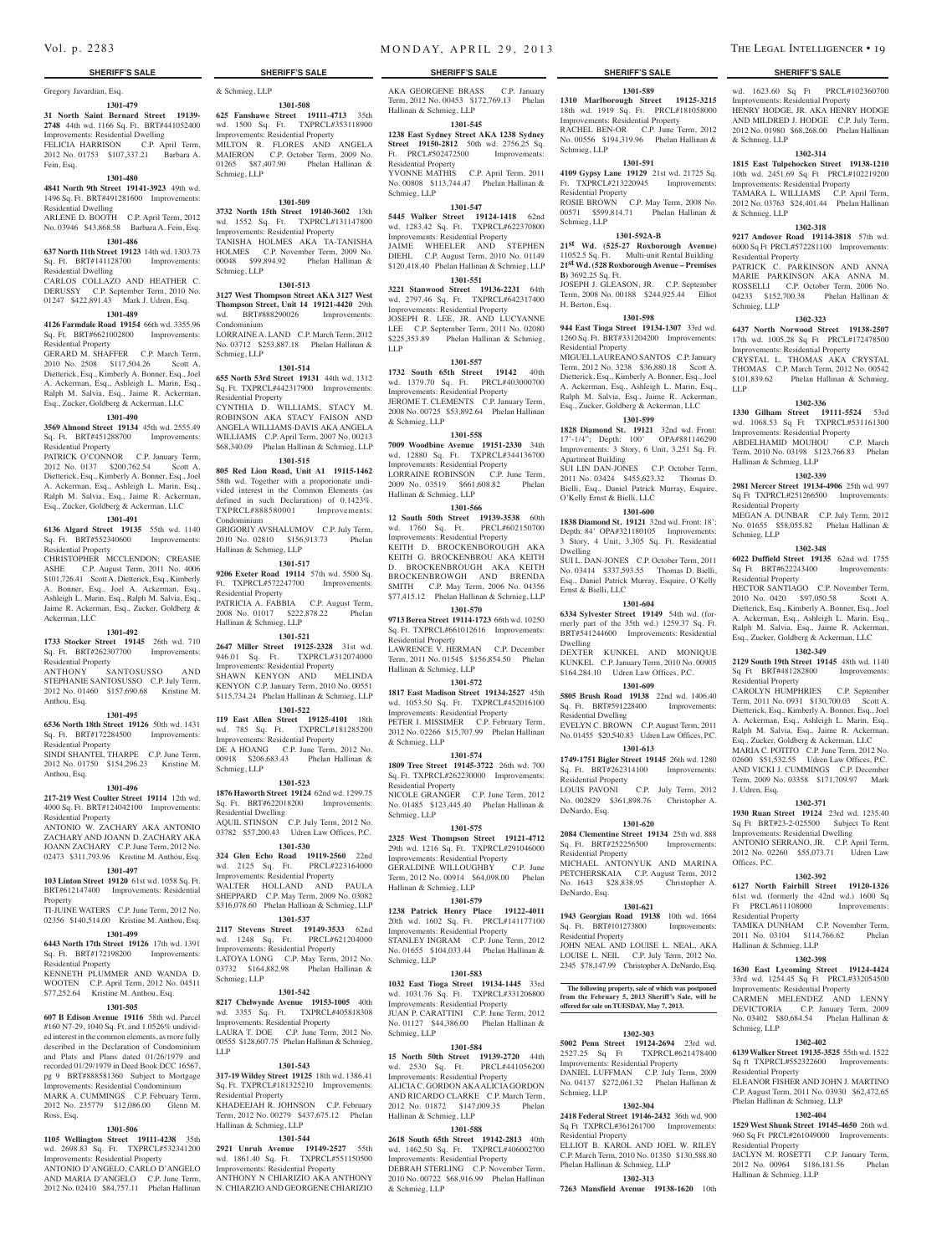### **SHERIFF'S SALE SHERIFF'S SALE SHERIFF'S SALE SHERIFF'S SALE SHERIFF'S SALE**

**1302-411 219-229 South 18th Street, Unit 1119 19103**  88th wd. Being and designated as Unit 1119 together with a proportionate undivided interest in the Common Elements (as defined in such Declaration) as 0.20415%. PRCL#888092836 Improvements: Condominium

BURCE RYAN AKA BRUCE D. RYAN, JR. AND GREGORY DURGIN AKA GREGORY O. DURGIN C.P. May Term, 2012 No. 00781 \$338,277.54 Phelan Hallinan & Schmieg, LLP

### **1302-414**

**5946 Webster Street 19143-2414** 3rd wd. 1640.31 Sq Ft TXPRCL#033032100 Improvements: Residential Property

FRANCES BRINSON AND EMANUEL BRINSON C.P. March Term, 2012 No. 02142 \$87,791.26 Phelan Hallinan & Schmieg, LLP

## **1302-415**

**227 Benner Street 19111-5901** 35th wd. 2808 Sq. Ft. PRCL#352163100 Improvements: Residential Property

BULENT SARIKAYA AND MARJORIE SARIKAYA C.P. July Term, 2012 No. 00671 \$105,715.60 Phelan Hallinan & Schmieg, LLP

### **1302-416**

**4849 North 15th Street 19141-2103** 13th

wd. 1293.05 Sq Ft TXPRCL#132050400 Improvements: Residential Property SHANISE T. BUTLER C.P. January Term, 2012 No. 02408 \$31,511.51 Phelan Hallinan & Schmieg, LLP

### **1302-443**

**5639 North American Street 19120-2325**  61st wd. 1885 Sq Ft PRCL#612402600 Improvements: Residential Property THELMA JENNINGS C.P. June Term, 2012 No. 03493 \$53,433.38 Phelan Hallinan & Schmieg, LLP

### **1302-457**

**4827 North 9th Street 19141-3923** 49th wd. 1496 Sq Ft PRCL#491280900 Improvements: Residential Property JEFFREY VOGEL AND VICTORIA VOGEL

AKA VICKI VOGEL C.P. March Term, 2012 No. 01209 \$54,259.88 Phelan Hallinan & Schmieg, LLP

### **1302-463**

**3607 Spring Garden Street 19104-2300**  24th wd. 2558 Sq Ft PRCL#242005500 Improvements: Residential Property ALA S. RABADY AND JIHANE HAJJ C.P. August Term, 2012 No. 01537 \$116,644.32

### Phelan Hallinan & Schmieg, L **1302-465**

**6520 Bobolink Place 19142-3328** 40th wd. 2569 Sq Ft PRCL#406567911 Improvements: Residential Property

JEFFREY A. BOLTON, IN HIS CAPACITY AS EXECUTOR AND DEVISEE OF THE ESTATE OF RICHARD DIX BOLTON C.P. January Term, 2011 No. 02704 \$130,257.73 Phelan Hallinan & Schmieg, LLP

### **1302-478**

**4841 North Leithgow Street 19120** 42nd wd. 1886 Sq Ft; row 2sty, masonry BRT#422469300 Improvements: Residential Dwelling PROPERTY OF FITZHUGH HARRIS, KNOWN SURVIVING HEIR OF VERNAL G. HARRIS, DECEASED MORTGAGOR AND REAL OWNER; SANDRA HARRIS, KNOWN SURVIVING HEIR OF VERNAL G. HARRIS, DECEASED MORTGAGOR AND REAL OWNER; VERNAL HARRIS, KNOWN SURVIVING HEIR OF VERNAL G. HARRIS, DECEASED MORTGAGOR AND REAL OWNER; AND ALL UNKNOWN SURVIVING HEIRS OF VERNAL G. HARRIS, DECEASED MORTGAGOR AND REAL OWNER. C.P. February Term, 2012 No. 02538 \$71,681.30 McCabe, Weisberg & Conway, P.C.

### **1302-485**

**4634 Ella Street 19120** 42nd wd. 1384.17 Sq Ft BRT#421303800 Improvements: Residential Property

RENATA R. ASHBY AND DERRICK BAINES C.P. August Term, 2012 No. 01740 \$84,994.99 KML Law Group, P.C.

### **1302-499**

Bonner, Esq.,

**1828 Mohican Street 19138** 10th wd. 1264 Sq ft BRT#102240300 Subject To Rent Improvements: Residential Property C.P. May Term, 2011 No. 02234 \$11,219.18 Scott A. Dietterick, Esq. and/or Kimberly A.

### **1302-500**

**2015 E Fletcher Street 19125** 31st wd. 819.28 Sq Ft BRT#313054700 esidential Property JONATHAN FLOTRON C.P. July Term,

## 2012 No. 01578 \$147.671.83 KML Law Group, P.C.

### **1302-503**

**5939 Weymouth Street 19120** 35th wd. 1162.50 Sq Ft BRT#352229900 Improvements: Residential Property

SENGCHANH XAYASENG C.P. April Term,

**2054 Margaret Street 19124** 23rd wd. 1126.7 Sq Ft BRT#23-2152900 Improvements: Residential Dwelling

CHRISTOPHER O. ALOMAJA C.P. June Term, 2012 No. 01872 \$64,624.96 Gregory Javardian, Esq.; Powers, Kirn & Javardian, LLC **1302-512**

## **3081 Aramingo Avenue 19134** 25th wd. on Southeast side of Aramingo Avenue 101 ft 8 in southwestward from the southwest side of

Clearfield St; front 14 ft 1 in, depth 68 ft, 3-3/4 in. BRT#25-1-4623-00 Subject to Mortgage DAWN WINSLOW-BROWN C.P. June Term, 2012 No. 02350 \$176,173.69 Louis P. Vitti, Esq.

### **1302-520**

**2314 Pemberton Street 19146** 13th wd. 1042 Sq Ft BRT#30-2-0419-00 Improvements: Residential Real Estate FELMER LAW AND JACQUELINE L.

BANKS C.P. November Term, 2010 No. 003846 \$85,931.68 Stern & Eisenberg, PC **1302-522**

**7353 N. 19th Street 19126** 10th wd. (formerly part of the 42nd wd.) 1320 Sq Ft BRT#101117300 Improvements: Residential Real Estate BETTY DEAN GEATHERS BROWN C.P. September Term, 2012 No. 01573 \$146,776.45 Stern & Eisenberg, PC

**1302-523 1521 Overington Street 19124** 23rd wd. 1510 Sq Ft BRT#232118700 Improvements: Residential Property KEITH HENDRICKS AND LISA D. HENDRICKS C.P. May Term, 2012 No.<br>001094 \$124,317.99 Christopher A. 001094 \$124,317.99 DeNardo, Esq.

### **1302-528**

**4140 Fairdale Road 19154** 66th wd. 1260 Sq Ft OPA#662568400 Residential Property GARY A. HILBERT AND TINA L. HILBERT C.P. May Term, 2011 No. 003101 \$136,872.50 Christopher A. DeNardo, Esq.

**1302-530 4550 North 12th Street 19140** 49th wd. 1371.72 Sq Ft BRT#491456500 Improvements: Residential Property ALANA BELL C.P. March Term, 2012 No. 01059 \$84,512.45 KML Law Group, P.C.

**5811 Pemberton Street 19143** 46th wd. 937.50<br>
Sq Ft BRT#032152800 Improvements: Sq Ft BRT#032152800 Residential Real Estate HAROLD E. CUSAAC AND VIVIAN I. CUSAAC C.P. September Term, 2012 No. 01340 \$70,941.16 Stern & Eisenberg, PC

**1302-537**

### **1302-538**

**7237 Sommers Road 19138** 50th wd. (formerly part of the 42nd wd.) 1872.59 Sq Ft BRT#501325600 Improvements: Residential Real Estate

TRINA DORAM AND TRINA DORAM, ADMINISTRATOR OF THE ESTATE OF SANDRA JEFFERSON AKA SONIA JEFFERSON C.P. August Term, 2012 No. 01601 \$112,812.10 Stern & Eisenberg, PC **1302-545**

**3042 Almond Street 19134** 25th wd. 1040 Sq Ft BRT#25-1305300 Residential Property

VINCENT A. D'ALONZO, JR. AND EILEEN D'ALONZO C.P. July Term, 2012 No. 4649 \$189,725.03 Christopher A. DeNardo, Esq. **1302-555**

## **1315 Kater Street 19147-1818** 2nd wd. 507

Sq Ft PRCL#023175610 Improvements: Residential Property STEPHEN J. FORMAN C.P. August Term, 2009 No. 00064 \$381,573.89 Phelan

### Hallinan & Schmieg, LLP **1302-557**

**2354 East Clearfield Street 1934-4445** 25th wd. 1041.08 Sq Ft TXPRCL#251107000 Improvements: Residential Property DONNA MARIE GALSON C.P. July Term, 2012 No. 01841 \$88,278.65 Phelan Hallinan & Schmieg, LLP

### **1302-563**

**8307 Rugby Street 19150-2809** 50th wd. 1533.68 Sq Ft PRCL#502103600 Improvements: Residential Property ERNEST TRICE C.P. May Term, 2012 No. 02704 \$93,548.46 Phelan Hallinan & Schmieg, LLP

### **1302-566**

**2029 Dickinson Street 19146-4515** 36th wd. 245.23 Sq Ft PRCL#363044900 Improvements: Residential Property GARDNER GLENN C.P. June Term, 2012 No. 02859 \$148,782.74 Phelan Hallinan & Schmieg, LLP

CELESTE D. ROBERTS-RUFFIN, CO-EXECUTRIX OF THE ESTATE OF

**1302-626 3305 North 16th Street 19140** 11th wd. 6420 sq ft; semi/det 3sty masonry BRT#112195100 Subject to Mortgage Improvements: Residential

**1302-570 2103 South 3rd Street 19148** 39th wd. 1059.44 Sq Ft PRCL#391341800 Improvements:

FLORENCE SAMUEL AKA FLORENCE K. SAMUEL C.P. December Term, 2007 No. 00805 \$281,890.98 Phelan Hallinan &

**1302-576 1633 North 59th Street 19151-3939** 4th wd. 2030 Sq Ft PRCL#043307200 Improvements:

TERESA M. MILLER C.P. July Term, 2012 No. 02851 \$28,816.08 Phelan Hallinan &

**1302-578 3307 North 18th Street 19140-4918** 11th wd. (formerly the 38th wd.) 1485.68 Sq Ft PRCL#112246000 Improvements: Residential

DEBORAH LANG, IN HER CAPACITY AS ADMINISTRATRIX OF THE ESTATE OF OLIVIA WOOD DAVIS AKA OLIVIA M. DAVIS AKA OLIVIA DAVIS AND UNKNOWN HEIRS, SUCCESSORS, ASSIGNS, AND ALL PERSONS, FIRMS, OR ASSOCIATIONS CLAIMING RIGHT, TITLE OR INTEREST FROM OR UNDER OLIVIA WOOD DAVIS, DECEASED C.P. March Term, 2012 No. 02882 \$57,903.62 Phelan

**1302-581 3425 Reach Street 19134-1222** 33rd wd. 1009.95 Sq Ft PRCL#331320800 Improvements: Residential Property WAYNE BOOKER AND MARCHRISTA BOOKER C.P. July Term, 2010 No. 03035 \$49,180.88 Phelan Hallinan & Schmieg, LLP **1302-589 5563 Loretto Avenue 19124** 35th wd. 1431.90

PEDRO LOPEZ AKA PEDRO LOPEZ CRUZ, DAN LOPEZ, AND SUSANA ACEVEDO LOPEZ C.P. August Term, 2010 No. 637 \$96,603.76 Lauren Berschler Karl, Esq. **1302-590 7568 Mayland Street 19138** Row b/gar 2sty, masonry BRT#501381700 Improvements:

FRANCES TUCKER C.P. April Term, 2012 No. 2352 \$148,581.19 Federman &

**1302-602 3105 Emerald Street 19134-3101** 25th wd. 850.50 Sq Ft TXPRCL#252500200 Improvements: Residential Property VINH T. DINH C.P. March Term, 2010 No. 00466 \$55,922.78 Phelan Hallinan &

**1302-607 2927 Cottman Avenue 19149-1404** 64th wd. 3079.07 Sq Ft TXPRCL#641145100 Improvements: Residential Property WILLIAM C. STOUT C.P. November Term, 2009 No. 05251 \$275,646.63 Phelan

**1302-608 4622 Penn Street 19124-5821** 23rd wd. 2200 Sq Ft TXPRCL#234286600 Improvements:

OLUGBEMIGA OGUNKUA C.P. January Term, 2012 No. 02052 \$63,686.61 Phelan

**1302-616 6311 Oakland Street** 54th wd. 1324.6 Sq Ft BRT#541259600 Improvements: Residential

EDDIE H. SMYTHE C.P. July Term, 2012 No. 04038 \$161,279.67 Gregory Javardian, Esq. **1302-618 5308 Willows Avenue 19143** 51st wd. 1232 Sq Ft BRT#51-1119100 Subject to Mortgage Improvements: Residential Dwelling RODNEY SETH ROBERSON C.P. August Term, 2012 No. 01900 \$75,051.81 Gregory Javardian, Esq.; Powers, Kirn & Javardian, LLC **1302-619 1530 Devereaux Avenue 19149** 54th wd. 1356.3 Sq Ft BRT#54-1058900 Improvements:

QUI XIN PENG AND HIU LING HO C.P. July Term, 2012 No. 02327 \$63,037.01 Gregory Javardian, Esq.; Powers, Kirn & Javardian, LLC **1302-623 634 Lippinscott Street 19134** 33rd wd. 1776.5 Sq ft; row 2sty, masonry BRT#331018600 Improvements: Residential Dwelling TERRENCE D. JOHNSON C.P. April Term, 2010 No. 00244 \$39,306.00 McCabe,

Residential Property

Residential Property

Hallinan & Schmieg, LLP

Sq Ft OPA#351399200

Residential Dwelling

Associates, LLC

Schmieg, LLP

Hallinan & Schmieg, LLP

Hallinan & Schmieg, LLP

Residential Property

Residential Dwelling

Weisberg & Conway, P.C.

Dwelling

Dwelling

Schmieg, LLP

Property

Schmieg, LLP

ARLENE ALBRITTON AND BRIGITTE GARVIN JOHNSON, CO-EXECUTRIX OF THE ESTATE OF ARLENE ALBRITTON C.P. October Term, 2011 No. 04193 \$89,332.45 McCabe, Weisberg & Conway, P.C.

**1302-689 1536 Tasker Street 19145** 36th wd. 1003.3 Sq Ft BRT#36-5377600 Subject to Mortgage Improvements: Residential Dwelling ROBERT TAUFAN C.P. Apri Term, 2012 No. 02181 \$180,619.92 Gregory Javardian, Esq.;

**1302-708 7601-7615 Frankford Avenue** 10465 Sq Ft BRT#882746000 Subject to Mortgage

CHARAN KAUR AND PRINCE FUEL COMPANY C.P. March Term, 2011 No. 2719 \$647,271.41 Gregory Javardian, Esq. **1302-711A-D 22nd Wd. and 59th Wd. (236 Harvey Street – Premises A – 19144)** 4975.36 Sq Ft BRT#881210991 Subject to Mortgage Subject to Rent Improvements: Multi-family Residential Real Estate And Other Improvements **22nd Wd. and 59th Wd. (242 Harvey Street – Premises B – 19144)** 4974.10 Sq Ft BRT#881210992 Subject to Mortgage Subject to Rent Improvements: Multi-family Residential Real Estate And Other Improvements **22nd Wd. and 59th Wd. (410 W. Chelten Avenue – Premises C – 19144)** 4756.50 Sq Ft BRT#124096100 Subject to Mortgage Subject to Rent Improvements: Multi-family Residential Real Estate And Other Improvements **22nd Wd. and 59th Wd. (408 W. Chelten Avenue – Premises D – 19144)** 4760 Sq Ft BRT#124096000 Subject to Mortgage Subject to Rent Improvements: Multi-family Residential Real Estate And Other Improvements VNM PROPERTIES, LLC 11950 CORPORATE BLVD, ORLANDO, FL 32817; VNM PROPERTIES LLC, 5125 GREENE STREET, PHILADELPHIA, PA 19144 C.P. September Term, 2009 No. 00892 \$761,653.50 Kelly M. Ariosoto, Esq.; Buchanan Ingersoll & Roooney, PC

**The following property, sale of which was postponed from the March 5, 2013 Sheriff's Sale, will be offered** 

**1303-301 2543 Shields Street 19142-2711** 40th wd. 1360 Sq Ft PRCL #406024200 Improvements:

KENNETH FLYNN C.P. August Term, 2012 No. 00192 \$58,490.27 Phelan Hallinan, LLP **1303-304 2022 Federal Street 19146-4323** 36th wd. 950.08 Sq Ft PRCL #361042900 Improvements: Residential Property LUCRESHA D. LANGLEY C.P. September Term, 2012 No. 02241 \$74,432.64 Phelan

**1303-307 1316 Englewood Street 19111-4223** 53rd wd. 2310 Sq Ft PRCL #532352300 Improvements:

COREY KENNER, PAULA WASHINGTON AND BRIAN KENNER C.P. June Term, 2010 No. 01984 \$220,539.26 Phelan Hallinan &

**1303-308 133 West Apsley Street AKA 133 Apsley Street 19144-3601** 12th wd. 1885 Sq Ft PRCL<br>#123005700 **Improvements:** Residential

RENEE BROOMER C.P. March Term, 2012 No. 01563 \$77,793.82 Phelan Hallinan, LLP **1303-311 5151 D Street 19120-3609** 42nd wd. 1680 Sq Ft PRCL #421482600 Improvements:

LAMONT MCCOY AKA LAMONT W. MCCOY C.P. March Term, 2012 No. 02610 \$60,671.02 Phelan Hallinan, LLP **1303-312 325 Green Lane 19128** 21st wd. 6004.87 Sq Ft PRCL #211177000 Improvements:

THOMAS BELL C.P. February Term, 2012 No. 03691 \$277,490.82 Phelan Hallinan, LLP **1303-314 414-416 Sanger Street 19120-1612** 35th wd. 6229 Sq Ft PRCL #351190400 Improvements:

LEROY C. JOHNSON C.P. April Term, 2012 No. 03586 \$95,922.91 Phelan Hallinan, LLP **1303-315 110 Surgeon Generals Court AKA 110 Surgeon General Court 19146-5203** 88th wd. Being designated as Unit #111 together with a proportionate undivided interest in the Common Elements as defined in such Declaration and Amendments thereto. PRCL #888300766 Improvements: Condominium Unit JAMES J. MORONEY AND KAREN B. MORONEY C.P. March Term, 2012 No. 02896 \$472,759.27 Phelan Hallinan, LLP **1303-317 6513 Lebanon Avenue 19151-3119** 34th wd. 1386.40 Sq Ft PRCL #344058400 Improvements: Residential Property

Improvements: Residential

**for sale on TUESDAY, May 7, 2013.**

Residential Property

Hallinan, LLP

Residential Property

Residential Property

Residential Property

Residential Property

Schmieg, LLP

Property

Powers, Kirn & Javardian, LLC

Improvements: Gas Station

## **1302-633**

**2024 Upland Way 203R 19131** 34th wd. 1325 Sq Ft, res condo 3+ sty loft BRT#888340056 Subject to Rent Improvements: Condominium KERRI A. KONIK AKA KERRI KONIK C.P. June Term, 2012 No. 03110 \$296,522.87 McCabe, Weisberg & Conway, P.C.

## **1302-640**

**1167 Windrim Avenue 19141** 49th wd. Det off/ str 1sty masonry; 3139.24 Sq Ft BRT#493008410 Improvements: Residential Dwelling CORNELL SMITH C.P. May Term, 2012 No. 03977 \$43,408.50 McCabe, Weisberg & Conway, P.C.

### **1302-647**

**1144 Snyder Avenue 19148-5522** 39th wd. 1110 Sq Ft BRT#394038700 Improvements: Residential Real Property LOIS BROCCO C.P. October Term, 2012 No. 2355 \$481,710.62 Richard J. Giulianai, Esq.

## **1302-656**

**6220 N. Bouvier Street** 50th wd. 988.35 Sq ft BRT#172227500 Improvements: Residential Dwelling

REGINA KITCHEN AND JOHN MOSLEY C.P. October Term, 2009 No. 02493 \$82,424.80 Gregory Javardian, Esq.

### **1302-658**

**7355 Rockwell Avenue 19111** 63rd wd. 1609 Sq Ft BRT#631112311 Improvements: Residential Property JOSE VAZQUEZ C.P. July Term, 2012 No. 4665 \$171,372.31 Christopher A. DeNardo, Esq.

## **1302-660**

**1664 West Cheltenham Avenue** 10th wd. 74'9" E Pittville Subject to Mortgage Improvements: Row B/gar 2 Sty Masonry TYRELL D. MCCOY AND TALISA THOMPSON NKA TALISA MCCOY C.P. February Term, 2011 No. 01663 \$150,587.31 Chandra M. Arkema, Esq.

### **1302-663 3018 West Harper Street 19130** 29th wd.

812 Sq Ft BRT#292173500 Improvements: Residential Property SALVATORE LICASTRI AKA SALVATORE

P. LICASTRI C.P. May Term, 2012 No. 02178 \$239,893.60 KML Law Group, P.C. **1302-669**

### **315 West Hansberry Street 19144** 12th wd. 1852.23 Sq Ft BRT#123104900 Improvements: Residential Property MILDRED V. BIBBS C.P. May Term, 2009

No. 01447 \$79,516.39 KML Law Group, P.C. **1302-670 2038 North Hope Street 19122** 18th wd. 1620 Sq Ft BRT#183231701 Improvements:

Residential Property ILUMINADO MALDONADO C.P. July Term, 2003 No. 003483 \$38,346.32 Christopher A. DeNardo, Esq.

### **1302-673 9225 Annapolis Road 19114** 57th wd. 5000

Sq Ft BRT#572259500 Improvements: Residential Property DONNA KLINKE C.P. February Term, 2012 No. 01674 \$288,352.31 KML Law Group, P.C.

## **1302-674**

**1121 Knorr Street 19111** 53rd wd. 2606.87 Sq Ft BRT#532135500 Improvements: Residential Property REGINALD GETER C.P. August Term, 2012 No. 03605 \$160,298.69 KML Law Group, P.C.

## **1302-682**

**3027 C Street 19134** 7th wd. 1008 Sq Ft BRT#071447000 Improvements: Residential Property JULIO HERNANDEZ C.P. July Term, 2009

## No. 001837 \$81,772.29 Christopher A. DeNardo, Esq.

### **1302-683 3210 "H" Street 19134** 33rd wd. 1260 Sq Ft

BRT#331343500 Improvements: Residential Property

## CAROLYN BOND C.P. May Term, 2004 No. 000333 \$32,787.73 Christopher A. DeNardo, Esq.

## **1302-684**

**243 West Spencer Street 19120** 61st wd. 1140 Sq Ft BRT#611217800 Improvements: Residential Property NICOLE D. HILLIARD C.P. September Term, 2012 No. 0494 \$65,152.01 Christopher A. DeNardo, Esq.

CHARLES B. HOWARD AND APRIL K. HOWARD C.P. January Term, 2012 No. 003280 \$174,948.53 Gregory Javardian, Esq.; Powers, Kirn & Javardian, LLC

## **1302-688 6216 Torresdale Avenue 19135** 41st wd. 2491.6<br> **Sq** Ft BRT#41-1291100 Improvements:

Sq Ft BRT#41-1291100 Residential Dwelling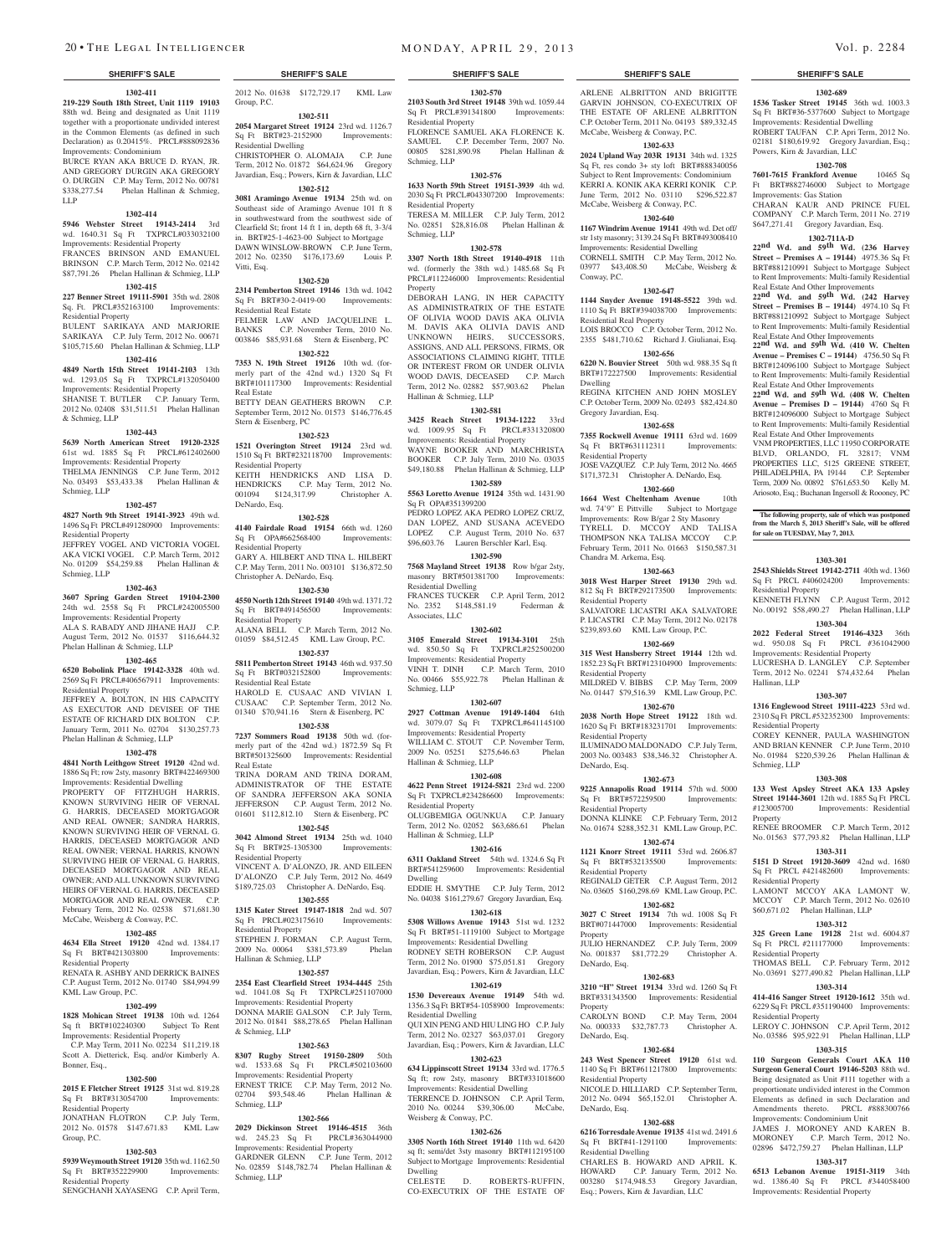# DAMIAN HARRISON AKA DAMIEN

HARRISON C.P. April Term, 2012 No. 01938 \$128,265.02 Phelan Hallinan, LLP **1303-320**

# **5109 Locust Street 19139-4123** 60th

wd. 1708.52 Sq Ft PRCL #602074900 Improvements: Residential Property KAREN R. SNEAD IN HER CAPACITY AS HEIR OF MARY GOODEN, DECEASED. C.P. February Term, 2012 No. 03097 \$65,769.81 Phelan Hallinan, LLP

## **1303-321**

**3233 North Howard Street 19140-5815** 7th wd. 885 Sq Ft BRT#072031200 Improvements: Residential Property

ERNESTO JIMINEZ, JR. IN HIS CAPACITY AS EXECUTOR DEVISEE OF THE ESTATE OF JUANA VELAZQUEZ C.P. July Term, 2010 No. 01468 \$43,772.78 Phelan Hallinan, LLP

### **1303-324**

**6213 Reedland Street 19142-2909** 40th wd. 1053.61 Sq Ft PRCL #402200000 Improvements: Residential Property

ENIS L. ARCHER C.P. February Term, 2012 No. 03416 \$37,000.67 Phelan Hallinan, LLP

## **1303-328**

**3324 Cottman Avenue 19149-1601** 55th wd. formerly part of 35th wd. 1608 Sq Ft PRCL<br>#551514900 Improvements: Residential Improvements: Residential

Property FARRAH ROSEN C.P. November Term, 2011 No. 00888 \$109,842.29 Phelan Hallinan, LLP

## **1303-331**

**5418 Rutland Street 19124-1128** 62nd wd. 1488 Sq Ft PRCL #621326300 Improvements: Residential Property

**1303-332**

## JEAN STRIPLET C.P. December Term, 2011

No. 00457 \$79,798.35 Phelan Hallinan, LLP **1323 West Porter Street AKA 1323**  Ft BRT#394322700

**5317 Laurens Street 19144-4615** 12th wd. (formerly 22nd wd.) 1950 Sq Ft PRCL<br>#124149600 Improvements: Residential Improvements: Residential Property

NICOLE BRISCOE C.P. October Term, 2011 No. 03839 \$141,015.17 Phelan Hallinan, LLP

## **1303-337**

**1810 East Thayer Street 19134-2510**  45th wd. 990.49 Sq Ft PRCL #452062300 Improvements: Residential Property

VERNON COYLE C.P. August Term, 2011 No. 02809 \$42,122.67 Phelan Hallinan, LLP

## **1303-341**

**5316 Wyalusing Avenue 19131-5019** 44th wd. 2548 Sq Ft PRCL #442069500 Improvements: Residential Property

WILLIE MAE JOHNSON, IN HER CAPACITY AS ADMINSTRATRIX AND HEIR OF THE ESTATE OF SALLIE HUNTER. DANIEL HUNTER, IN HIS CAPACITY AS HEIR OF THE ESTATE OF SALLIE HUNTER. KATERINE STEADLEY, IN HER CAPACITY AS HEIR OF THE ESTATE OF SALLIE HUNTER. BETTIE JOHNSON AKA BETTY JOHNSON, IN HER CAPACITY AS HEIR OF THE ESTATE OF SALLY HUNTER. C.P. February Term, 2012 No. 02735 \$50,302.70 Phelan Hallinan, LLP

### **1303-345**

**8164 Lister Street 19152-3108** 64th wd. 4461 Sq Ft PRCL #641086900 Improvements: Residential Property CHARLES PLUNKETT AND VIRGINIA

## ZAYAS C.P. July Term, 2010 No. 03273 \$242,393.57 Phelan Hallinan, LLP

## **1303-346**

**5840 Weymouth Street 19120-1147** 35th wd. 1360 Sq Ft PRCL #352223400 Improvements: Residential Property

ANTHONY A. ARKO C.P. July Term, 2012 No. 00545 \$113,256.05 Phelan Hallinan & Schmieg, LLP

## **1303-348**

**2613 South Shields Street 19142-2713**  40th wd. 1296 Sq Ft PRCL #406025800 Improvements: Residential Property JOSEPH T. QUINONES C.P. October Term, 2011 No. 00660 \$59,572.93 Phelan Hallinan, LLP

## **1303-350**

**6625 North Fairhill Street 19126** 61st wd. 2745 Sq Ft; row b/gar 2sty masonry BRT#611114700 Subject to Rent Improvements: Residential Dwelling OSCAR G. TURNER, JR. C.P. February Term, 2012 No. 03730 \$87,925.73 McCabe, Weisberg, & Conway, P.C.

## **1303-351**

**725 South 17th Street, Unit 1A 19146** 88th wd. 1000 Sq Ft; res condo 3 sty masonry BRT#888303670 Improvements: Residential Dwelling

THOMAS MURPHY, ADMINISTRATOR OF THE ESTATE OF THOMAS C. MURPHY DECEASED MORTGAGOR AND REAL OWNER C.P. September Term, 2012 No. 00997 \$289,376.24 McCabe, Weisberg, & Conway, P.C.

**1303-352 5403 North 12th Street 19141** 48th wd. 1484 Sq Ft; row 2sty masonry BRT#481080000 Subject to Mortgage Improvements: Residential Dwelling SHARONN THOMAS C.P. July Term, 2012 No. 00882 \$93,146.70 McCabe, Weisberg,

& Conway, P.C. **1303-357 2600 Bancroft Street 19145** 26th wd. 2530 Sq Ft; row conv/apt 2sty masonry BRT#261308100

Improvements: Residential Dwelling JOHN R. GRAFF C.P. September Term, 2012 No. 01786 \$371,673.43 McCabe, Weisberg, & Conway, P.C.

## **1303-370**

**1384 Dyre Street 19124** 62nd wd. 2509.74 Sq Ft; row b/gar 2sty masonry BRT#621004000 Improvements: Residential Dwelling AMRITPAL SINGH SANDHER C.P. February Term, 2012 No. 00417 \$84,159.11 McCabe, Weisberg, & Conway, P.C.

## **1303-379**

**5634 BaltimoreAvenue 19143** 51st wd. (formerly 40th wd.) 1600 Sq Ft BRT#513057600 Subject To Rent Improvements: Residential Dwelling

JOSEPH EDWARDS, SR. C.P. May Term, 2010 No. 04590 \$71,396.28 Udren Law Offices, P.C.

## **1303-380**

**143 East Albanus Street 19120** 42nd wd. 1050.00 Sq Ft BRT#421151600 Subject To Rent Improvements: Residential Dwelling GITA IGOLKIN C.P. August Term, 2012 No. 01642 \$70,795.82 Udren Law Offices, P.C.

## **1303-381**

**Porter Street 19148** 39th wd. 1024 Sq<br>Ft BRT#394322700 Subject To Rent Improvements: Residential Dwelling

VERONICA BRANCO C.P. August Term, 2010 No. 03706 \$205,094.17 Mark J.

### Udren, Esq. **1303-382**

**3468 Helen Street 19134** 45th wd. 1131 Sq Ft BRT#452356100 Subject To Rent Improvements: Residential Dwelling THOMAS C. CALLAHAN AND ANTHONY J. DITRI C.P. September Term, 2012 No. 03427 \$45,275.72 Udren Law Offices, P.C.

### **1303-383**

**703 South Second Street 19147** 2nd wd. (formerly part of the 4th wd.) 734.85 Sq Ft BRT#023100000 Subject To Rent Improvements: Residential Dwelling ANTHONY J. CONTE, III AKA ANTHONY

JOHN CONTE C.P. July Term, 2010 No. 00532 \$534,278.95 Udren Law Offices, P.C.

## **1303-384**

**2543 South 6th Street 19148** 39th wd. 900 Sq Ft BRT#392339600 Subject To Mortgage Subject To Rent Improvements: Residential Dwelling TRUNG THANH NGUYEN C.P. March

Term, 2010 No. 05338 \$110,996.26 Udren Law Offices, P.C. **1303-387**

**2229 Catharine Street AKA 2229 Catherine Street 19146** 30th wd. 992 Sq Ft BRT#302083200 Subject To Rent Improvements: Residential Dwelling RACHEL YEAGER AKA RACHAEL YAEGER C.P. August Term, 2012 No. 03312 \$290,115.41 Udren Law Offices, P.C.

### **1303-388**

**1343 West Pike Street 19140** 43rd wd. 1643.36 Sq Ft BRT#433003100 Subject To Rent Improvements: Residential Dwelling GRIFFIN CAMPBELL C.P. July Term, 2009 No. 00700 \$66,226.55 Udren Law Offices, P.C. **1303-390**

**5442 Norfolk Street 19143** 46th wd. 900.00 Sq Ft BRT#463126800 Subject To Rent Improvements: Residential Dwelling MICHAEL GATES AKA MICHAEL J. GATES AND SANDRA GATES AKA SANDRA N. GATES C.P. July Term, 2012 No. 02076 \$44,331.77 Udren Law Offices, P.C.

## **1303-394**

**920 Bergen Street 19111** 63rd wd. 2800 Sq Ft BRT#632028907 Subject to Mortgage Subject To Rent Improvements: Residential Dwelling AMY CONVERY AND DANIEL CONVERY C.P. May Term, 2010 No. 02855 \$209,120.98 Udren Law Offices, P.C.

### **1303-395**

**3133 Belgrade Street 19134** 25th wd. 1015 Sq Ft BRT#251314500 Subject To Rent Improvements: Residential Dwelling CHARLES HETTINGER, III AND SUSAN HETTINGER C.P. December Term, 2009 No. 01597 \$163,002.55 Mark J. Udren, Esq.

### **1303-396**

**249 West Harvey Street 19144** 59th wd. 3840 Sq Ft BRT#593056000 Subject to Mortgage Subject To Rent Improvements: Residential

**SHERIFF'S SALE SHERIFF'S SALE SHERIFF'S SALE SHERIFF'S SALE SHERIFF'S SALE**

**1303-422 813 West Wellens Avenue AKA 813 West Wellens Street 19141-4021** 49th wd. 1167 Sq Ft PRCL #492036400 Improvements: Schmieg, LLP

Schmieg, LLP

Property

Hallinan, LLP

Property

**1303-470 1919 Ruan Street 19124-4622** 23rd wd. 1145.50 Sq Ft PRCL #232029200 Improvements: Residential Property JOSE L. CARABALLO C.P. July Term, 2012 No. 04458 \$70,407.01 Phelan Hallinan &

**1303-471 2178-80 East Oakdale Street 19125-1801**  31st wd. 840.58 Sq Ft (parcel 1), 845.75 Sq Ft (parcel 2) PRCL #1314228800, PRCL #2314228900 Improvements: Residential

JAMES P. O'NEILL C.P. March Term, 2012 No. 01360 \$26,172.43 Phelan Hallinan, LLP **1303-472 1863 East Tulpehocken Street 19138-1210**  10th wd. 1524.13 Sq Ft PRCL #102221600 Improvements: Residential Property IESHIA B. ANDERSON C.P. December Term, 2011 No. 00897 \$117,308.13 Phelan

**1303-476 1447 West Lycoming Street 19140** 13th wd. (formally the 33rd wd.) 1075.62 Sq Ft PRCL #132270600 Improvements: Residential

UNKNOWN HEIRS, SUCCESSORS, ASSIGNS, AND ALL PERSONS, FIRMS, OR ASSOCIATIONS CLAIMING RIGHT, TITLE OR INTEREST FROM OR UNDER ERNESTINE JONES, DECEASED. December Term, 2011 No. 03626 \$31,687.98

**1303-477 4426 Mckinley Street 19135-3217** 55th wd. 1980 Sq Ft PRCL #552034100 Improvements:

CARLI R. JONES C.P. November Term, 2009 No. 05254 \$204,118.55 Phelan Hallinan &

**1303-479 7239 Haverford Avenue 19151-2240** 34th wd. 2054.10 Sq Ft PRCL #344008500 Improvements: Residential Property WALI ASHLEY C.P. December Term, 2010 No. 02624 \$134,905.13 Phelan Hallinan &

**1303-480 4622 Pennhurst Street 19124-3828** 42nd wd. 1350 Sq Ft PRCL #421614200 Improvements:

MILIAM RODRIGUEZ, JUANA GUILBE C.P. August Term, 2010 No. 02391 \$56,003.40

**1303-482 340 East Armat Street 19144-1335** 22nd wd. 1353.60 Sq Ft PRCL #122055400 Improvements: Residential Property VAUGHN G. RIVERS AND DANNETTE A. RIVERS C.P. July Term, 2012 No. 00550 \$81,648.19 Phelan Hallinan, LLP **1303-483 712 South 59th Street 19143-2408** 3rd wd. 1248 Sq Ft PRCL #033194000 Improvements:

NIKIAH SELDON C.P. April Term, 2012 No. 01449 \$95,404.87 Phelan Hallinan, LLP **1303-484 133 South Street 19147-2416** 5th wd. 1009 Sq Ft PRCL #051227231 Improvements:

SUSAN LUCKOW C.P. October Term, 2010 No. 01121 \$707,156.85 Phelan Hallinan &

**1303-485 6037 Lansdowne Avenue 19151** 34th wd. 1520 Sq Ft BRT#342051900 Improvements:

DOROTHY DAVID AND MICHAEL DAVID C.P. March Term, 2012 No. 00742 \$86,309.26

**1303-490 419-421 North Simpson Street 19151** 34th wd. 5000 Sq Ft BRT#343097600 Improvements:

JOHN CHARLES POINTON, III C.P. July Term, 2012 No. 03535 \$206,470.32 KML

**1303-491 2431 North Natrona 19132** 28th wd. 710 Sq Ft BRT#282201100 Improvements:

THE UNKNOWN HEIRS OF ALEXANDER DEUTSCH, DECEASED AND ZELDA DEUTSCH, SOLELY IN HER CAPACITY AS HEIR OF ALEXANDER DEUTSCH. DECEASED. C.P. May Term, 2010 No. 01996 \$50,517.56 KML Law Group, P.C.. **1303-494 4703 Sheffield Street 19136** 65th wd. 2469.48

CHRISTIPHER D. LANE C.P. May Term, 2010 No. 02048 \$197,020.66 KML Law

Phelan Hallinan & Schmieg, LLP

Residential Property

Schmieg, LLP

Schmieg, LLP

Residential Property

Residential Property

Residential Property

Residential Property

KML Law Group, P.C.

Residential Property

Law Group, P.C.

Residential Property

Sq Ft BRT#651147004 Residential Property

Group, P.C.

Schmieg, LLP

Phelan Hallinan & Schmieg, LLP

CHRISTINE GREEN C.P. April Term, 2012 No. 02070 \$85,835.38 Phelan Hallinan, LLP **1303-423 1418 West Allegheny Avenue 19132-1708**  11th wd. 2057.47 Sq Ft PRCL #111128600 Improvements: Residential Property ROSALIND MCCREA AKA ROSALIND C. MCCREA C.P. December Term, 2011 No. 00890 \$76,791.58 Phelan Hallinan, LLP **1303-426 4138 Parrish Street 19104** 6th wd. (formally the 24th wd.) 1331.04 Sq Ft PRCL #062051600 Improvements: Residential Property YERO CARTER C.P. August Term, 2012 No. 03239 \$194,135.91 Phelan Hallinan, LLP **1303-427 10713 Philcrest Road 19154-4003** 66th wd. 2020.44 Sq Ft PRCL #662072281 Improvements: Residential Property JOSEPH J. STAINER C.P. January Term,<br>2010 No. 01632 \$230,883.86 Phelan 2010 No. 01632 \$230,883.86

**1303-429 4251 Neilson Street 19124-4921** 33rd wd. 810 Sq Ft PRCL #332530700 Improvements:

RAQUEL TORRES C.P. April Term, 2012 No. 01144 \$62,971.65 Phelan Hallinan, LLP **1303-430 2600 West Cheltenham Avenue 19150-1311**  50th wd. 3879.11 Sq Ft PRCL #501271600 Improvements: Residential Property BARRY BROWN C.P. January Term, 2012 No. 00555 \$145,050.62 Phelan Hallinan, LL **1303-431 2859 Sebring Road 19152-1612** 57th wd. 3269.50 Sq Ft PRCL #571061100 Improvements: Residential Property STEPHEN NEJMAN AND SHANNA NEJMAN C.P. August Term, 2012 No. 02652 \$203,051.50 Phelan Hallinan, LLP **1303-432 1823 Fuller Street 19152-2610** 56th wd. 4646.85 Sq Ft PRCL #562021200 Improvements: Residential Property DANIEL RZOTKIEWICZ C.P. April Term, 2012 No. 03424 \$259,752.95 Phelan

**1303-434 8228 Elberon Avenue 19111-1815** 63rd wd. 4464 Sq Ft PRCL #631039300 Improvements:

EDWARD L. SMITH C.P. July Term, 2012 No. 04562 \$174,358.22 Phelan Hallinan, LLP **1303-436 4200 Vista Street 19136-3623** 41st wd. 1020 Sq Ft PRCL #412190500 Improvements:

STEVE MARI C.P. August Term, 2010 No. 03987 \$62,589.48 Phelan Hallinan, LLP **1303-440 6701 Ogontz Avenue 19126-2639** 87th wd. 1672.44 Sq Ft PRCL #871075500 Improvements: Residential Property RAHEEM A. BEY C.P. January Term, 2010 No. 02837 \$236,324.60 Phelan Hallinan, LLP **1303-441 5832 Lebanon Avenue 19131-3032** 52nd wd. 1508.62 Sq Ft PRCL #522076800 Improvements: Residential Property CHRISTINA EDWARDS C.P. July Term, 2010 No. 03196 \$77,538.52 Phelan Hallinan,

**1303-450 8727 Jackson Street 19136-2131** 65th wd. 1588.41 Sq Ft PRCL #652263300 Improvements: Residential Property DOROTHY M. GABERT C.P. April Term, 2012 No. 03767 \$62,217.01 Phelan Hallinan,

**1303-457 902 Pratt Street 19124-1738** 35th wd. 801 Sq Ft PRCL #351113500 Improvements:

BERNARD LOVE C.P. August Term, 2012 No. 00858 \$95,987.53 Phelan Hallinan &

**1303-467 4410 Higbee Street 19135-3627** 55th wd. 2250 Sq Ft PRCL #552008600 Improvements:

TRAN KY NGUYEN, KEVIN THANH NGUYEN, NGOE TUYEN TRONG NGUYEN AKA NGOC TUYEN TRO NGUYEN C.P. June Term, 2012 No. 01134 \$100,724.37

**1303-468 6623 Jackson Street 19135-2720** 41st wd. 2250 Sq Ft PRCL #411200300 Improvements:

ABDUS S. KHAN C.P. February Term, 2012 No. 04011 \$144,038.57 Phelan Hallinan &

Phelan Hallinan & Schmieg, LLP

Residential Property

Hallinan, LLP

Hallinan, LLP

Residential Property

Residential Property

LLP

LLP

Residential Property

Residential Property

Residential Property

Schmieg, LLP

Residential Property

Dwelling MARIE GABRIELSON C.P. March Term, 2010 No. 05130 \$74,935.17 Udren Law  $OfficeS$ ,  $PC$ .

### **1303-397**

**1733 Bainbridge Street 19146** 30th wd. 1134.99 Sq Ft BRT#301044800 Subject to Mortgage Subject To Rent Improvements: Residential Dwelling HOWARD GOLDSTON C.P. March Term,

2010 No. 05305 \$386,604.08 Udren Law Offices, P.C. **1303-399**

### **234 West Upsal Street 19119** 22nd wd. 39,800.00 Sq Ft BRT#775327000 Subject To Rent Improvements: Residential Dwelling OKOLO THOMAS C.P. May Term, 2008 No. 00974 \$676,238.82 Udren Law Offices, P.C.

**1303-401**

**1800 Lansing Street 19111** 56th wd. (part of the 36th wd.) 2812.50 Sq Ft BRT#5614690000 Subject To Rent Improvements: Residential Dwelling<br>MARGARET BERNOCCO, KEITH PATTERSON AND MARGARET PATTERSON C.P. April Term, 2012 No. 01079 \$154,845.29 Udren Law Offices, P.C.

### **1303-402**

**7815 Verree Road 19111** 63rd wd. (formerly part of the 56th wd.) 2837.67 Sq Ft BRT#631149200 Subject To Rent Improvements: Residential Dwelling CHRISTINE J. PETERS AND MICHAEL

PETERS C.P. April Term, 2008 No. 01685  $$199,832.51$  Udren Law Offices, P.C. **1303-407**

**620 North 57th Street 19131** 34th wd. 1508.55 Sq Ft BRT#043096400 Subject to<br>Mortgage Subject To Rent Improvements: Subject To Rent Improvements: Residential Dwelling DARREN M. SMITH C.P. July Term, 2010

No. 02299 \$67,925.46 Udren Law Offices, P.C. **1303-409**

**2325 Bryn Mawr Avenue 19131** 52nd wd. (formerly part of the 34th wd.) 28000 Sq Ft BRT#521667300 Subject To Rent Improvements: Residential Dwelling ALDENISE SHULER AKA ALDENISE S. BALL C.P. January Term, 2007 No. 00121 \$684,969.46 Udren Law Offices, P.C.

### **1303-410**

**4624 Regent Street 19104** 46th wd. 1460 Sq Ft BRT#461136500 Subject to Mortgage Subject To Rent Improvements: Residential Dwelling

MICHLLE SETTLES (KNOWN HEIR OF MARLENA SETTLES), RODNEY SETTLES (KNOWN HEIR OF MARLENA SETTLES), SHARON SETTLES (KNOWN HEIR OF MARLENA SETTLES), MARLENA SETTLES (LAST RECORD OWNER) C.P. December Term, 2011 No. 00323 \$69,201.88 Udren Law Offices, P.C.

## **1303-412**

**6157 Catharine Street AKA 6157 Catherine Street 19143** 46th wd. 1758.89 Sq Ft BRT#032194200 Subject To Rent Improvements: Residential Dwelling SAUNDRA E. JONES, ESTATE OF JOHNNIE HOWARD C/O JOHN D. DOUGLAS, AS ADMINISTRATOR OF THE ESTATE OF JOHNNIE HOWAD C.P. February Term, 2010 No. 02989 \$72,115.49 Mark J. Udren, Esq.

### **1303-414**

**7455 Ruskin Road 19151-2925** 34th wd. 1494 Sq Ft PRCL #343166900 Improvements: Residential Property CARETHA TARVER C.P. May Term, 2010

No. 04265 \$128,225.21 Phelan Hallinan, LLP **1303-417**

**4400 Convent Lane 19114-3708** 65th wd. 11375 Sq Ft PRCL #652166300 Improvements: Residential Property MICHAEL J. BREEN AND MARY T. BREEN C.P. June Term, 2012 No. 00922 \$310,783.71 Phelan Hallinan, LLP

### **1303-418**

**419 Jackson Street 19148-5704** 39th wd. 877.50 Sq Ft PRCL #392110900 Improvements: Residential Property NHAK KHAN C.P. August Term, 2012 No. 01015 \$17,568.42 Phelan Hallinan, LLP

### **1303-419 4147 North Fairhill Street 19140-2634**  43rd wd. 882 Sq Ft PRCL #433244200

HOLLIS SEABROOKS, JR. C.P. March Term, 2012 No. 03572 \$75,699.97 Phelan

Improvements: Residential Property KEVIN MURRAY AND LATISHA S. MURRAY C.P. February Term, 2012 No. 03586 \$25,605.50 Phelan Hallinan, LLP **1303-420 2824 Brighton Place 19149-1417** 55th wd. 1860 Sq Ft PRCL #551346006 Improvements:

Residential Property

Hallinan, LLP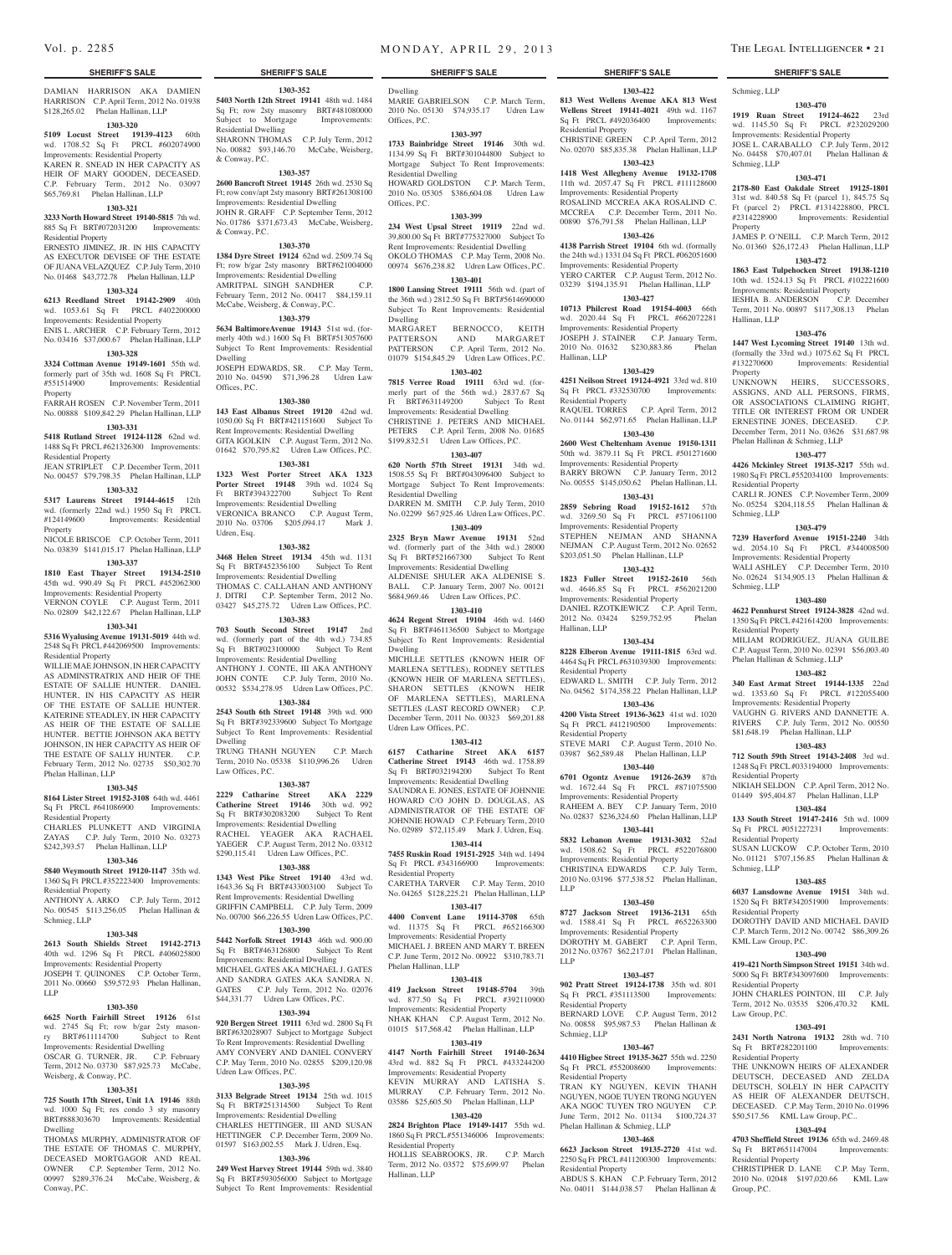### **1303-509 13004 Blakeslee Drive 19116-1048** 58th wd. 2800 Sq Ft PRCL #583111653 Improvements:

Residential Property MARAT BAGRAMYAN C.P. January Term, 2012 No. 03570 \$205,030.98 Phelan Hallinan, LLP

### **1303-511**

**4742 Tacony Street 19137-1124** 45th wd. 2000 Sq Ft PRCL #453427100 Improvements: Residential Property

JEANNETTE KNIGHT C.P. August Term, 2012 No. 01180 \$164,030.01 Phelan Hallinan, LLP

### **1303-512**

**6929 Roosevelt Boulevard AKA 6929 East Roosevelt Boulevard 19149-1932** 35th wd. 1475.37 Sq Ft PRCL #551529300 Improvements: Residential Property

### DELORES ZUCCARINI AKA DELORES A. ZUCCARINI C.P. July Term, 2012 No. 02847 \$53,244.54 phelan Hallinan, LLP

### **1303-513**

**5706 Malvern Avenue 19131-3010** 52nd wd. 1120 Sq Ft PRCL #522110800 Improvements: Residential Property NINA WRIGHT-BRYANT C.P. February

Term, 2009 No. 02457 \$114,051.46 Phelan Hallinan, LLP

### **1303-514**

**4905 Morris Street 19144-4713** 13th wd. 1505.59 Sq Ft PRCL #133142200 Improvements: Residential Property ANGELA GRAHAM C.P. July Term, 2012 No. 04567 \$130,132.79 Phelan Hallinan, LLP

### **1303-516**

**6334 Sherwood Road 19151-2516** 34th wd. 12000 Sq Ft PRCL #344161400 Improvements: Residential Property JOSEPH DEBREAUX AND FRANCIS DEBREAUX AKA FRANCIS A. DEBREAUX C.P. March Term, 2012 No. 01032 \$338,358.15 Phelan Hallinan, LLP

### **1303-522**

**3201 Da Vinci Drive, Unit #13** 1355 Sq Ft BRT#888260024 Improvements: Res Condo 4 Story Masonry

CARMEN L. RAGO C.P. October Term, 2008 No. 02100 \$358,896.73 Milstead & Associates, LLC

### **1303-525**

**4611 Naples Street** 23rd wd. 1224 Sq Ft BRT#234215300 Improvements: Row B/gar 2 Story, Masonry C.P. December Term,

2001 No. 01822 \$93,739.83 Milstead & Associates, LLC

## **1303-528**

**7545 Brookhaven Road** 34th wd. 1368 Sq Ft BRT#343215700 Improvements: Row B/gar 2 Story, Masonry

### C.P. November Term, 2012 No. 02388 \$85,162.19 Milstead & Associates, LLC

**1303-531 6324 Limekiln Pike AKA 6324 Limekiln** 

**Turnpike** 17th wd. (formerly part of the 50th wd.) 1500 Sq Ft BRT#172316300 Improvements: Row 2 Story Masonry LAWRENCE FISHER C.P. December Term, 2006 No. 02754 \$93,347.60 Milstead & Associates, LLC

### **1303-532**

**6946 Eastwood Street** 54th wd. 1132 Sq Ft BRT#542408700 Improvements: Row B/gar 2story Masonry

CYNTHIA H. PRESCOD C.P. December Term, 2011 No. 00135 \$117,856.15 Milstead & Associates, LLC

## **1303-533**

**4334 Pearce Street** 23rd wd. 1600 Sq Ft BRT#231059600 Subject to Mortgage Improvements: Row B/gar 2 Story, Masonry JOSEPH R. YOUNG C.P. September Term, 2011 No. 02805 \$145,599.44 Milstead & Associates, LLC

### **1303-534**

**6806 Marsden Street** 41st wd. 1160 Sq Ft BRT#412372800 Subject to Mortgage Improvements: Row B/gar 2 Story Masonry JOHN O. MCLOUGHLIN AND GRACE L. MCLOUGHLIN C.P. November Term, 2010 No. 01765 \$105,074.69 Milstead & Associates, LLC

### **1303-535**

**7235 Tabor Avenue AKA 7235-7237 Tabor Avenue** 53rd wd. (formerly 35th wd.) 1313 Sq Ft BRT#532399700 Improvements: Det W/d. Gar 1.5 Sotry Mas-0

LAWRENCE PFEIFFER AND BETH PFEIFFER C.P. November Term, 2010 No. 00854 \$327,570.78 Milstead & Associates, LLC

### **1303-536**

**4336 Bermuda Street** 23rd wd. 1272 Sq Ft BRT#231049700 Improvements: Semi/det 2story Mas + Other DAVID M. DITRO, ORIGINAL MORTGAGOR

### AND REAL OWNER AND MICHELLE SYMCZAK, ORIGINAL MORTGAGOR C.P. November Term, 2011 No. 02784 \$168,094.44

Milstead & Associates, LLC **1303-537**

### **6149 Montague Street** 55th wd. (formerly part of the 41st wd.) 1138 Sq Ft BRT#552297700 Subject to Mortgage Improvements: Row B/

gar 2 Story, Masonry JON JOUDIN AKA JON JOUNIO C.P. November Term, 2009 No. 02803 \$159,733.41 Milstead & Associates, LLC

## **1303-539**

**1217 North 52nd Street** 44th wd. 1416 Sq Ft BRT#442278700 Improvements: Residential Property

PROPERTY OF CHRIS WHITE AKA CHRIS CHARLES WHITE AND MYRA WHITE AKA MYRA CHARLES WHITE C.P. December Term, 2008 No. 02465 \$99,003.58 Milstead & Associates, LLC

### **1303-541**

**Parking space units 11, 12, 13, 14, 15, 16, 17, 18, 19, 20, & 21 of the 1502-1504 Green Street Condominium 19130** 144 Sq Ft in each parcel BRT#888100531, BRT#888100532,<br>BRT#888100533 BRT#888100534 BRT#888100533,<br>BRT#888100535. BRT#888100535, BRT#888100536,<br>BRT#888100537, BRT#888100538, BRT#888100537, BRT#888100538,<br>BRT#888100539, BRT#888100540. BRT#888100539, BRT#888100540,<br>BRT#888100541 Improvements: Improvements: Condominium Parking Space KADIR GENCER C.P. July Term, 2008 No. 01256 \$409,211.72 Phelan Hallinan, LLP

## **1303-543**

**2433 South Chadwick Street 19145-4306**  26th wd. 741 Sq Ft PRCL #261318000 Improvements: Residential Property EDWARD J. WALBERG, IN HIS CAPACITY AS CO-ADMINISTRATOR AND HEIR OF THE ESTATE OF DOROTHEA A. WALBERG. DOMINIC M. CERMELE, IN HIS CAPACITY AS CO-ADMINISTRATOR AND HEIR OF THE ESTATE OF DOROTHEA A. WALBERG. UNKNOWN HEIRS, SUCCESSORS, ASSIGNS, AND ALL PERSONS, FIRMS, OR ASSOCIATIONS, CLAIMING RIGHT, TITLE, OR INTEREST FROM OR UNDER DOROTHEA A. WALBERG, DECEASED. C.P. November Term, 2011 No. 02106 \$63,410.81 Phelan Hallinan, LLP

**1303-546 727 Johnston Street 19148-5032** 39th wd. 1053.36 Sq Ft PRCL #395034300 Improvements: Residential Property DAVE P. MANLEY AND ALIX MANLEY C.P. June Term, 2009 No. 03930 \$225,098.15 Phelan Hallinan, LLP

### **1303-547**

**1403 South Vodges Street 19143-5303**  51st wd. 919.80 Sq Ft PRCL #514010400 Improvements: Residential Property

CASSUNDRA F. LOCKHART C.P. June Term, 2012 No. 01322 \$46,948.82 Phelan Hallinan, LLP

### **1303-548**

**4344 North Franklin Street 19140-2225**  43rd wd. 916.89 Sq Ft PRCL #433343300 Improvements: Residential Property MICHELE A. STUBBS C.P. August Term, 2012 No. 01889 \$38,433.84 Phelan Hallinan, LLP

### **1303-552**

**149 North 56th Street 19139-2510** 4th wd. 954.90 Sq Ft PRCL #041208100 Improvements: Residential Property ANTHONY JOSEPH AND MELROSE O. HERRINGTON C.P. August Term, 2012 No. 02618 \$20,497.52 Phelan Hallinan, LLP

### **1303-554**

**4634 Magee Avenue 19135-2729** 41st wd. 1500 Sq Ft PRCL #411180800 Improvements: Residential Property HARRY SCARPIELLO AND JOHN MORRIS C.P. September Term, 2012 No. 00856 \$113,047.86 Phelan Hallinan, LLP

## **1303-556**

**975 Bridge Street 19124-1743** 35th wd. 1243.09 Sq Ft PRCL #351157800 Improvements: Residential Property YUNI RAMOS AND UBALDO RAMOS C.P. September Term, 2012 No. 03252 \$119,556.35 Phelan Hallinan, LLP

### **1303-558**

**1927 East Venango Street 19134-1523**  45th wd. 1450 Sq Ft PRCL #452151600 Improvements: Residential Property ALEXANDER GINCHER AND ZWI WEISS C.P. September Term, 2012 No. 02052 \$51,924.10 Phelan Hallinan, LLP

### **1303-559**

**1615 North Edgewood Street 19151-3912**  34th wd. 1138.89 Sq Ft PRCL #342223500 Improvements: Residential Property MELINDA BERRY C.P. July Term, 2012 No. 03178 \$90,180.69 Phelan Hallinan, LLP

Sq Ft BRT#522058800 Improvements: Residential Dwelling ESTATE OF SARAH BELLE JUSTICE, DECEASED AND JAKE HOUSTON,

### **SHERIFF'S SALE SHERIFF'S SALE SHERIFF'S SALE SHERIFF'S SALE SHERIFF'S SALE**

ADMINISTRATOR OF THE ESTATE OF SARAH BELLE JUSTICE, DECEASED. C.P. July Term, 2011 No. 001991 \$78,716.93 Heather Riloff, Esq.

MUZAMIL A. ELHAG C.P. June Term, 2012 No. 00132 \$67,601.81 KML Law

**1303-618 310 McKean Street 19148** 10th wd. 928 Sq Ft BRT#392028300 Subject To Rent Improvements: Row 2 Sty Masonry MARIE PIORUN C.P. May Term, 2012 No. 03570 \$34,901.72 Jonathan M. Peterson, Esq. **1303-624 214-218 New Street, Unit D AKA 2-S 19106** 5th wd. 1100 Sq Ft BRT#888030406 Improvements: Residential Property JEFREY T. HEATH C.P. January Term, 2012 No. 004657 \$309,760.45 Christopher A.

**1303-630** 108 Mifflin Street 1st wd. On the south side of Mifflin Street, distance of 59 feet 6 inches, westward from the west side of Front Street; front 14 ft 10-1/2 inches; depth 60 feet, 0 inches Subject to Mortgage Improvements: Single

WILLIAM MOONEY AKA WILLIAM R. MOONEY C.P. June Term, 2012 No. 01006 \$38,381.98 Stephen M. Hladik, Esq. **1303-633 3510-3530 Scotts Lane** 38th wd. 2.835 acres BRT#881137200 Subject to Mortgage Subject to Rent Improvements: Commercial Property Consisting Of Six 1-4 Story Buildings, Five Of Which Are Contiguous Containing A Total Of 103,087 Rentalable Squre Feet, Which Is Split Up Between 82,288 Square Feet Of Commercial Space And 20,799 Square Feet Of Apartment MILLS II, LLC C.P. November Term, 2011 No. 00086 \$7,444,139.41 Richard S. Roisman, Esq. and Christine L. Barba, Esq.;

**1303-634 4333 Kelly Drive FNA 4333 East River Road, assessed as 4328-4342 Ridge Avenue and 4343 Kelly Drive FNA 4343 East River Road, assessed as 4328-4342 Ridge Road Avenue**  38th wd. 22,295 Sq Ft BRT#883084500 Subject to Mortgage Improvements: Commercial Property Consisting Of Two-story Buildings MARK E. SHERMAN C.P. November Term, 2011 No. 00090 \$7,444,139.41 Richard S. Roisman, Esq. and Christine L. Barba, Esq.;

**1303-635 Unit #3 of Symphony House, a Condominium, 400-426 South Broad Street 19146** 66,0000 Sq Ft OPA #888088402 Improvements: Amusements Theatre Masonry (condominium) THE PHILADELPHIA THEATRE COMPANY C.P. September Term, 2012 No. 02996 \$12,928,473.52 Louise Melchor, Esq. **1303-648 6731 Lebanon Avenue 19151** 34th wd. 1672.57 Sq Ft BRT#344065200 Improvements:

VELVIA A. GILCHRIST C.P. February Term, 2012 No. 02602 \$44,003.64 KML Law

**1303-649 614 Lawler Place 19116** 58th wd. 4089 Sq Ft BRT#582103100 Improvements: Residential

IPOLITE MUMLADZE C.P. August Term, 2007 No. 00892 \$214,713.92 KML Law

**1303-652 5132 Akron Street 19124** 62nd wd. 1625 Sq Ft BRT#621413400 Improvements: Residential

NADINE BLASSINGAME C.P. June Term, 2012. No. 03021 \$99,116.26 KML Law Group, P.C. **1303-653 6706 Dicks Avenue 19142** 40th wd. 1088 Sq Ft BRT#406290600 Improvements: Residential

ROBERT E. HAGY JR. AND DEANA M. HAGY C.P. July Term, 2012 No. 00138 \$74,054.42 KML Law Group, P.C. **1303-659 1405 N. 7th Street 19122** 20th wd. 2000 Sq Ft BRT#202000400 Improvements: Residential

BENJAMIN J. PAGENT, JR., AND TINA TODD-PAGENT C.P. June Term, 2012 No. 02077 \$81,826.25 KML Law Group, P.C. **1303-663 109 East Phil Ellena Street 19119** 22nd wd. 1401.84 Sq Ft BRT#222002400 Improvements: Residential Property SANDRA WHITE C.P. December Term, 2011 No. 03159 \$76,205.46 KML Law

**1303-664 1632 South Ithan Street 19143** 51st wd. 941.70 Sq Ft BRT#514039500 Improvements:

TONY A. BUCKMAN C.P. July Term, 2012 No. 03064 \$75,043.18 KML Law Group, P.C.

Group, P.C.

DeNardo, Esq.

Family Residence

McCarter, & English LLP

McCarter, & English LLP

Residential Property

Group, P.C.

Property

Group, P.C.

Property

Property

Property

Group, P.C.

Residential Property

### **1303-586**

**1303-560 22 Evergreen Way 19115-2113** 58th wd. 5040 Sq Ft PRCL #581315755 Improvements:

LINDA SANDERS C.P. October Term, 2011 No. 04513 \$139,315.18 Phelan Hallinan, LLP **1303-561 4790 Silverwood Street 19128-4622** 21st wd. 1293.47 Sq Ft PRCL #211537300 Improvements: Residential Property JOSEPH O'BRIEN C.P. December Term, 2011 No. 03245 \$44,358.77 Phelan Hallinan,

**1303-563 5130 Newhall Street 19144-4020** 12th wd. 2491 Sq Ft PRCL #123221900 Improvements:

JAY LONGSHORE AKA JAY A. LONGSHORE AKA JAY ALAN LONGSHORE C.P. June Term, 2012 No. 02386 \$47,451.52 Phelan

**1303-564 2205 East Huntington Street 19125-1808**  31st wd. 825 Sq Ft PRCL #314154600 Improvements: Residential Property RUTH ROTINSULU POTTER AND BENJAMIN MARK POTTER C.P. September Term, 2012 No. 01611 \$147,826.44 Phelan

**1303-565 4262 Romain Street 19124-4547** 23rd wd. 1241.60 Sq Ft PRCL #232457800 Improvements: Residential Property MATILDE ROSARIO C.P. October Term, 2012 No. 00185 \$44,839.12 Phelan Hallinan, LLP **1303-566 5732 Reedland Street 19143-6132** 40th wd. 1080 Sq Ft PRCL #402194900 Improvements:

MONTEZ CARSWELL C.P. September Term, 2012 No. 03381 \$52,872.54 Phelan

**1303-567 5205 North 16th Street 19141-1606** 17th wd. 1740 Sq Ft PRCL #172118300 Improvements:

DARLENE D. MAJOR C.P. August Term, 2012 No. 02602 \$62,528.57 Phelan Hallinan,

**1303-568 6112 Keystone Street 19135-4220** 41st wd. 2500 Sq Ft PRCL #411459800 Improvements:

LEE R. THOMAS AKA LEE ROY THOMAS C.P. August Term, 2012 No. 00189 \$203,554.03

**1303-569 3415 Eden Street 19114-3605** 57th wd. 3373.50 Sq Ft PRCL #572163115 Improvements:

STEPHANIE J. WIEST AND JOHN G. WIEST, JR. C.P. April Term, 2012 No. 00545 \$95,762.36 Phelan Hallinan, LLP **1303-570 6517 North 12th Street 19126-3641** 49th wd. 8638 Sq Ft PRCL #493133300 Improvements:

LEE RUFFIN AND FERNELL RICHARDSON-RUFFIN C.P. March Term, 2009 No. 04130 \$187,688.97 Phelan Hallinan, LLP **1303-571 2120 South Shields Street 19142** 40th wd. 751.80 Sq Ft PRCL #403039600 Improvements: Residential Property YACKOV GROSS C.P. June Term, 2008 No. 01377 \$67,258.76 Phelan Hallinan, LLP **1303-572 4600 Oakmont Street 19136-3720** 41st wd. 2107.25 Sq Ft PRCL #651067900 Improvements: Residential Property

KHALED MUHANNA C.P. October Term, 2011 No. 04630 \$147,206.32 Phelan

**1303-573 1448 Robbins Avenue AKA 1448 Robbins Street 19149-2750** 54th wd. 1734.56 Sq Ft PRCL #541081800 Improvements:

KEMEVILAKO R. DANIEL C.P. April Term. 2012 No. 01145 \$62,279.82 Phelan Hallinan

**1303-576 1944 South 21st Street 19145** 48th wd. 1240<br>Sq Ft BRT#482138000 Improvements:

SHERRON L. MOORE C.P. December Term, 2011 No. 2730 \$72,700.46 Scott A. Dietterick, Esq., Kimberly A. Bonner, Esq., Joel A. Ackerman, Esq., Ashleigh L. Marin, Esq., Ralph M. Salvia, Esq., Jaime R. Ackerman, Esq., Zucker, Goldberg & Ackerman, LLC **1303-583 5608 Arlington Street 19131** 52nd wd. 1680

Residential Property

Residential Property

Hallinan, LLP

Hallinan, LLP

Residential Property

Residential Property

Residential Property

Phelan Hallinan, LLP

Residential Property

Residential Property

Hallinan, LLP

Residential Property

& Schmieg, LLP

Sq Ft BRT#482138000 Residential Property

Hallinan, LLP

LLP

LLP

**5846 Addison Street 19143** 60th wd. 16' frontage x 62' depth OPA #604192700 Improvements: Residential Property VIENICE R. BLUE C.P. August Term, 2012 No. 01752 \$108,142.06 Richard M. Squire & Associates, LLC

## **1303-589**

**6902 N. Broad Street 19126** 10th wd. 41'6" frontage x 100' depth OPA #101003500 Improvements: Residential Property CARLTON WILLS AND STEPHANIE P. WILLS C.P. June Term, 2011 No. 02011 \$134,069.01 Richard M. Squire & Associates, LLC

## **1303-594**

**1413 South Sixth Street 19147** 1st wd. 1080 Sq Ft BRT#011346400 Subject To Rent Improvements: Residential Dwelling TUAN VO C.P. March Term, 2010 No. 05878 \$309,603.62 Udren Law Offices, P.C.

## **1303-596**

**4376 Edgemont Street 19137** 10th district 1335.14 Sq Ft BRT#453244200 Subject To Rent Improvements: Residential Dwelling ROBERT J. WILLIAMS, III C.P. August Term, 2011 No. 03732 \$185,192.51 Udren Law Offices, P.C.

## **1303-597**

**605 Robbins Street 19111** 35th wd. 2938 Sq Ft BRT#353030800 Subject to Mortgage Subject To Rent Improvements: Residential Dwelling CYNTHIA ZAMICHIELI C.P. August Term, 2010 No. 00842 \$90,753.76 Udren Law Offices, P.C.

### **1303-598**

**255 West Duval Street** 22nd wd. Situate on the northeasterly side of Duval Street at the distance of two hundred and seventy three feet four and seven-eighths inches northeastwardly from the northeasterly side of Greene Street. Subject to Mortgage Improvements: Row B/ gar 2 Sty, Masonry

RAMALLAH EL C.P. May Term, 2012 No. 02008 \$131,161.51 Chandra M. Arkema, Esq. **1303-601**

### **1708 South Dorrance Street** 36th wd. Situate on the west side of Dorrance Street at the distance of 60 feet southward from the side of Morris Street. Subject to Mortgage Improvements: Row 2 Sty Masonry JAMES BANKS (DECEASED) C.P. April Term, 2012 No. 04329 \$122,554.07 Chandra

M. Arkema, Esq. **1303-604**

**1316 North 7th Street** 14th wd. 2142 Sq Ft BRT#141057310 Improvements: Row W/gar 2 Story Masonry STEVE VESOTSKY AKA STEVE

VESOTSKY, JR, AND LOUIS MACRI C.P. November Term, 2010 No. 03425 \$237,388.03 Milstead & Associates, LLC

## **1303-605**

**6491 Woodbine Avenue** 34th wd. Situate on the northwest side of Woodbine Avenue and the northeast side of 66th Street, in the 34th Ward of Philadelphia. BRT#344136400 Improvements: Det W/det Gar 3 Story Stone THOMAS C. STAFFORD C.P. July Term, 2012

## No. 03327 \$940,547.15 Patrick J. Wesner, Esq.

**1303-608 4803 North 10th Street** 49th wd. 1290 Sq Ft BRT#133N48 Improvements: Row 2 Story Masonry<br>CHERYL GARCIA C.P. October Term,

2011 No. 00340 \$51,457.71 Milstead & Associates, LLC **1303-609**

**1416 E Luzerne Street 19124** 33rd wd. 1350<br>
Sq Ft BRT#332015900 Improvements: Sq Ft BRT#332015900 Residential Dwelling DESIREE LONG C.P. December Term, 2006 No. 2070 \$90,716.43 Weber Gallagher Simpson Stapleton Fires & Newby, LLP; Sarah A. Elia, Esq..

### **1303-613**

**6633-37 Ditman Street 19135** 41st wd. 3375 Sq Ft BRT#411244000 Improvements: Residential Property SUE ANN HOSGOOD AND JAMES R.

HOSGOOD AKA JAMES HOSGOOD C.P. July Term, 2012 No. 02120 \$40,386.42 KML Law Group, P.C.

BRT#411105100 Improvements: Residential

DIRK PARKER AND CARLENA J. PARKER C.P. July Term, 2012 No. 02787 \$131,820.50

**1303-617 869 North 47th Street 19139** 6th wd. 977.04 Sq Ft BRT#062409300 Improvements:

### **1303-615 4812 Howell Street 19135** 41st wd. 2401 Sq Ft

**Property** 

KML Law Group, P.C.

Residential Property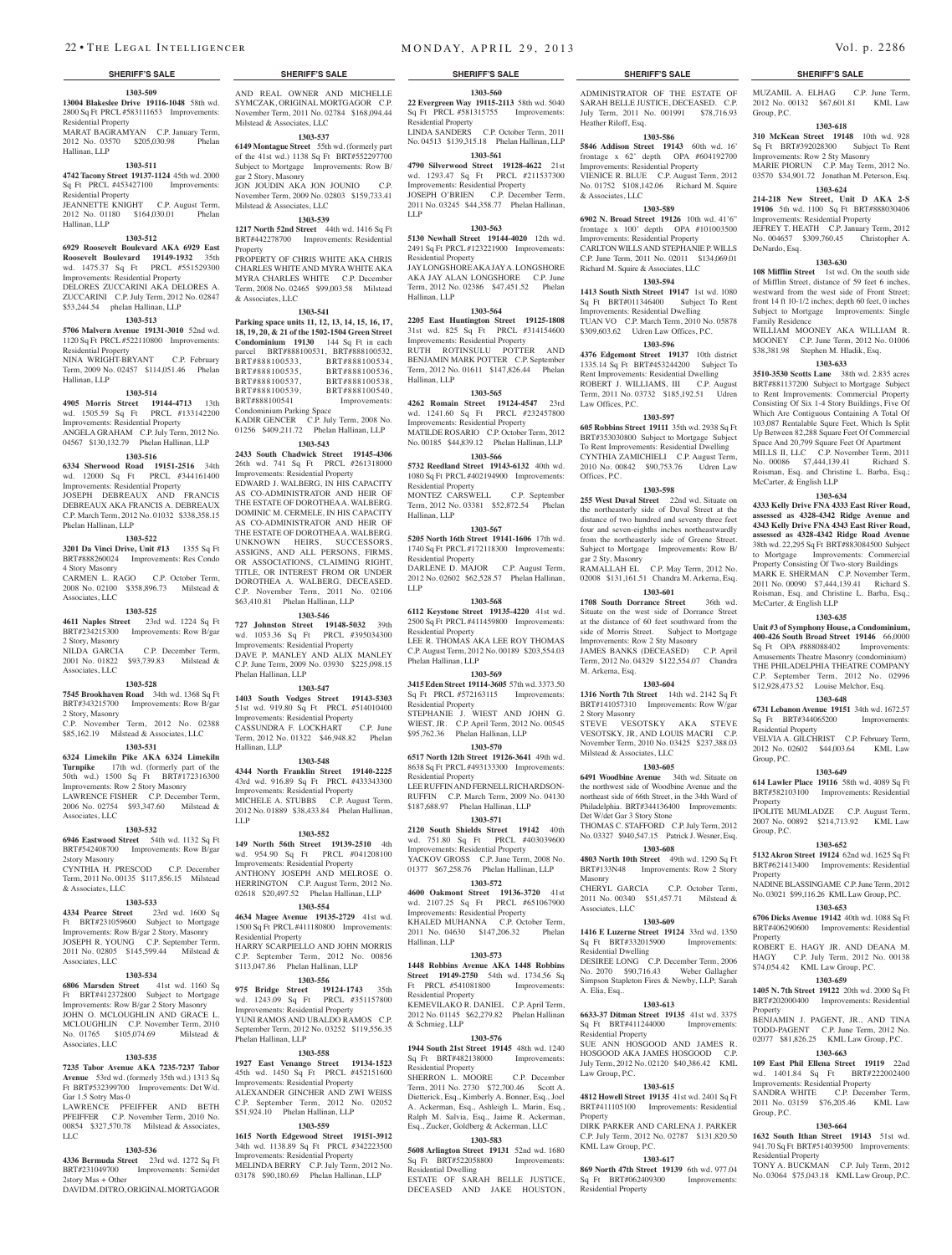### **SHERIFF'S SALE SHERIFF'S SALE SHERIFF'S SALE SHERIFF'S SALE SHERIFF'S SALE**

### **1303-665**

**727 North 2nd Street 19123** 5th wd. 1458 Sq Ft BRT#884449040 Improvements: Residential Property

JOSEPH STEWARD, III TRUSTEE FOR XAVIER STEWARD, SIANI STEWARD, JADE STEWARD, AND VICTORIA STEWARD C.P. July Term, 2012 No. 02684 \$238,344.29 KML Law Group, P.C.

## **1303-666**

**2034 South 6th Street 19148** 39th wd. 1040 Sq Ft BRT#392346500 Improvements: Residential Property

## VANNY DUK C.P. July Term, 2012 No. 02094 \$208,152.87 KML Law Group, P.C.

## **1303-671**

**32 West Johnson Street 19144** 59th wd. Det 3sty stone; 5892.1 Sq Ft BRT#593121500 Improvements: Residential Dwelling SCOTT D. STEPHENS C.P. November Term, 2011 No. 00717 \$227,629.79 McCabe, Weisberg, & Conway, P.C.

## **1303-677**

**366 East Sharpnack Street 19119-2013**  22nd wd. 1699.07 Sq Ft PRCL #221113600 Improvements: Residential Property DEWEY SPANN, JR C.P. May Term, 2012 No. 00422 \$162,617.90 Phelan Hallinan, LLP

## **1303-678**

**2512 South Chadwick Street 19145-4520**  26th wd. 690 Sq Ft PRCL #261331600 Improvements: Residential Property

DONNA M. RHOADES AKA DONNA RHOADES C.P. December Term, 2009 No. 01327 \$238,556.52 Phelan Hallinan & Schmieg, LLP

### **1303-681**

**362 East Wister Street 19144-1856** 22nd wd. 1184 Sq Ft PRCL #121051900 Improvements:

Residential Property ALLEN SPEARMAN C.P. July Term, 2012 No. 01164 \$77,694.64 Phelan Hallinan &

Schmieg, LLP **1303-682**

**3650 Canby Drive 19154-2008** 58th wd. 1710.95 Sq Ft PRCL #663388300 Improvements: Residential Property CHRISTOPHER LEWIS AND SANDI L. GARBRECHT LEWIS C.P. April Term, 2012 No. 02886 \$90,174.01 Phelan Hallinan, LLP

## **1303-683**

**6317 Hegerman Street 19135-3301** 41st wd. 1447.20 Sq Ft PRCL #411382500 Improvements: Residential Property MICHAEL KRUMENACKER, JR AKA MICHAEL KRUMENAKER, JR. C.P. June

Term, 2012 No. 03876 \$109,841.81 Phelan Hallinan & Schmieg, LLP **1303-685**

**3638 Canby Drive 19154-2008** 66th wd. 2888.95 Sq Ft PRCL #663387700 Improvements: Residential Property BRIAN J. BITTNER, REGINA MCGUIRE BITTNER C.P. December Term, 2011 No. 02966 \$93,514.22 Phelan Hallinan & Schmieg, LLP

### **1303-688**

**901 North Penn Street, #1905 19123-3132**  88th wd. Being and designated as unit #P-1905 together with a proportionate undivided interest in the Common Elements (as defined in such Declaration). PRCL #888061926 Improvements: Condominium

ELLEN KELMAN C.P. January Term, 2012 No. 01055 \$226,741.54 Phelan Hallinan & Schmieg, LLP

### **1303-689**

### **5440 Discher Street 19124-1105** 62nd wd. 1137 Sq Ft PRCL #621359700 Improvements: Residential Property

NELSON PERALTA C.P. February Term, 2012 No. 01257 \$72,709.57 Phelan Hallinan, LLP

### **1303-693**

**1606 Afton Street 19111-3428** 56th wd. 2316 Sq Ft PRCL #561418600 Improvements: Residential Property

## ROOBENS FREDERIC C.P. May Term, 2012 No. 03756 \$171,851.68 Phelan Hallinan, LLP **1303-694**

**1647 North 61st Street 19151-3930** 34th wd. 1350 Sq Ft PRCL #342246400 Improvements: Residential Property

## BEVERLY D. STOKES C.P. October Term, 2011 No. 04094 \$69,314.13 Phelan Hallinan, LLP

## **1303-702**

**2511 Nicholas Street 19121-2816** 32nd wd. 742 Sq Ft PRCL #324030500 Improvements: Residential Property JAMES RICE AND DENISE M. PATTERSON C.P. June Term, 2012 No. 01130 \$24,330.74

### Phelan Hallinan, LLP **1303-703**

**714 Marlyn Road 19151-3825** 34th wd. 1303.76 Sq Ft PRCL #344278900 Improvements: Residential Property CLARENCE J. BROWN C.P. September

Term, 2012 No. 01612 \$62,849.43 Phelan Hallinan, LLP

**1303-704 7139 Dorel Street 19153-2403** 40th wd. 1260 Sq Ft PRCL #404362800 Improvements: Residential Property

DOMINICK A. CANDITO, IV C.P. May Term, 2012 No. 00961 \$83,885.58 Phelan Hallinan, LLP

## **1303-707**

**6640 Claridge Street 19111-4712** 35th wd. 1588.29 Sq Ft PRCL #353291447 Improvements: Residential Property FELIPE HAUBRICH AND ANA C. SANTOS HAUBRICH C.P. March Term, 2012 No. 02150 \$124,012.39 Phelan Hallinan, LLP **1303-710**

**2167 East Dauphin Street 19125-2032**  6th wd. 770.10 Sq Ft PRCL #313087400 Improvements: Residential Property AYELET JOHNSON, AMOS J. BURNS AKA AMOS BURNS C.P. March Term, 2012 No. 00208 \$150,653.85 Phelan Hallinan, LLP

### **1303-711**

**116 Almatt Drive 19115-2742** 63rd wd. (formally the 57th wd.) 7500 Sq Ft PRCL #632192639 Improvements: Residential Property JENNIFER BURKE KUEHNLE AKA JENNIFER BURKE-KUEHNLE C.P. December Term, 2011 No. 02539 \$401,682.50 Phelan Hallinan, LLP

### **1303-712**

**3615 North Hereford Lane 19114** 66th wd. (formerly the 58th wd.) 2007.77 Sq Ft PRCL #661254600 Improvements: Residential Property STANLEY R. TILLOTSON C.P. July Term, 2007 No. 02608 \$115,770.40 Phelan

## **1303-715**

Hallinan, LLP

Hallinan, LLP

**8850 Bradford Street 19115-5002** 56th wd. 4111.46 Sq Ft PRCL #562451600 Improvements: Residential Property SHELDON S. RAMCHARITAR AND RENA RAMCHARITAR AKA RENA RAMCHARITAR C.P. November Term, 2011 No. 01018 \$104,944.87 Phelan Hallinan, LLP

### **1303-719**

**47 North 62nd Street 19139-2211** 34th wd. 1149.75 Sq Ft PRCL #341207500 Improvements: Residential Property DEBBIE STEVENS C.P. December Term, 2011 No. 02743 \$107,928.76 Phelan

## **1303-720**

**5339 Diamond Street 19131** 52nd wd. 2100 Sq Ft BRT#521156600 Improvements: Residential Property HAROLD DINNALL C.P. November Term,

2007 No. 002086 \$125,478.24 Christopher A. DeNardo, Esq. **1303-722**

**6104 Ellsworth Street 19143** 46th wd. 1728 Sq Ft BRT#033147200 Improvements: Residential Property BEVERLY MOSS JOHNSON AND FRANKLIN JOHNSON C.P. August Term, 2012 No. 3401 \$83,927.80 Christopher A. DeNardo, Esq.

**1303-726 2020 W. 65th Avenue 19138** 10th wd. 3281 Sq Ft BRT#102354500 Improvements: Residential Property ROBERT MERRITT, AKA ROBERT MERRITT, SR AND CECELIA MERRITT C.P. September Term, 2012 No. 001623

## \$188,138.75 Christopher A. DeNardo, Esq.

**1303-729 431 North 64th Street 19151** 3rd wd. 2778 Sq Ft BRT#343074200 Improvements: Residential Property ALIYA TASHA BASIL C.P. July Term, 2012

No. 3264 \$137,864.68 Christopher A. DeNardo, Esq. **1303-730**

**10011 Ferndale Street 19116** 58th wd. 1846 Sq Ft BRT#582478300 Improvements: Residential Property ALEXANDER LIAPITCH C.P. June Term, 2012 No. 670 \$176,786.26 Christopher A.

# DeNardo, Esq.

**1303-732 1667 Granite Street 19124** 62nd wd. 807 Sq Ft BRT#622084100 Residential Property RICHARD SCHLESINGER AND SETH LAMB C.P. September Term, 2012 No. 1182 \$59,651.36 Christopher A. DeNardo, Esq.

## **1303-733**

**6741 Lebanon Avenue 19151** 34th wd. 1088 Sq Ft BRT#344065700 Improvements: Residential Property ERIC HARRISON AND JUANITA HARRISON C.P. June Term, 2010 No.

002498 \$130,630.23 Christopher A. DeNardo, Esq.

Vol. p. 2287 MONDAY, APRIL 29, 2013 THE LEGAL INTELLIGENCER • 23

**1303-736 4417 Tolbut Street 19136** 65th wd. 2325 Sq Ft BRT#652099900 Improvements: Residential Improvements: Residential Property TREVA RICHARD C.P. June Term, 2012 No. 003251 \$94,399.96 Richard M. Squire & Associates, LLC

> **1304-329 1334 North 60th Street 19151** 34th wd. irregular dimension OPA #871155600 Improvements: Residential Property RUEL P. GREEN AKA RUEL P. GREEN, JR. C.P. December Term, 2012 No. 01333 \$78,042.41 Richard M. Squire & Associates, LLC **1304-331 5532 Ludlow Street 19139** 60th wd. 1885 Sq Ft BRT#604012000 Improvements: Residential

**1304-401 4039 Neilson Street 19124** 33rd wd. 900 Sq Ft BRT#332527500 Improvements: Residential

LANEESHIA CHASE AKA LENEESHIA CHASE C.P. October Term, 2010 No. 02538 \$55,803.97 KML Law Group, P.C. **1304-403 54 Eeast Springer Street 19119** row 3 sty masonry BRT#221189500 Improvements:

TANYA BARNES AND HARVEY BARNES C.P. November Term, 2011 No. 00173 \$52,030.10 Federman & Associates, LLC **1304-404 5326 Roosevelt Boulevard 19124** row b/gar 2sty masonry BRT#351033500 Improvements:

MARIA GONZALEZ C.P. February Term, 2012 No. 000502 \$130,610.07 Federman &

**1304-406 3525 North 18th Street 19140** 11th wd. 1576 Sq Ft BRT#112251600 Improvements:

CRYSTAL CUNNINGHAM C.P. December Term, 2009 No. 01151 \$100,767.16 KML

**1304-412 1328 Palethorp Street 19122** 18th wd. 750 Sq Ft BRT#182097300 Improvements:

MOHAMED AJAJ C.P. August Term, 2010 No. 04189 \$87,746.63 KML Law Group, P.C. **1304-413 4951 Rubicam Street 19144** 12th wd. 3821.10 Sq Ft BRT#121196200 Improvements:

JEAN ANNE WHITE-HUTCHINS C.P. October Term, 2008 No. 01236 \$82,294.94

**1304-414 2904 Poplar Street 19130** 15th wd. 1779.68 Sq Ft BRT#152343800 Improvements:

ANTHONY PIZZARO C.P. November Term, 2006 No. 00440 \$321,599.71 KML Law

**1304-416 1335 Barnett Street 19111** 53rd wd. apartment 2-4 units 2 story, masonry, 1116 sq ft BRT#531063600 Improvements: Residential

RANIEH MUSA C.P. April Term, 2012 No. 03140 \$87,994.68 Federman & Associates, LLC **1304-418 2028 South Croskey Street 19145** 48th wd. on the west side of Croskey St., 198 ft southward from the southside of St, front: 14 ft, depth: 54 ft BRT#482221000 Subject to Mortgage: CHARLENE K. WILSON C.P. March Term, 2012 No. 00357 \$107,249.15 Louis P. Vitti, Esq. **1304-421 2654 South Franklin Street 19148** 39th wd. 672 Sq Ft BRT#393234900 Improvements:

ERNEST WILKIE C.P. October Term, 2012 No. 03313 \$94,713.21 Stern & Eisenberg, P.C. **1304-431 7414 North 21st Street 19138** 10th wd. 1815 Sq Ft BRT#101192000 Improvements:

STACI K. JOHNSON AKA STACI KIM JOHNSON C.P. July Term, 2012 No. 03775 \$34,812.24 KML Law Group, P.C. **1304-437 1238 Stirling Street 19111** 53rd wd. 1744 Sq Ft BRT#531050200 Improvements:

UNKNOWN HEIRS OF MELANIE S. ELLIS, DECEASED AND ANTHONY ELLIS, SOLELY IN HIS CAPACITY AS HEIR OF MELANIE S. ELLIS, DECEASED C.P. February Term, 2012 No. 04023 \$60,434.07

**1304-440 1714 Sigel Street 19145** 26th wd. 658 Sq Ft BRT#481041500 Improvements: Residential

SALAHUDIN ASH-SHAHEED AND MARIE A. JOHNSON C.P. June Term, 2012 No. 03701 \$38,937.20 KML Law Group, P.C. **1304-449 444 West Bringhurst Street 19144** 12th wd. 2588 Sq Ft BRT#123111400 Improvements:

BRINGHURST, LLC C.P. October Term, 2012 No. 844 \$128,446.53 Weber Gallagher Simpson Stapleton Fires & Newby, LLP, Sarah

**1304-450 2674 Tilton Street 19125** 31st wd. 700 Sq Ft BRT#312179080 Improvements: Residential

THOMAS B. WACHTMANN C.P. September Term, 2012 No. 0480 \$340,797.64 Kristine

**Property** 

Residential Dwelling

Residential Dwelling

Associates, LLC

Residential Property

Law Group, P.C.

Residential Property

Residential Property

KML Law Group, P.C.

Residential Property

Residential Real Estate

Residential Property

Residential Property

KML Law Group, P.C.

Residential Dwelling

A. Elia, Esq.

Property

M. Anthou, Esq.

Property

Group, P.C.

Dwelling;

WILLIAM MCLAUGHLIN AND WILLIARD M. COOPER C.P. October Term, 2008 No. 03688 \$51,633.75 McCabe, Weisberg, &

**1304-333 5021 Ludlow Street 19120** 60th wd. 2944.23 Sq Ft BRT#602007000 Improvements: Residential Dwelling; Row 2 Sty, Masonry CHARLENE MCCULLEY C.P. October Term, 2006 No. 02703 \$89,243.76 McCabe,

**1304-336 1107 Knorr Street 19111** 53rd wd. 4032.87 Sq Ft BRT#532134800 Improvements: Residential Dwelling; S/d W B/g 2s Masonry MCIHAEL A. SMALLER AND CRYSTAL THOMAS-SMALLER C.P. October Term, 2009 No. 03704 \$133,416.68 McCabe,

**1304-346 3058 Tulip Street** 25th wd. Situate on the northwesterly side of Tulip Street (fifth feet wide) at the distance of four hundred and ninety-seven feet eleven and seven-eighths inches northeastwardly from the northeasterly side of Ann Street Subject to Mortgage Improvements: Row 2 Sty Masonry LEAH B. BECK AND MICHAEL J. BECK C.P. September Term, 2012 No. 00920 \$111,378.62

**1304-369 7213 North 21st Street 19138** 10th wd. (formerly part of 50th) 1770.00 Sq Ft BRT#101175500 Improvements: Residential Dwelling GENEVA HOLNESS WILLIAMS C.P. February Term, 2012 No. 03217 \$102,355.95

**1304-373 2734 South Fairhill Street 19148** 39th wd. 920 Sq Ft BRT#395163200 Improvements:

RAYMOND R. LENHART AND ASSUNTA MARINO C.P. March Term, 2011 No. 00458 \$53,269.04 Udren Law Offices, P.C. **1304-382 403-405 North 64th Street** 34th wd. 9457 Sq Ft BRT#343073200 Improvements: Row

ROBERT J. MASSELLA C.P. July Term, 2010 No. 02218 \$235,698.20 Milstead &

**1304-389 3138 Reach Street 19134** 33rd wd. 708 Sq Ft BRT#331312300 Improvements: Residential

UMIDA F. ERGASHBAEVA AND LOLA MANANOVA C.P. August Term, 2009 No. 00043 \$52,383.35 KML Law Group, P.C. **1304-391 5627 Thomas Avenue 19143** 51st wd. 1306.40 Sq Ft BRT#513085400 Improvements:

ERIC PONDER C.P. July Term, 2008 No. 04590 \$130,450.04 KML Law Group, P.C. **1304-392 7617-19 Williams Avenue 19150** 50th wd. 11619.75 Sq Ft BRT#501008900 Improvements: Residential Property JOMO DAVIS C.P. November Term, 2009 No. 03700 \$232,211.98 KML Law Group, P.C. **1304-393 2404 North 54th Street 19131** 52nd wd. 6359.92 Sq Ft BRT#522207400 Improvements:

DEBORAH MOORE C.P. August Term, 2004 No. 00600 \$134,299.00 KML Law Group, P.C. **1304-397 1461 Creston Street 19111** 54th wd. 1274.45<br>
Sq Ft BRT#541010200 Improvements:

MICHAELANGELO I ADAMO C.P. October Term, 2012 No. 00988 \$95,124.69 KML Law

**1304-398 4907 Cedar Avenue 19143** 46th wd. 2750 Sq Ft BRT#462039900 Improvements: Residential

ALLISON BETHEL AND GENNARO RAUSO, TRUSTEE FOR THE BETHEL TRUST C.P. March Term, 2009 No. 00122 \$419,126.32

Dwelling; Row 2 Sty Masonry

Weisberg, & Conway, P.C.

Weisberg, & Conway, P.C.

Chandra M. Arkema, Esq.

Udren Law Offices, P.C.

Residential Dwelling

Associates, LLC

Residential Property

Residential Property

Sq Ft BRT#541010200 Residential Property

Group, P.C.

Property

KML Law Group, P.C.

Property

Conv/apartment 2 Sty Masonry

Conway, P.C.

UNKNOWN HEIRS, SUCCESSORS, ASSIGNS, AND ALL PERSONS, FIRMS, OR ASSOCIATIONS CLAIMING RIGHT TITLE, OR INTEREST FROM OR UNDER OLEG KANTAROVICH, DECEASED. C.P. April Term, 2010 No. 001018 \$196,064.65 Christopher A. DeNardo, Esq.

### **1303-737**

Property

**5328 Howland Street 19124** 35th wd. 1230 Sq Ft BRT#351349000 Improvements: Residential Property JESSIE M. ROWE AND PLUMMIE W. MILLER C.P. May Term, 2012 No. 000672

\$61,210.28 Christopher A. DeNardo, Esq. **1303-739**

**4754 Marple Street 19136** 41st wd. 1240 Sq Ft BRT#651101600 Improvements: Residential Property LUZ WILLIAMS AKA LUZ Y. RODRIGUEZ

AKA LUZ RODRIGUEZ WILLIAMS C.P. September Term, 2012 No. 0850 \$64,747.56 Christopher A. DeNardo, Esq.

## **1303-740**

**5754 North 17th Street 19141** 17th wd. 1576 Sq Ft BRT#172206700 Improvements: Residential Property

ERIC MCENNIS C.P. September Term, 2012 No. 002962 \$143,924,72 Christopher A. DeNardo, Esq.

### **1303-742**

**6506 Smedley Street 19126** 17th wd. 1260 Sq Ft BRT#172173600 Improvements: Residential Property PRISCILLA MOORE AND RASHEEDA MCNEAIR C.P. July Term, 2012 No. 0944 \$107,415.11 Christopher A. DeNardo, Esq.

## **1303-744**

**100 West Tabor Road 19120** 42nd wd. 2500<br>Sq Ft BRT#776725000 Improvements: Sq Ft BRT#776725000 Residential Property GERARD J. KEASHON AND MARIA KEASHON C.P. March Term, 2009 No.

003594 \$203,182.19 Christopher A. DeNardo, Esq. **1303-747**

**5205 Church Road 19131** 34th wd. 1550<br>Sq Ft BRT#521212900 Improvements: Sq Ft BRT#521212900 Residential Real Estate MARIE WILKINS-WALKER AND YVONNE MARTIN C.P. November Term, 2011 No. 00096 \$46,312.93 Stern & Eisenberg, PC

### **1303-750**

**2639 South 64th Street 19142** 40th wd. 1100.50 Sq Ft BRT#402135000 Improvements: Residential Real Estate SHERRI ANN KING AKA SHERRI PERKINS AND JOSEPH J. KING. JR C.P. September

Term, 2012 No. 02103 \$55,378.27 Stern & Eisenberg, PC **1303-758**

## **5429 Whitby Avenue 19143** 51st wd. 1440

Sq Ft BRT#513117700 Subject To Rent Improvements: Residential Dwelling WILLIAM POWELL AKA WILLIAM POWELL, SR., AKA WILLIAM T. POWELL, SR. AKA WILLIAM T. POWELL C.P. June Term, 2010 No. 00776 \$81,044.77 Udren Law Offices, P.C.

### **1303-759**

**240 East Walnut Lane 19144-2045** 22nd wd. 3422.40 Sq Ft BRT#592060500 Subject To Rent Improvements: Residential Dwelling LEON BUIE C.P. June Term, 2009 No. 00199 \$131,470.82 Udren Law Offices, P.C.

## **1303-763**

**613 Catharine Street, Unit A-7** 2nd wd. BRT#888021762 Improvements: Residential Dwelling PROPERTY OF THE CHE GREEN AND THE

UNITED STATES OF AMERICA C.P. June Term, 2009 No. 00489 \$1,041,879.06 Powers, Kirn, & Javardian, LLC

**The following property, sale of which was postponed from the April 2, 2013 Sheriff's Sale, will be offered for** 

**1304-301 542 Burgess Street 19116-2818** 58th wd. 10871

IRENE M THAMMAVONG AND XAYSANG THAMMAVONG C.P. March Term, 2009 No. 01759 \$261,987.89 Phelan Hallinan, LLP **1304-309 1611 South Taney Street 19145** 36th wd. 1611 Sq Ft PRCL#364282100 Improvements:

TAMI LEVIN  $CP$  July Term, 2012 No. 03989 \$69,887.75 Phelan Hallinan, LLP **1304-328 722 Winton Street 19148** 39th wd. 14'6" frontage x 44' depth OPA #393072800

**sale on TUESDAY, May 7, 2013.**

Sq Ft PRCL#582239700 Residential Property

Residential Property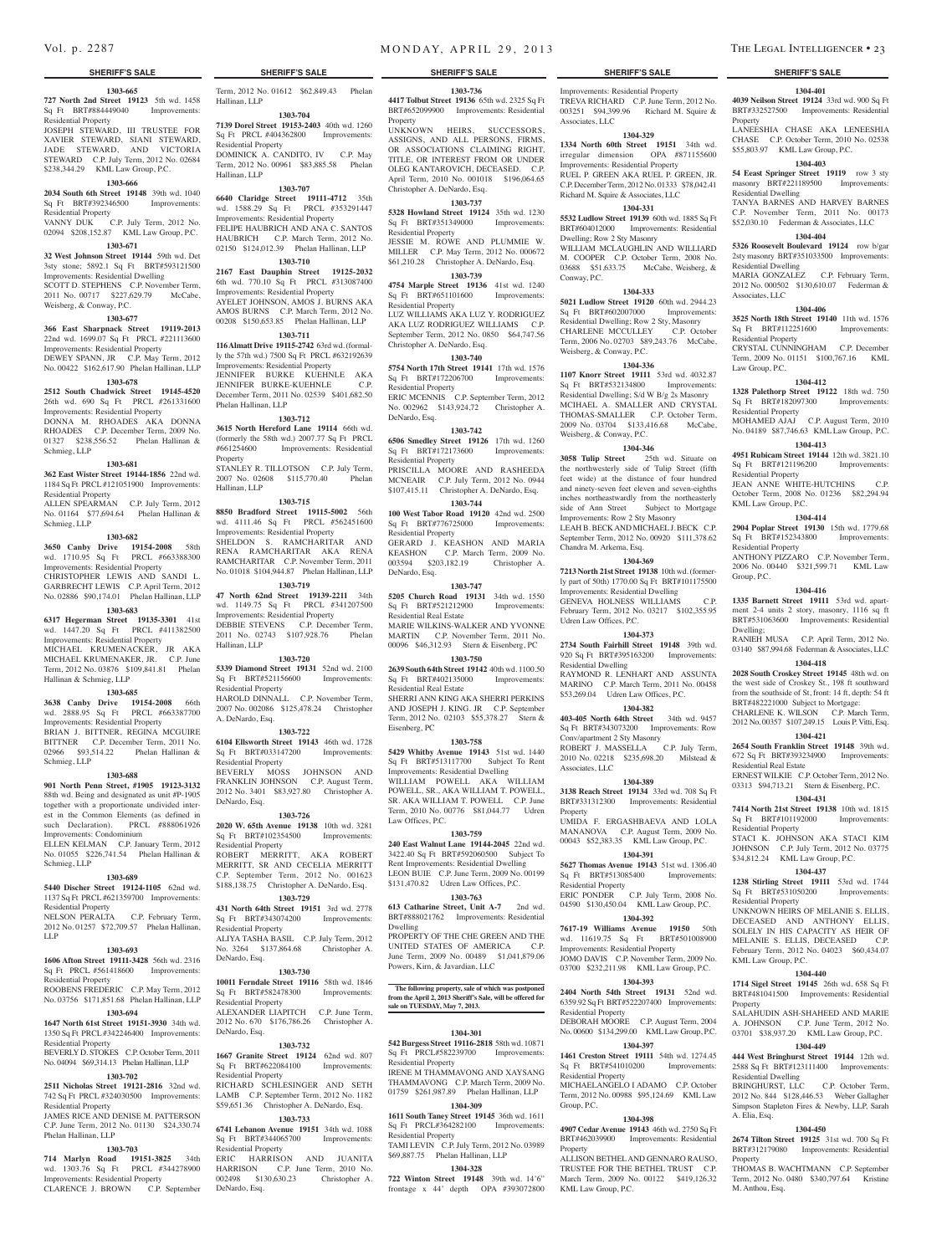### **1304-457 1835 South 28th Street 19145-1701** 48th wd. 1624.25 Sq Ft PRCL#482345400 Improvements: Residential Property MARC GARGIULO C.P. December Term, 2011 No. 01738 \$51,844.87 Phelan Hallinan, LLP

## **1304-471**

Sq Ft BRT#222196700 esidential Dwelling

Residential Property

Residential Property

Residential Property

Residential Property

Property

Property

**336 Gladstone Street 19148** 39th wd. 672 Sq Ft BRT#392204600 Improvements: Residential Dwelling JENNIFER C. ABRANTE AND JOSE A.

**1304-474**

KEVIN M. LITTLEJOHN AND PATRICIA L. LITTLEJOHN C.P. July Term, 2012 No. 02645 \$48,105.70 Udren Law Offices, P.C. **1304-478 6237 Trotter Street 19111** 53rd wd. 1535.04 Sq Ft BRT#531235300 Improvements:

CELOUSE SAINT-FLINA AND LUKNER SAINT-JUSTE C.P. December Term, 2011 No. 03208 \$147,889.65 KML Law Group, P.C. **1304-491 10981 Decatur 19154** 66th wd. 248,965 Sq Ft BRT#884280000 Subject to Mortgage Subject

JOSPEH T. QUINONES C.P. August Term, 2010 No. 00028 \$43,655.14 Phelan Hallinan, LLP **1304-501 5330 Grays Avenue 19143-5821** 51st wd. 825 Sq Ft PRCL#512111800 Improvements:

JOSEPH T. QUINONES C.P. August Term, 2010 No. 00253 \$37,349.47 Phelan Hallinan, LLP **1304-506 5910 A Street 19120-2004** 61st wd. (formerly part of the 42nd) 1388.05 Sq Ft PRCL#612492000 Improvements: Residential

KACIE S. O'BANNON AND DARRIN S. O'BANNON C.P. September Term, 2012 No. 00507 \$98,508.43 Phelan Hallinan, LLP **1304-507 2642 South 62nd Street 19142-3030** 40th wd. 1144 Sq Ft PRCL#402111900 Improvements:

JOSEPH T. QUINONES C.P. August Term, 2010 No. 00846 \$55,365.53 Phelan Hallinan, LLP **1304-509 2906 South Dewey Street AKA 2906 Dewy Street 19142-3408** 40th wd. 1137.45 Sq Ft PRCL#402084100 Improvements: Residential

JOSEPH T. QUINONES C.P. July Term, 2010 No. 03564 \$57,622.19 Phelan Hallinan, LLP **1304-510 8212 Dorcas Street 19152-2210** 56th wd. 3947.40 Sq Ft PRCL#562313714 Improvements: Residential Property JOSEPH MAGID C.P. September Term, 2011 No. 01778 \$209,953.25 Phelan Hallinan, LLP **1304-511A-C 59th Wd. (5737 Knox Street – Premises A – 19144)** 59th wd. 1494 Sq Ft BRT#593176600 Improvements: Residential Dwelling **12th Wd. (151 West Apsley Street – Premises B – 19144)** 12th wd. 2576 Sq Ft BRT#123006600 Improvements: Residential Dwelling **23rd Wd. (1924 Berkshire Street - Premises C – 19124)** 980 Sq Ft BRT#232032000 Subject to Mortgage Improvements: Residential Dwelling LIBERATED PROPERTY HOLDINGS IV, LLC C.P. October Term, 2012 No. 808 \$264,166.48 Weber Gallagher Simpson Stapleton Fires &

Newby, LLP, Sarah A. Elia, Esq.

Masonry; Residential

Property

**1304-512 2351 Moore Street** 36th wd. 870 Sq Ft BRT#364110700 Improvements: Row 2 Sty

ERIC J. DUA, EFRAIM DUA AND MARLA DUA C.P. April Term, 2011 No. 02075 \$65,728.78 Emory A. Wyant, Jr., Esq. **1304-517 2016 South Alden Street 19143** 40th wd. 795 Sq Ft BRT#401023800 Improvements: Residential

KIM ISON C.P. September Term, 2012 No. 3528 \$38,131.77 Christopher A. DeNardo, Esq. **1304-518 12135 Academy Rd, Unit 26 19154** 66th wd. 1200 Sq Ft. All that certain unit in the property know, named and identified as "Liberty Estates,

to Rent Improvements: Commercial PIDC FINANCING CORPORATION, AS REAL. OWNER AND 10981 DECATUR PARTNERS LP, AS MORTGAGOR AND EQUITABLE OWNER C.P. March Term, 2012 No. 00803 \$4,881,646.64 Loren L. Speziale, Esq. **1304-499 5645 Warrington Avenue AKA 5645 Warrington Street 19143-4722** 51st wd. 1144 Sq Ft PRCL#513306000 Improvements:

### ABRANTE, JR C.P. September Term, 2012 No. 03423 \$149,346.12 Udren Law Offices, P.C. **1304-519 620 Mountain Street 19148** row 2 story masonry BRT#012109500 Improvements:

**6730 Bass Street 19119** 22nd wd. 1004.40 Residential Dwelling GEORGE DOUGHERTY, MARY DOUGHERTY, AND THE UNITED STATES OF AMERICA C/O US ATTORNEY FOR THE

Improvements: Condominium

EASTERN DISTRICT OF PENNSYLVANIA C.P. April Term, 2012 No. 03305 \$83,918.21 Federman & Associates, LLC **1304-522**

a Townhouse Condominium," located in the 66th ward of the city of Philadelphia, commonwalth of Pennsylvania being designated on said Declaration Plan as unit 26 together with the proportionate undivided interest in the Common Elements (as defined in the declaration). BRT#888660525 Subject to Mortgage

JEBEH KAWAH C.P. November Term, 2011 No. 00164 \$11,865.42 Hal A. Barrow, Esq.

### **2061 East Sanger Street 19124** 41st wd. 2453.07 Sq Ft, row b/gar 2 sty, masonry BRT#411038700

Improvements: Residential Dwelling OLUWAKEMI ASHEBU C.P. August Term, 2010 No. 01545 \$105,540.92 McCabe, Weisberg, & Conway, P.C.

### **304-525**

**1313 East Lycoming Street 19124** 33rd wd. 2704 Sq Ft BRT#332060800 Improvements: Residential Dwelling; Row 2 Sty Masonry JAMIE J. BAKER, ADMINISTRATOR OF THE ESTATE OF MAE BAKER, DECEASED MORTGAGOR AND REAL OWNER C.P. August Term, 2010 No. 02305 \$132,610.35 McCabe, Weisberg, & Conway, P.C.

### **1304-527**

**2176 Furley Street 19138** 17th wd. 1782.25 Sq Ft; row 2 sty, masonry BRT#171113300 Improvements: Residential Dwelling DOROTHY O. JOHNSON AKA DOROTHY JOHNSON AND THE UNITED STATES OF AMERICA C.P. July Term, 2012 No. 01685 \$54,193.20 McCabe, Weisberg, & Conway, P.C.

### **1304-554**

**24 North Hirst Street 19139-2224** 34th wd. 906.24 Sq Ft Improvements: Residential Property JIMMIE MOORE C.P. September Term, 2012 No. 02236 \$71,094.85 Phelan Hallinan, LLP **1304-564**

**872 Bridge Street 19124** 35th wd. 1038.10<br>
Sq Ft BRT#351145800 Improvements:  $Sq$  Ft BRT#351145800 Residential Property ISABEL RAMIREZ C.P. September Term,<br>2012 No. 01138 \$56,275.89 KML Law

2012 No. 01138 \$56,275.89 Group, P.C. **1304-565**

**2648 South Felton Street 19142** 40th wd. 976 Sq Ft BRT#402120400 Improvements: Residential Real Estate RONALD E. FORTUNE AND DAVID COLETTA C.P. July Term, 2012 No. 01838 \$55,250.03 Stern & Eisenberg, P.C.

## **1304-568**

**1003 North 64th Street 19151** 34th wd. 3795 Sq Ft BRT#344243000 Residential Property CLAUDENE R. THOMPSON-BOUZY AND HERNE T. BOUZY C.P. January Term, 2012 No. 003970 \$221,421.94 Christopher A. DeNardo, Esq.

### **1304-570**

DeNardo, Esq.

**616 Fountain Street 19128** 21st wd. 4128 Sq Ft BRT#213327528 Improvements: Residential **Property** VERNAL R. VADEN C.P. October Term, 2012 No. 000196 \$17,477.97 Christopher A.

### **1304-580**

**5513 Pine Street 19143** 60th wd. 1174.50 Sq Ft BRT#604089100 Improvements: Residential Property CAROL BARBEE C.P. February Term, 2005 No. 01201 \$58,447.71 KML Law Group, P.C.

### **1304-584**

**123 Sparks Street 19120** 61st wd. 1260 Sq Ft BRT#611269000 Improvements: Residential Property HAROLD T. SEAMON C.P. November Term, 2011 No. 02994 \$62,815.41 KML Law

# Group, P.C.

**1304-586 1330 North Hobart Street 19131** 4th wd. 855 Sq Ft BRT#043166700 Improvements: Residential Property TESFAYE MEKBEB C.P. September Term, 2012 No. 02868 \$52,995.71 KML Law Group, P.C.

### **1304-587**

**1837 West 73rd Avenue 19126** 10th wd. 1134 Sq Ft BRT#101350700 Improvements: Residential Property

ANGELIQUE M. COLE C.P. February Term, 2008 No. 00911 \$105,247.57 KML Law Group, P.C.

### **1304-588**

**1907-1909 East Arizona Street 19125** 

## **SHERIFF'S SALE SHERIFF'S SALE SHERIFF'S SALE SHERIFF'S SALE SHERIFF'S SALE**

31st wd. 12,736 Sq Ft BRT#313106100 & BRT#313106000 Subject to Mortgage Improvements: Residential Property JOSPEH GOEBIG; JUDTIH A. GOEBIG C.P. February Term, 2012 No. 3048 \$146,738.77 Scott A. Dietterick, Esq., Kimberly A. Bonner, Esq., Joel A. Ackerman, Esq., Ashleigh L. Marin, Esq., Ralph M. Salvia, Esq., Jaime R. Ackerman, Esq., Zucker, Goldberg & Ackerman, LLC

## **1304-590**

**5311 Pine Street 19143-1414** 60th wd. 1504<br>Sq Ft BRT#603084100 Improvements: Sq Ft BRT#603084100 Residential Property

PATRICK CHARLES C.P. March Term, 2012 No. 4096 \$92,067.93 Scott A. Dietterick, Esq., Kimberly A. Bonner, Esq., Joel A. Ackerman, Esq., Ashleigh L. Marin, Esq., Ralph M. Salvia, Esq., Jaime R. Ackerman, Esq., Zucker, Goldberg & Ackerman, LLC

### **1304-591**

**5829 Warrington Avenue 19143-5215** 3rd wd. 1500 Sq Ft BRT#034077900 Improvements: Residential Property

 C.P. January Term, 2012 No. 2388 \$55,034.12 Scott A. Dietterick, Esq., Kimberly A. Bonner, Esq., Joel A. Ackerman, Esq., Ashleigh L. Marin, Esq., Ralph M. Salvia, Esq., Jaime R. Ackerman, Esq., Zucker, Goldberg & Ackerman, LLC

## **1304-593**

**1753 Roselyn Street 19141** 17th wd. 1391.84 Sq Ft BRT#171226700 Improvements: Residential Property

TRACEY EDWARDS C.P. October Term, 2011 No. 4068 \$82,351.42 Scott A. Dietterick, Esq., Kimberly A. Bonner, Esq., Joel A. Ackerman, Esq., Ashleigh L. Marin, Esq., Ralph M. Salvia, Esq., Jaime R. Ackerman, Esq., Zucker, Goldberg & Ackerman, LLC

## **1304-595**

**5841 Bustleton Avenue 19149** 62nd wd. 1623.04 Sq Ft BRT#621508000 Improvements: Residential Property<br>RUTH N ERAZO

C.P. November Term, 2010 No. 2114 \$117,451.73 Scott A. Dietterick, Esq., Kimberly A. Bonner, Esq., Joel A. Ackerman, Esq., Ashleigh L. Marin, Esq., Ralph M. Salvia, Esq., Jaime R. Ackerman, Esq., Zucker, Goldberg & Ackerman, LLC

## **1304-598**

**16 Good Street** Situate on the southeast side of Good Street (30 feet wide) at the distance of 128 feet 6 inches southwest from the southwesterly side of Germantown Avenue (60 feet wide) in the City of Philadelphia. Subject to Mortgage Improvements: Det 2.5 Sty Frame MARIAMA OGILVIE C.P. January Term, 2010 No. 01633 \$74,837.77 Chandra M. Arkema, Esq.

### **1304-599**

**102 West Walnut Park Drive 19120** 61st wd. 1796.45 Sq Ft BRT#611367500 Improvements: Residential Real Estate DEBORAH A. EBO-ROBEY C.P. August Term, 2010 No. 3575 \$135,446.55 Stern & Eisenberg, P.C.

### **1304-602**

**1734 68th Avenue 19126** 10th wd. 1844 Sq Ft BRT#101252000 Improvements: Residential Real Estate SERGE BLANCHARD C.P. April Term, 2006 No. 003444 \$59,922.26 Stern & Eisenberg, P.C.

### **1304-603**

**2620 South Robinson Street 19142**  40th wd. 1098.74 Sq Ft BRT#402096300 Improvements: Residential Property GERALDINE CHRISTIAN AND WILLIAM P FIELDS C.P. September Term, 2004 No. 002064 \$56,525.80 Christopher A. DeNardo, Esq.

### **1304-605**

**5527 Irving Street 19139** 46th wd. 1350 Sq Ft BRT#604058000 Improvements: Residential Property CLINTON WASHINGTON C.P. February

Term, 2012 No. 2889 \$88,135.81 Christopher A. DeNardo, Esq.

## **1304-611**

**6625 Montague Street 19135-2608** 55th wd. 1408.46 Sq Ft PRCL#552302200 Improvements: Residential Property<br>KATHERINE A. MACK C.P. December KATHERINE A. MACK Term, 2011 No. 02740 \$136,085.14 Phelan Hallinan, LLP

### **1304-615**

**321 N. 64th Street** 34th wd. 25'x125' BRT#63N1676 Subject to Mortgage. GLEN ERICK RALSTON AND ELIZABETH RALSTON C.P. January Term, 2012 No. 02019 \$150,910.69 Pamela L. Brickner, Esq.

**1304-616 2010 Larry Street 19142** 40th wd. BRT#403196600 Subject to Mortgage Improvements: Lot Or Piece Of Ground With Buildings And Improvements

BROOKE F. GREEN C.P. September Term, 2010 No. 03722 \$39,996.58 Ashley L. Lerch, Esq.

# **SHERIFF'S SALE**

**1305-313 2516 South Rosewood Street 19145** 26th wd. 720 Sq. Ft. BRT#261108300 Improvements:

PATRICIA L. MOYTA AND ROBERT MOYTA C.P. September Term, 2011 No. 01483 \$39,907.68 Udren Law Offices, P.C. **1305-314 963 North 6th Street 19123** 5th wd. 1620 Sq. Ft. BRT#057157700 Improvements:

JEROME RIGGS AND KAREN RIGGS C.P. September Term, 2011 No. 00394 \$138,568.65

**1305-315 6602 Cottage Street 19135** 55th wd. (formerly part of the 41st wd.) 1423.55 Sq. Ft. BRT#55-2- 3940000 Improvements: Residential Dwelling JENNIFER FOLEY C.P. January Term, 2012 No. 00870 \$159,067.92 Udren Law Offices, P.C. **1305-316 6616-18 Rutland Street 19149** 54th wd. 2042.72 Sq. Ft. BRT#56-1-1664-00 Improvements: Residential Dwelling CHAN KWAI FUNG LEUNG AND YUNG SELIA LEUNG C.P. August Term, 2012 No. 02952 \$124,846.48 Udren Law Offices, P.C. **1305-317 7914 Ridge Avenue 19128** 21st wd. 8000 Sq. Ft. BRT#21-2-517900 Subject to Mortgage Improvements: Residential Dwelling JOSEPH R. HORVAT AND YVONNE HORVAT C.P. December Term, 2009 No. 01028 \$476,066.34 Mark J. Udren, Esq. **1305-318 1252 South 21st Street 19146** 36th wd. 17' x 74' PRCL#36-1-215400, OPA #361215400 Improvements: Residential Property TITLE TO SAID PREMISES IS VESTED IN ROCCO BENEDETTO BY DEED FROM SUNG CHOEL KIM, DATED APRIL 19, 2006 AND RECORDED MAY 4, 2006 IN THE OFFICE OF THE RECORDER OF DEEDS IN AND FOR PHILADELPHIA COUNTY AS INSTRUMENT #51434640. C.P. June Term, 2012 No. 01786 \$120,811.93 Martin S.

Residential Dwelling

Residential Dwelling

Udren Law Offices, P.C.

Weisberg, Esq.

Residential Dwelling

Residential Dwelling

Residential Real Estate

Commercial Real Estate

Residential Real Estate

Residential Real Estate

Residential Dwelling

Offices, P.C.

Eisenberg, PC

Eisenberg, PC

Dwelling

**1305-319 2034 Bridge Street 19124** 62nd wd. 1791.90 Sq. Ft. BRT#62-2-1027-00 Improvements:

ERIC MILLER C.P. May Term, 2011 No. 000918 \$26,959.60 Heather Riloff, Esq. **1305-320 2920 Lardner Street 19149** 62nd wd. 1531.40 Sq. Ft. BRT#62-1-1736-00 Improvements:

FRANKLIN ZABALA C.P. July Term, 2011 No. 001624 \$151,347.40 Heather Riloff, Esq. **1305-321 807 South 60th Street 19143** 3rd wd. 1566 Sq. Ft. BRT#033199000 Improvements:

CEYLAN L. WOODS AND PAMELA M. WOODS C.P. August Term, 2012 No. 03286 \$11,352.77 Stern & Eisenberg, PC **1305-322 1554 South Bailey Street 19146** 36th wd. 1467 Sq. Ft. BRT#364275400 Improvements:

GREGORY K LOGAN C.P. March Term, 2012 No. 01772 \$71,265.44 Stern &

**1305-323 1728 South Frazier Street 19143** 51st wd. 930 Sq. Ft. BRT#514048000 Improvements:

ESTATE OF CORINE BOND C.P. October Term, 2012 No. 03003 \$10,756.85 Stern &

**1305-324 2146 North Van Pelt Street 19120** 32nd wd. 1120 Sq. Ft. BRT#322081800 Improvements:

BRIAN HIGHTOWER C.P. April Term, 2012 No. 302990 \$51,049.84 Stern & Eisenberg, PC **1305-325 7817 Devon Street 19118-3503** 9th wd. (formerly part of the 22nd wd.) 1573 Sq. Ft.<br>BRT#091185300 Improvements: Residential

FATIMAH ALI C.P. November Term, 2007 No. 00137 \$236,426.48 Udren Law Offices, P.C. **1305-326 902 North Fallon Street 19131** 44th wd. 825 Sq. Ft. BRT#44-2-205900 Improvements:

YAMEEKA FOSTER C.P. August Term, 2012 No. 00571 \$55,051.20 Udren Law

**1305-327 4033 Lawndale Street 19124** 33rd wd. 1191.45 Sq. Ft. BRT#33-2-272800 Improvements:

Improvements: Residential

# **OF TUESDAY, May 7, 2013**

### **1305-301**

**4617 Chester Avenue 19143** 46th wd. 4544 Sq. Ft. BRT#461122900 Improvements: Residential Real Estate SUI L. JONES AKA SUI LIN JONES C.P.

May Term, 2012 No. 01763 \$423,430.81 Stern & Eisenberg, PC **1305-302**

## **3033 Dowitcher Place 19142** 40th wd. 2506.50

Sq. Ft. BRT#406613913 Improvements: Residential Property JAMES J. KAMARAH C.P. September Term,

2012 No. 002006 \$151,798.67 Christopher A. DeNardo, Esq.

## **1305-303**

**3127 Morse Street 19121** 32nd wd. 641.24 Sq. Ft. BRT#323008800 Improvements: Residential Property

CHRISTINA NICOLE WOODIE AKA CHRISTINA-NICOLE WOODIE C.P. December Term, 2012 No. 003274 \$75,102.55 Christopher A. DeNardo, Esq.

### **1305-304**

**7231 Kindred Street 19149** 54th wd. 1542.42 Sq. Ft. BRT#542293700 Improvements: Residential Property

JOHN M. HOWELL AND JESSICA R. HOWELL C.P. September Term, 2012 No. 002965 \$7,277,556.31 Christopher A. DeNardo, Esq.

## **1305-305**

**2825 Parrish Street 19130** 15th wd. 1499.76 Sq. Ft. BRT#15-2-3007-46 Improvements: Residential Property TYRONE L. GILLIAMS (REAL OWNER) C.P. February Term, 2005 No. 003084 \$374,083.46 Christopher A. DeNardo, Esq.

### **1305-306**

**2002 Barlow Street** 58th wd. On the southwesterly side of Barlow Street, distance of 44'3-7/8" southeast from the southeasterly side of Evans St; front 32' 0", depth 100' 0" Subject to Mortgage Improvements: Single Family Residence ROMAN J. TKACZ AND KATHLEEN M.

TKACZ C.P. June Term, 2012 No. 02059 \$34,038.63 Stephen M. Hladik, Esq. **1305-307**

**4527 Baltimore Avenue 19143** 46th wd. Land area 1406 Sq. Ft.; improvement area 1760 Sq Ft BRT#871211100 Improvements: Store/office + Apts - 2 Sty Masonry

UNKNOWN HEIRS, EXECUTORS, SUCCESSORS, ADMINISTRATORS, AND ASSIGNS OF ANTHONY M. RODRIGUEZ, DECEASED. C.P. April Term, 2012 No. 00007 \$379,896.49 Robert J. Wilson, Esq., Wilson Law Firm

### **1305-308**

**5909 Charles Street 19135** 62nd wd. (formerly the 41st wd.) 2691.84 Sq. Ft. BRT#622301000 Improvements: Residential Real Estate

EARL THORNTON C.P. March Term, 2012 No. 02742 \$179,479.88 Stern & Eisenberg, PC

## **1305-309**

**6651 Edmund Street 19135** 41st wd. 1364.40<br>Sq. Ft. BRT#411416100 Improvements: Sq. Ft. BRT#411416100 Residential Real Estate

BARBARA A. JOHNSON AND CRAIG A. FLUCK C.P. September Term, 2012 No. 03232 \$67,713.84 Stern & Eisenberg, PC **1305-310**

**7401 Rhoads Street 19151** 34th wd. Northwest side of Rhoads Street, 60 feet wide with southwest side of Haverford Avenue, 80 feet wide BRT#343157100 Subject to Mortgage JOHN L. MOBLEY AKA JOHNEE LEE MOBLEY C.P. February Term, 2013 No. 000245 \$112,140.14 Jordan Schlossberg, Esq., Astor Weiss Kaplan and Mandel, LLP

### **1305-311 A-B**

**28th Wd.** (**2516 N 5th Street - Premises A - 19133)** Land 2502 Sq. Ft.; Improvement area 2670 Sq Ft BRT#88-1-0069-05

### **28th Wd.** (**2518 North 5th Street - Premises B - 19133)** Land 2502 Sq. Ft.; improvement area 2670 Sq Ft BRT#88-1-0069-10 ROCKLAND DWELLING, LLC C.P. October

Term, 2012 No. 03672 \$178,961.18 David

**1305-312 511 W Ruscomb Street 19120** 49th wd. 2880 Sq. Ft. land, improvement area 4180 Sq ft

LOUIS STEVENS C.P. October Term, 2012 No. 04396 \$483,652.02 David Banks, Esq.,

Banks, Esq., Banks & Banks

BRT#49-1-1353-00

Banks & Banks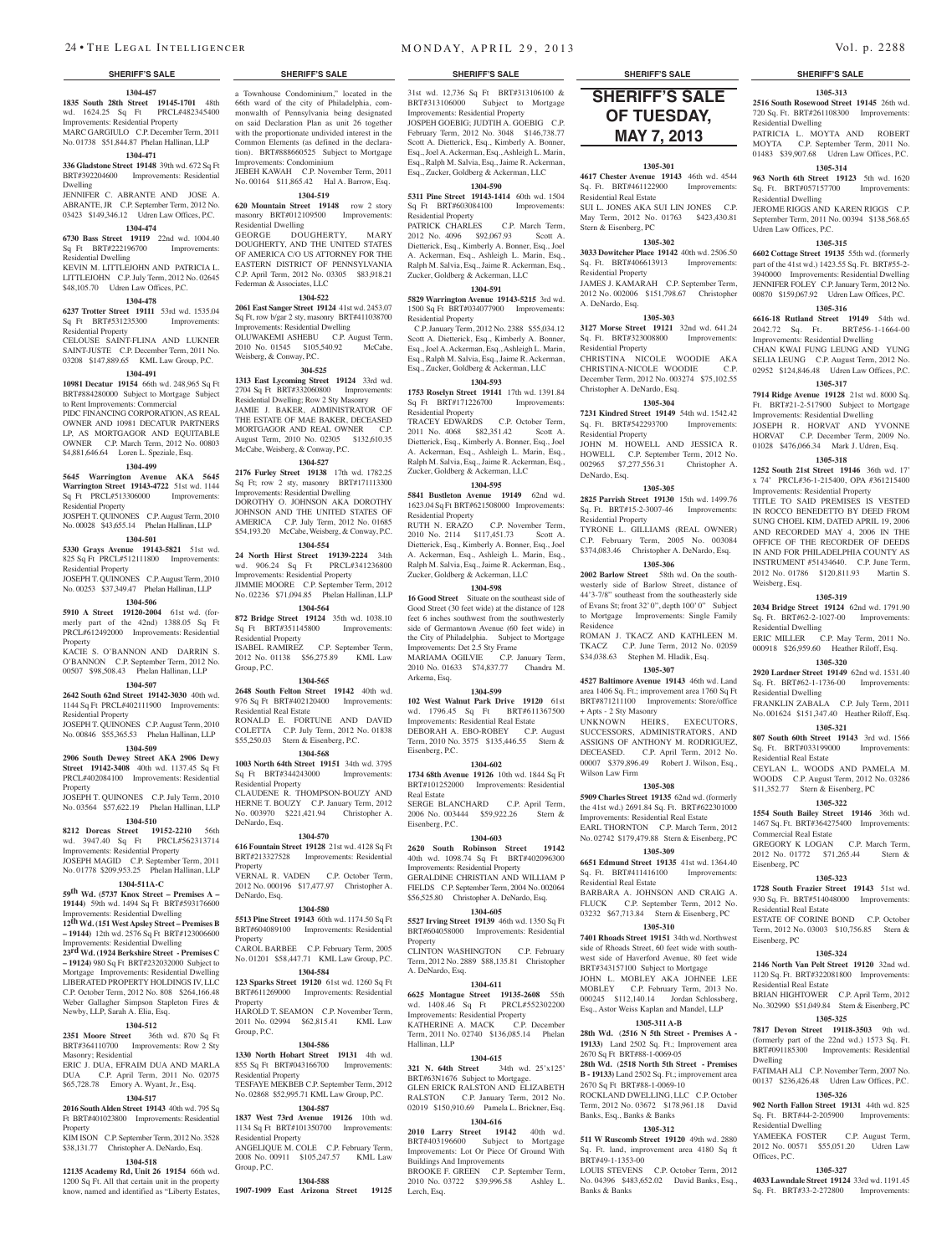## Residential Dwelling

JOHN MCGILLEN AND MICHELE **115 West Washington Lane 19144-2613**  MCGILLEN C.P. October Term, 2010 No. 02917 \$100,420.08 Udren Law Offices, P.C.

### **1305-328**

**7973 Rugby Street 19150** 50th wd. 1830.40 Sq. Ft. BRT#502099800 Improvements: Residential Dwelling

PRESTON WAKEFIELD C.P. December Term, 2011 No. 00881 \$138,206.96 Udren Law Offices, P.C.

### **1305-329**

**1016 South 5th Street 19147** 2nd wd. 1200 Sq. Ft. BRT#6 S 17-263 Improvements: Residential Dwelling

SHEILA DIXON C.P. December Term, 2012 No. 02659 \$230,061.08 Udren Law

### **1305-330**

Offices, P.C.

**2236 South 23rd Street 19145** 48th wd. 958.12 Sq. Ft. BRT#48-2-263500 Improvements:

Residential Dwelling LEE ANN GLASS C.P. July Term, 2012 No. 02742 \$76,795.68 Udren Law Offices, P.C.

### **1305-331**

**1925 East Allegheny Avenue 19134** 45th wd. 1732.50 Sq. Ft. BRT#45-2-002500 Improvements: Residential Dwelling AMANDA PEGUERO AKA AMANDA MARQUEZ AND ANDY PADILLA C.P. June Term, 2012 No. 01817 \$157,700.24

Udren Law Offices, P.C. **1305-332**

### **2351 77th Avenue 19150** 50th wd. 1454.40

Sq. Ft. BRT#50-1-4261-00 Improvements: Residential Dwelling

RAMONA MARTIN AND ROBERT MARTIN C.P. April Term, 2012 No. 03643 \$120,314.80 Udren Law Offices, P.C.

## **1305-333**

**1227 South 58th Street 19143** 51st wd. 3150

## Sq. Ft. BRT#51-3-0475-00 Improvements:

Residential Dwelling CAROLYN RIDER C.P. May Term, 2012 No. 03136 \$162,179.20 Udren Law Offices, P.C.

### **1305-334**

**2448 Patton Street 19132** 28th wd. 708.50 Sq. Ft. BRT#282176700 Improvements: Residential Dwelling

### JOSE M. PEREZ, JR. C.P. December Term, 2012 No. 03057 \$66,496.89 Udren Law Offices, P.C.

### **1305-335**

**2230 South Woodstock Street 19145-3511**  48th wd. 788.15 Sq. Ft. BRT#481343700 Improvements: Residential Dwelling CARLTON WILLIAMS C.P. July Term,

## 2011 No. 01394 \$141,223.24 Udren Law Offices, P.C.

## **1305-336**

**4060 Higbee Street 19135** 62nd wd. 1072.50 Sq. Ft. BRT#62-2-200300 Improvements: Residential Dwelling ELIZABETH BETTS AND WILLIAM L

BETTS C.P. August Term, 2012 No. 02124 \$120,736.30 Udren Law Offices, P.C.

## **1305-337**

**929 North 28th Street 19130-1231** 29th wd. 893.26 Sq. Ft. PRCL#292088700 Improvements: Residential Property JOHN S. MARTIN C.P. December Term, 2010 No. 01598 \$100,370.66 Phelan Hallinan &

### Schmieg, LLP

## **1305-338**

**3928 Haverford Avenue 19104-1808**  24th wd. 1584 Sq. Ft. PRCL#242205800 Improvements: Residential Property

## GEORGE BLACK C.P. August Term, 2012 No. 00609 \$61,708.74 Phelan Hallinan, LLP

**1305-339 2615 South Hobson Street 19142-2721**  40th wd. 1104 Sq. Ft. PRCL#406083500

### Improvements: Residential Property KIMBERLY MOSES C.P. August Term, 2009 No. 03758 \$118,696.79 Phelan Hallinan, LLP

## **1305-340**

**2123 S 21st Street** 48th wd. on the east side of 21st Street, distance 171"7" southward from the south side of Snyder Avenue; front 15'5", depth 98'6" Subject to Mortgage Improvements: Single Family Residence

HOANG M. TRAN DO AND TRAM A. DO C.P. June Term, 2012 No. 01086 \$57,720.48 Stephen M. Hladik, Esq.

## **1305-341**

**7349 Central Avenue** 63rd wd. On the southeasterly side of Central Avenue 165' 0" northeastwardly from the northeasterly side of Tucker St; front 55'0", depth 115'0" BRT#63-1062800 KAREN C. MORRISSEY C.P. September Term, 2011 No. 02007 \$244,081.45 Louis P. Vitti, Esq.

**1305-342**

59th wd. 2046.44 Sq. Ft. BRT#59-3-0883-00 Improvements: Residential Dwelling KENNETH JOHNSON C.P. April Term, 2012 No. 00475 \$180,924.87 Kristen D. Little, Esquire

### **1305-343**

**2103 East Walnut Lane 19138** 10th wd. (formerly the 50th ward wd.) 2466.00 Sq. Ft. BRT#109-N-10-69 Improvements: Residential Dwelling UNKNOWN HEIRS, SUCCESSORS,

ASSIGNS, AND ALL PERSONS, FIRMS, OR ASSOCIATIONS CLAIMING RIGHT, TITLE OR INTEREST FROM OR UNDER GORDON W. BRONNER, DECEASED, WANDA RENE BRONNER, GORDON W. BRONNER, DECEASED C.P. July Term, 2012 No. 02095 \$104,659.67 Udren Law Offices, P.C.

## **1305-344**

**5113 North 11th Street 19141** 49th wd. 2163.25 Sq. Ft. BRT#49-2-2306-00 Improvements: Residential Dwelling JULIAN P. BLAKE C.P. July Term, 2012 No. 03096 \$103,803.01 Udren Law Offices, P.C.

### **1305-345**

**7140 Theodore Street 19142** 40th wd. 1284.19 Sq. Ft. BRT#40-4-2578-00 Improvements: Residential Dwelling PURNELL PARKER C.P. January Term, 2012 No. 03561 \$84,070.72 Udren Law

### **1305-346**

Offices, P.C.

**6512 Musgrave Street 19119** 22nd wd. 1320.00 Sq. Ft. BRT#221232400 Improvements: Residential Dwelling

RUQAYYAH B KARIM C.P. September Term, 2009 No. 00515 \$109,296.90 Udren Law Offices, P.C.

### **1305-347**

**852 N 19th Street 19130** 15th wd. 1995.30 Sq. Ft. BRT#15-1055500 Subject to Mortgage Improvements: Residential Dwelling ANGEL L. RODRIGUEZ AND NILSA RODRIGUEZ C.P. February Term, 2010 No. 01468 \$317,250.34 Udren Law Offices, P.C.

### **1305-348**

**6318 Shelbourne Street 19111** 35th wd. 3276.13 Sq. Ft. BRT#35-3-199900 Improvements: Residential Dwelling NORBERTO CONCEPCION AND ESTHER FRANCESCHINI C.P. July Term, 2012 No. 2155 \$158,538.38 Udren Law Offices, P.C. **1305-349**

## **1071 Levick Street 19111** 35th wd. 1970.72

Sq. Ft. BRT#53-1078300 Improvements: Residential Dwelling NATASCHA BASTIEN C.P. May Term, 2010 No. 01315 \$167,082.30 Udren Law Offices, P.C.

### **1305-350**

**4148 Levick Street 19135** 55th wd. 1507.28 Sq. Ft. BRT#55-2-0738-00 Improvements: Residential Dwelling JAKIR HUSSAIN KAHIR AND SHAHENA

KHANOM C.P. March Term, 2011 No. 01626 \$98,913.47 Udren Law Offices, P.C. **1305-351**

## **5118 North Sydenham Street 19141** 17th

wd. (formerly part of the 49th wd.) 1584 Sq. Ft. BRT#172094500 Improvements: Residential Dwelling DAWN Y LARRY C.P. September Term, 2010 No. 02646 \$73,379.70 Udren Law

### **1305-352**

Offices, P.C.

**641 Washington Avenue 19147** 2nd wd. 1120 Sq. Ft. BRT#021145700 Improvements:

## Residential Property

LEE QUACH C.P. January Term, 2009 No. 02417 \$323,302.44 KML Law Group, P.C. **1305-353**

### **160 West Spencer Street 19120** 61st wd. 1050 Sq. Ft. BRT#612219200 Improvements:

Residential Property HENRIETTA CANNON, KNOWN HEIR TO THE ESTATE OF FREEMAN FLETCHER, DECEASED AND THE UNKNOWN HEIRS OF FREEMAN FLETCHER, DECEASED. C.P. April Term, 2012 No. 02090 \$42,860.15 KML Law Group, P.C.

### **1305-354**

**2744 Plover Street 19153-2228** 40th wd. 1798.20 Sq. Ft. PRCL#406712600 Improvements: Residential Property LEO KAMINSKI C.P. February Term, 2012 No. 02694 \$53,126.65 Phelan Hallinan, LLP

### **1305-355**

**1322 Marlborough Street 19125-3215**  18th wd. 1780 Sq. Ft. PRCL#181058400 Improvements: Residential Property

JASON A. GLATHAR AKA JASON A.

### **SHERIFF'S SALE SHERIFF'S SALE SHERIFF'S SALE SHERIFF'S SALE SHERIFF'S SALE**

DURAN ENCARNACION C.P. February Term, 2010 No. 02631 \$57,283.60 Phelan 1240 Sq. Ft. BRT#406011800 Improvements:

TRACEY BARNES C.P. August Term, 2012 No. 02281 \$65,818.52 KML Law Group, P.C. **1305-382 6545 Walker Street 19135** 55th wd. 1329.90 Sq. Ft. BRT#552331100 Improvements:

LAWRENCE BROWN C.P. July Term, 2011 No. 01640 \$116,564.44 KML Law Group, P.C. **1305-383 6707 Marsden Street** 41st wd. Situate on the southeasterly side of Marsden Street at the distance of 75 feet 1 inch northeastwardly from the northesterly side of Unruh Street at Tacony Subject to Mortgage Improvements: Semi Det

KATHRYN D. TRUMPFHELLER AND WILLIAM TRUMPFHELLER, JR. C.P. September Term, 2012 No. 02657 \$166,105.56

**1305-384 165 West Harvey Street 19144** 59th wd. 3386 Sq. Ft. BRT#593055000 Improvements:

RIFKA HERZ C.P. December Term, 2009 No. 003292 \$146,726.37 Christopher A.

**1305-385 2319 Margaret Street 19137** 45th wd. 1235.66 Sq. Ft. BRT#45-3-360600 Improvements:

GERARD R. BISHOP C.P. July Term, 2012 No. 3152 \$118,884.39 Christopher A.

**1305-386 6740 North 18th Street 19126** 50th wd. 1472 Sq. Ft. BRT#101096400 Improvements:

KENYA L. JONES C.P. December Term, 2012 No. 02206 \$90,273.81 Stern & Eisenberg, PC **1305-387 5926 Cedar Avenue** 3rd wd. 1833 Sq. Ft. BRT#03-2143800 Improvements: Residential

FREDERICK D. NEWTON AND CORDELIA WILLIAMS C.P. August Term, 2012 No. 02782 \$58,136.32 Law Offices of Gregory

**1305-388 6047 Osage Avenue 19143** 3rd wd. 1485 Sq. Ft. BRT#03-2057700 Improvements:

TALEMA HARRIS C.P. September Term, 2012 No. 1175 \$46,480.44 Christopher A.

**1305-389 2202 South 19th Street 19145** 26th wd. (formerly part of 48th wd.) 32' x 70' PRCL#26- 2-117502, OPA #871283450 Improvements:

TITLE TO SAID PREMISES IS VESTED IN JOHN A. BARRY BY DEED FROM BDT REAL ESTATE VENTURES, LLC DATED SEPTEMBER 27, 2007 AND RECORDED NOVEMBER 7, 2007 IN THE OFFICE OF THE RECORDER OF DEEDS IN AND FOR PHILADELPHIA COUNTY AS INSRUMENT #51809911. C.P. September Term, 2012 No. 02989 \$393,793.99 Martin S. Weisberg, Esq. **1305-390 437 Mercy Street 19148** 39th wd. 644 Sq. Ft. BRT#392052900 Improvements: Residential

CLAUDE PAYNE C.P. December Term, 2012 No. 001832 \$167,948.15 Christopher A.

**1305-391 613 North 56th Street 19131** 34th wd. 1129.39 Sq. Ft. BRT#041214400 Improvements:

PROPERTY OF GWENDOLYN FOMAN-FREEMAN AKA GWENDOLYN FOMAN (MORTGAGOR) AND MARK FREEMAN (REAL OWNER) C.P. July Term, 2012 No. 01974 \$100,550.96 Christopher A.

**1305-392 575 Rosalie Street 19120** 35th wd. 1020 Sq. Ft. BRT#352039100 Improvements:

UNKNOWN HEIRS, SUCCESSORS, ASSIGNS, AND ALL PERSONS, FIRMS, OR ASSOCIATIONS CLAIMING RIGHT, TITLE OR INTEREST FROM OR UNDER BARBARA A. NAULTY, DECEASED. C.P. July Term, 2012 No. 002894 \$88,423.76

**1305-393 3750 Clarendon Avenue, Apartment 31 19114** 66th wd. Land area 0 Sq. Ft. together with a proportionate undivided interest in the Common Elements (as defined in such

Residential Property

Residential Property

2 Sty Masonry

Chandra M. Arkema, Esq.

Residential Property

Residential Property

Residential Real Estate

DeNardo, Esq.

Dwelling

Javardian

Residential Property

Residential Property

Property

DeNardo, Esq.

Residential Property

DeNardo, Esq.

Residential Property

Christopher A. DeNardo, Esq.

DeNardo, Esq.

DeNardo, Esq.

**1305-368 7505 Whitaker Avenue 19111-3315**  56th wd. 3150 Sq. Ft. PRCL#561083400 Improvements: Residential Property SEAN DONNELLY AND CHRISTINE M. DONNELLY C.P. October Term, 2011 No. 02177 \$189,671.05 Phelan Hallinan, LLP **1305-369 2300 East Lehigh Avenue 19125-2316**  31st wd. 1530 Sq. Ft. PRCL#314251800 Improvements: Commercial Property Q & I CONSTRUCTION MANAGEMENT, LLC AND MOHAMMAD QUADIR C.P. February Term, 2010 No. 02149 \$317,240.92

**1305-370 310 West Louden Street 19120** 42nd wd. 1005.28 Sq. Ft. PRCL#422089200 Improvements: Residential Property KISHIA M. JOHNSON C.P. August Term, 2010 No. 01032 \$88,096.28 Phelan Hallinan,

**1305-371 11704 Joseph Kelly Terrace 19154-1638**  66th wd. 10175 Sq. Ft. PRCL#662000412 Improvements: Residential Property KIMBERLY A. MARTINEZ C.P. September Term, 2010 No. 01735 \$274,277.32 Phelan

**1305-372 128 East Albanus Street 19120-3536**  42nd wd. 1050 Sq. Ft. PRCL#421143000 Improvements: Residential Property ALEXIS MALDONADO LUGO C.P. January Term, 2012 No. 00459 \$77,425.51 Phelan

**1305-373 106 West Johnson Street 19144-1912**  59th wd. 4050 Sq. Ft. PRCL#593124300 Improvements: Residential Property MATEO M. KING C.P. October Term, 2011 No. 04096 \$286,087.48 Phelan Hallinan,

**1305-374 2053 East Sergeant Street** 31st wd. 1140 Sq.

JAMES HEISLER JR C.P. October Term, 2012 No. 00801 \$266,625.16 Richard A. Barkasy, Esq., Fred W. Hoensch, Esq., Schnader

**1305-375 A-B 60th Wd.** (**5600 Walnut Street - Premises A)** southwest corner of 56th Street and Walnut Street front 16'0", depth 77'9-1/2"

**60th Wd.** (**5602 Walnut Street - Premises B**) South side of Walnut Street 16'0" west of 56th Street front 19'5", depth 77'9-1/2"

5600 BRASS RAIL ASSOCIATES LP AKA 5600 BRASS RAIL LP C.P. October Term, 2011 No. 01381 \$151,277.00 Phillip D. Berger, Esq., Lundy, Flitter, Beldecos & Berger, P.C. **1305-376 7559 Sherwood Road 19151** 34th wd. 1867.50 Sq. Ft. BRT#343245500 Improvements:

LYNETTE FORD C.P. January Term, 2012 No. 03096 \$100,268.78 KML Law Group, P.C. **1305-377 1812 Fox Chase Road 19152** 56th wd. Irregular dimensions OPA #562176100 Improvements: Residential Property JOHN JOSEPH CAPALDI AKA JOHN J. CAPALDI C.P. October Term, 2011 No. 02253 \$154,622.37 Richard M. Squire &

**1305-378 3140 Levick Street 19149** 55th wd. 1217.70 Sq. Ft. BRT#551017800 Improvements:

OANH YEN PHAM C.P. October Term, 2012 No. 00084 \$124,441.15 KML Law

**1305-379 1335 Faunce Street 19111** 56th wd. 3228.16 Sq. Ft. BRT#561403500 Improvements:

FRANK A. CASTALDI C.P. November Term, 2012 No. 00633 \$185,257.80 KML Law

**1305-380 4315 Lawndale Street 19124** 33rd wd. 1366.87 Sq. Ft. BRT#332278900 Improvements:

ANTHONY VAZQUEZ C.P. November Term, 2012 No. 00158 \$125,800.67 KML Law

**1305-381 2650 South Daggett Street 19142** 40th wd.

Hallinan, LLP

Phelan Hallinan, LLP

LLP

Hallinan, LLP

Hallinan, LLP

Ft. OPA #314089500

BRT#604039000

BRT#604039101

Residential Property

Associates, LLC

Residential Property

Residential Property

Residential Property

Group, P.C.

Group, P.C.

Group, P.C.

Harrison Segal & Lewis LLP

LLP

CLATHER AKA J. A. GLATHAR AND JANINE L. GOTTLIEB, AKA JANNINE L. GOTLIEB AKA JANINE GOTTLIEB C.P. February Term, 2012 No. 01652 \$362,350.68 Phelan Hallinan, LLP

### **1305-356**

**5467 Arlington Street 19131** 52nd wd. 1792 Sq. Ft. PRCL#522065200 Improvements: Residential Property

JOSEPH R. ALLSTON AKA JOSEPH RAYMOND ALLSTON AND GENNETHER FERGUSON ALLSTON AKA GENNETHER L. FERGUSON C.P. March Term, 2012 No. 03713 \$96,076.17 Phelan Hallinan, LLP

## **1305-357**

**13022 Townsend Road AKA 13022 Townsend Road Unit B2 19154** 88th wd. Together with a proportionate undivided interest in the Common Elements (as defined in such Declaration) of 1.159%. PRCL#888660103 Improvements: Condominium Unit

LARYVONAU ALIAKSEI AKA ALIAKSEI LARYVONAU C.P. February Term, 2012 No. 03103 \$173,938.46 Phelan Hallinan, LLP

## **1305-358**

**6018 Hazelhurst Street 19151-3532**  34th wd. 1440 Sq. Ft. PRCL#342123300 Improvements: Residential Property TIMOTHY KENNEDY IN HIS CAPACITY AS HEIR OF THOMASINE KENNEDY, DECEASED; WAYNE KENNEDY IN HIS CAPACITY AS HEIR OF THOMASINE KENNEDY, DECEASED; KENYETTA KENNEDY IN HER CAPACITY AS HEIR OF THOMASINE KENNEDY, DECEASED, DERRICK KENNEDY, IN HIS CAPACITY AS HEIR OF THOMASINE KENNEDY, DECEASED, UNKNOWN HEIRS, SUCCESSORS, ASSIGNS, AND ALL PERSONS, FIRMS, OR ASSOCIATIONS CLAIMING RIGHT, TITLE OR INTEREST FROM OR UNDER THOMASINE KENNEDY, DECEASED C.P. February Term, 2012 No.

### 03686 \$63,675.04 Phelan Hallinan, LLP **1305-359**

**7205 Walker Street 19135-1112** 41st wd. 1440 Sq. Ft. PRCL#412277300 Improvements: Residential Property

AMENTINE SIMPSON AND JOSEPH SIMPSON C.P. August Term, 2010 No. 02715 \$144,293.47 Phelan Hallinan, LLP

### **1305-360**

**6750 Grovers Avenue 19142-2609** 40th wd. 6080 Sq. Ft. PRCL#406360300 Improvements: Residential Property MALIK MCLEAN C.P. November Term, 2011 No. 03157 \$124,206.71 Phelan Hallinan, LLP

### **1305-361**

**273 Rubicam Street 19120-3316** 42nd wd. 910 Sq. Ft. PRCL#422212400 Improvements: Residential Property LATANYA A. QUINN C.P. July Term, 2012 No. 01152 \$71,690.51 Phelan Hallinan, LLP

### **1305-362**

**1249 North Allison Street 19131-4262**  4th wd. 1575 Sq. Ft. PRCL#041199400 Improvements: Residential Property HERBERT YOUNG AND SHEILA YOUNG C.P. October Term, 2012 No. 02235 \$46,266.01 Phelan Hallinan, LLP

**3107 Custer Street 19134-2408** 33rd wd. 708 Sq. Ft. PRCL#331307400 Improvements:

YOLANDA KEYS C.P. September Term, 2009 No. 02866 \$39,425.23 Phelan Hallinan,

**1305-364 6308 Farnsworth Street 19149-2937** 62nd wd. 1685.93 Sq. Ft. PRCL#621527100 Improvements: Residential Property MAUNG KYAW LINTUN AND NGWE ZIN HTIKE C.P. May Term, 2012 No. 00274 \$107,503.14 Phelan Hallinan, LLP **1305-365 1906 Point Breeze Avenue 19145-2612**  48th wd. 829.95 Sq. Ft. PRCL#482269900 Improvements: Residential Property CHRISTOPHER J. KAUFFMAN C.P. August Term, 2012 No. 01875 \$67,806.45 Phelan

**1305-366 342 East Rockland Street 19120-3916**  42nd wd. 1648 Sq. Ft. PRCL#421114200 Improvements: Residential Property EMANUEL TORRES C.P. January Term, 2012 No. 01192 \$76,912.66 Phelan Hallinan, LLP **1305-367 1735 South 55th Street 19143** 51st wd. 975 Sq. Ft. PRCL#514198000 Improvements:

PEDRO ENCARNACIO AND ESTHER

### **1305-363**

Residential Property

LLP

Hallinan, LLP

Residential Property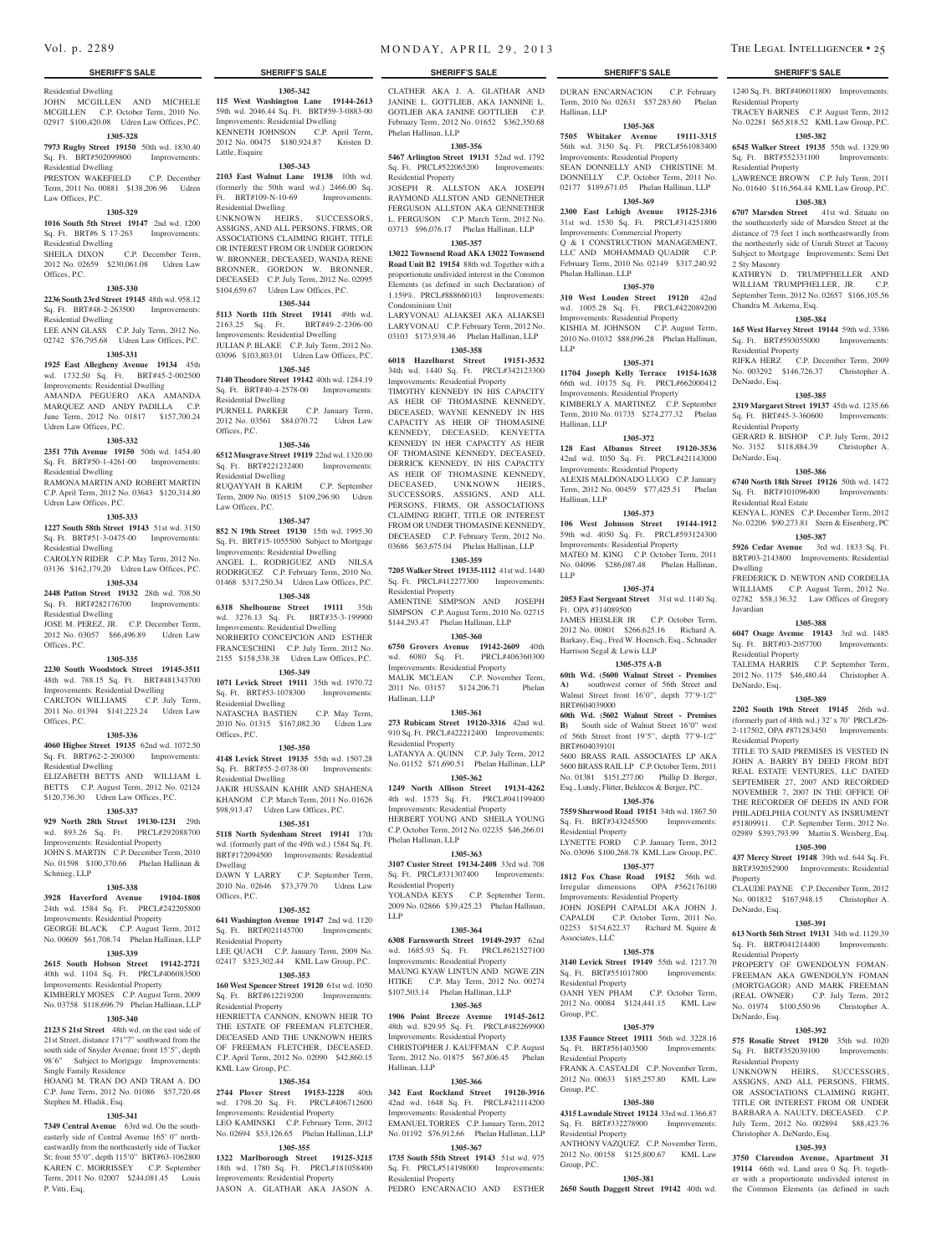Declaration). Condominium BRT#888660031 Improvements: Residential Dwelling

KENNETH C. PETERS, III C.P. April Term, 2012 No. 001047 \$151,059.56 Heather Riloff, Esq.

### **1305-394**

**6734 Bass Street 19119** 22nd wd. 728 Sq. Ft. BRT#222195900 Improvements: Residential Real Estate

ANDREW DOIRIN C.P. May Term, 2012 No. 03835 \$101,051.21 Stern & Eisenberg, PC

## **1305-395**

**3129 South 20th Street 19145** 26th wd. 1152 Sq. Ft. BRT#262153700 Improvements: Residential Real Estate SONNY CAGUINGUIN C.P. October Term,

2012 No. 04418 \$232,357.43 Stern & Eisenberg, PC **1305-396**

**1912 Durfor Street 19145** 48th wd. 735 Sq. Ft. BRT#262255100 Improvements: Residential Real Estate

WILLIAM FREIDEL AND IRINA FREIDEL C.P. November Term, 2012 No. 02026 \$125,133.67 Stern & Eisenberg, PC

## **1305-397**

**704 Kenmore Road 19151** 34th wd. 1387.50 Sq. Ft. BRT#34434660 Improvements: Residential Dwelling SONJA WADE C.P. September Term, 2010

No. 01996 \$124,408.39 Mark J. Udren, Esq. **1305-398**

**5042 Locust Street 19139** 60th wd. 1615 Sq. Ft. BRT#60-2081600 Subject to Mortgage Improvements: Residential Dwelling UNKNOWN HEIRS, SUCCESSORS, ASSIGNS, AND ALL PERSONS, FIRMS, OR ASSOCIATIONS CLAIMING RIGHT, TITLE OR INTEREST FROM OR UNDER THELMA DAY AKA THELMA E. DAY, DECEASED, THELMA DAY AKA THELMA E. DAY, DECEASED, DELORES FRANCIS, KNOWN HEIR OF THELMA DAY AKA THELMA

E. DAY C.P. July Term, 2012 No. 04514 \$75,493.45 Udren Law Offices, P.C. **1305-399**

### **5742 Hazel Avenue 19143** 46th wd. 975.00 Sq. Ft. BRT#463024000 Subject to Mortgage Improvements: Residential Dwelling JAHMAL BROWN C.P. September Term, 2008 No. 01236 \$66,304.49 Udren Law

### **1305-400**

Offices, P.C.

**3528 Arthur Street 19136 56th wd. 2565**<br>Sq. Ft. BRT#115N3-324 Improvements: Sq. Ft. BRT#115N3-324 Improvements: Residential Dwelling

JASON JORDAN C.P. September Term, 2012 No. 01568 \$123,262.22 Udren Law Offices, P.C.

## **1305-401**

**705 East Passyunk Avenue 19147** 2nd wd. 59' x 18' PRCL#023133000, BRT #023133000 Improvements: Residential Property

TITLE TO SAID PREMISES IS VESTED IN CURTIS SAVORY BY DEED OF CORRECTIONS-STRAW PARTY DATED FEBRUARY 20, 2004 AND RECORDED MARCH 29, 2004 IN THE OFFICE OF THE RECORDER OF DEEDS IN AND FOR PHILADELPHIA COUNTY AS INSTRUMENT #50894086, GRANTED AND CONVEYED UNTO CURTIS SAVORY, AS STRAW PARTY, IN FEE. C.P. January Term, 2012 No. 02007 \$249,552.26 Martin S. Weisberg, Esq.

## **1305-402**

**753 South Martin Street 19146** 30th wd. 1287 Sq. Ft. BRT#301400900 Improvements: Residential Property

### GERARD M. WALKER AND PAM R. WALKER C.P. June Term, 2008 No. 05201

\$413,071.38 KML Law Group, P.C. **5623 North 19th Street 19141** 17th wd. 1360 Residential Property

Sq. Ft. BRT#172336700 Improvements: Residential Property

**1305-403**

MARYLEAN WILLIAMS C.P. December Term, 2012 No. 02788 \$102,149.63 KML Law Group, P.C.

### **1305-404**

**12120 Rambler Road 19154** 66th wd. (formerly part of the 44th wd.) 2250 Sq. Ft. BRT#663206900 Improvements: Residential Property

### JOHN MARTINELLI C.P. July Term, 2012 No. 03831 \$101,304.40 KML Law Group, P.C. **1305-405** Residential Property

**113 Bread Street Unit #3D3 and parking spaces 65 & 66 19106** 5th wd. 1106 Sq. Ft. BRT#888058078 Improvements: Residential

Property FRANK CALANDRINO AND STEPHEN CALANDRINO C.P. April Term, 2010 No. 03013 \$477,466.31 KML Law Group, P.C.

# **SHERIFF'S SALE SHERIFF'S SALE SHERIFF'S SALE SHERIFF'S SALE SHERIFF'S SALE**

**1305-406 1100 Stewart Place 19116** 58th wd. 5066.72 Sq. Ft. BRT#582017420 Improvements: Residential Property YEVGENY KLIMOV C.P. September Term, 2012 No. 00210 \$306,267.00 KML Law Group, P.C.

## **1305-407**

**1411 East Cheltenham Avenue 19124**  62nd wd. 1272.39 Sq. Ft. BRT#621079900 Improvements: Residential Property GAIL RUSSELL AKA GAIL RUSSELL

DAMES C.P. March Term, 2012 No. 03578 \$61,888.34 KML Law Group, P.C. **1305-408 A-C**

**8th Wd.** (**224-226 West Rittenhouse Square, The Dorchester Condominium, Unit 3006 - Premises A - 19103)** 1571 Sq. Ft. BRT#888081477 Subject to Mortgage **8th Wd. (224-226 West Rittenhouse Square,** 

**The Dorchester Condominium, Unit 3007 - Premises - B - 19103)** 255 Sq. Ft. BRT#888081478 Subject to Mortgage **8th Wd. (224-226 West Rittenhouse Square,** 

**The Dorchester Condominium, Unit 3008 - Premises C - 19103)** 611 Sq. Ft. BRT#888081479 Subject to Mortgage

FREDERIC R. MANN II AND SANDRA MANN C.P. August Term, 2012 No. 00346 \$899,877.45 Walter Weir, Jr. Esq., Ryan N. Boland, Esq., Weir & Partners, LLP

### **1305-409**

**2228 Earp Street 19146** 36th wd. 14' frontage x 50' depth OPA #361317100 Improvements: Residential Property

ESTATE OF MARY WILSON, DECEASED AND ALL KNOWN AND UNKNOWN INDIVIDUALS, HEIRS, SUCCESSORS, ASSIGNS, BUSINESS ENTITIES, NON-PROFIT ENTITIES, AND/OR CHARITABLE ENTITIES HAVING AND/OR CLAIMING ANY RIGHT, TITLE, AND/OR INTEREST THEREIN, THEREFORM, AND/OR THEREUNDER C.P. May Term, 2012 No. 03974 \$93,850.47 Richard M. Squire & Associates, LLC

### **1305-410**

**2021 West 68th Avenue 19138-3123** 10th wd. 934 Sq. Ft. PRCL#102439800 Improvements: Residential Property RAYMOND JONES, JR. IN HIS CAPACITY AS HEIR OF GLENN JONES AKA GLENN B JONES, DECEASED, MARY EVANS

WASHINGTON IN HER CAPACITY AS HEIR OF GLENN JONES AKA GLENN B. JONES, DECEASED. UNKNOWN HEIRS, SUCCESSORS, ASSIGNS, AND ALL PERSONS, FIRMS, OR ASSOCIATIONS CLAIMING RIGHT, TITLE OR INTEREST FROM OR UNDER GLENN JONES AKA GLENN B. JONES DECEASED. C.P. March Term, 2012 No. 01747 \$58,587.85 Phelan Hallinan, LLP

### **1305-411**

**6832 Finch Street 19142-2525** 40th wd. 1625.40 Sq. Ft. PRCL#406578300 Improvements: Residential Property

ANTHONY O. NJOKU AND RITA N. NJOKU C.P. July Term, 2012 No. 02366 \$67,463.30 Phelan Hallinan, LLP

### **1305-412**

**721 East Williard Street 19134-1819**  33rd wd. 741.50 Sq. Ft. PRCL#331086300 Improvements: Residential Property JESSE W. COLBERT, JR., REGINALD R. BARNES AND REGINA M. BARNES C.P. April Term, 2012 No. 02942 \$44,123.33 Phelan Hallinan, LLP

### **1305-413**

**1831 Dudley Street 19145-2923** 48th wd. 658 Sq. Ft. PRCL#481083100 Improvements: LARRY R. LEVIN AND TAMI LEVIN AKA TAMI J. LEVIN C.P. November Term, 2012 No. 00885 \$45,210.16 Phelan Hallinan, LLP

### **1305-414**

**6335 Regent Street 19142-2021** 40th wd. 937.50 Sq. Ft. PRCL#401234000 Improvements: Residential Property TERRI WILLIAMS C.P. October Term, 2012 No. 00027 \$50,376.62 Phelan Hallinan, LLP

## **1305-415**

**4263 North Penn Street AKA 4263 Penn Street 19124-4540** 23rd wd. 1600.6 Sq.<br>Ft. PRCL#232413100 Improvements: Ft. PRCL#232413100

GRACE E. KAM AND GRACE E. KAM 2001 TRUST 5808 C.P. June Term, 2012 No. 02614 \$82,297.77 Phelan Hallinan, LLP

### **1305-416**

**306 West Earlham Terrace 19144-3920**  12th wd. 2666 Sq. Ft. PRCL#124047600 Improvements: Residential Property JAMAL RAY C.P. March Term, 2012 No.

OR ASSOCIATIONS CLAIMING RIGHT. TITLE OR INTEREST FROM OR UNDER YOLANDA EVANS, DECEASED C.P. July Term, 2012 No. 02836 \$58,603.25 Phelan

No. 02810 \$29,575.38 Phelan Hallinan, LLP **1305-444 3545 Aldine Street 19136-3805** 64th wd. 1606.91 Sq. Ft. PRCL#642120900 Improvements: Residential Property PATRICE A. MULDOON C.P. October Term, 2011 No. 02018 \$44,335.22 Phelan

**1305-445 516 West Chew Avenue 19120-2203** 61st wd. 1800 Sq. Ft. PRCL#612035700 Improvements: Residential Property OLGA L. HERNANDEZ IN HER CAPACITY AS ADMINSTRATRIX AND HEIR OF THE ESTATE OF JORGE HERNANDEZ, DECEASED. UNKNOWN HEIRS, SUCCESSORS, ASSIGNS, AND ALL PERSONS, FIRMS, OR ASSOCIATIONS CLAIMING RIGHT, TITLE OR INTEREST FROM OR UNDER JORGE HERNANDEZ, DECEASED. C.P. December Term, 2011 No. 02925 \$132,111.23 Phelan Hallinan, LLP **1305-446 1664 South 54th Street 19143-5412** 51st wd. 975 Sq. Ft. PRCL#514156900 Improvements:

ARTHUR GAFFNEY C.P. July Term, 2012 No. 03407 \$104,134.24 Phelan Hallinan, LLP **1305-447 2839 North 24th Street 19132** 11th wd. 1058.57 Sq. Ft. PRCL#111443200 Improvements:

KEITH JONES C.P. March Term, 2005 No. 03633 \$61,432.56 Phelan Hallinan, LLP **1305-448 1727 West Colonial Street 19126-3415**  17th wd. 1440 Sq. Ft. PRCL#171349200 Improvements: Residential Property DANIEL SMITH RAMSEY C.P. August Term, 2012 No. 01362 \$69,367.33 Phelan

**1305-449 2732 South Marshall Street 19148-4817**  39th wd. 920 Sq. Ft. PRCL#395173300 Improvements: Residential Property RICHARD J. SITES AKA RICHARD SITES C.P. April Term, 2012 No. 01148 \$75,864.66

**1305-450 4547 East Stiles Street AKA 4547 Stiles Street 19124-4131** 23rd wd. 1750 Sq. Ft. PRCL#231035400 Improvements: Residential

CHRISTINE LEDERER AND ALFRED LEDERER C.P. May Term, 2012 No. 03572 \$121,802.77 Phelan Hallinan, LLP **1305-451 5620 North 7th Street 19120-2208** 61st wd. 2093.44 Sq. Ft. PRCL#612231200 Improvements: Residential Property ANH NGUYEN C.P. April Term, 2012 No. 03964 \$94,931.77 Phelan Hallinan, LLP **1305-452 1216 East Venango Street 19134-1534**  33rd wd. 2600 Sq. Ft. PRCL#331224300 Improvements: Residential Property JEAN MARIE TAKACH AND THOMAS C. TAKACH C.P. December Term, 2011 No. 02951 \$102,345.59 Phelan Hallinan, LLP **1305-453 1631 South Bancroft Street 19145-1507**  36th wd. 700 Sq. Ft. PRCL#365147600 Improvements: Residential Property HARRIET L. MOORE AKA HARRIET MOORE C.P. May Term, 2012 No. 01886 \$93,641.05 Phelan Hallinan, LLP **1305-454 3403 Friendship Street 19149-1621** 55th wd. (formerly part of the thirty-fifth wd.) 1583 Sq. Ft. PRCL#551424500 Improvements:

Hallinan, LLP

Residential Property

Residential Property

Hallinan, LLP

Phelan Hallinan, LLP

Residential Property

Residential Property

Hallinan, LLP

Hallinan, LLP

to Mortgage

MATTHEW P. MULLIN C.P. March Term 2012 No. 03845 \$134,146.33 Phelan

**1305-455 1929 Colonial Street 19138-3015** 50th wd. 1183 Sq. Ft. PRCL#102351900 Improvements:

BIANCA L. KENDRICK C.P. July Term, 2012 No. 04319 \$112,555.07 Phelan

**1305-456 7541 Sherwood Road 19151** 34th wd. On northwesterly side of Sherwood Road St 60 ft 0 in northwesterly side of Sherwood Street; front 18'0", depth 18'0" BRT#343244600 Subject

JILL KILGORE (TYPOGRAPHICALLY ERRONEOUSLY ORIGINALLY SPELLED KILLGORE) C.P. March Term, 2012 No. 03466 \$52,607.47 Louis P. Vitti, Esq. **1305-457 2051 Anchor Street 19124** 41st wd. On

Property

**1305-431 1826 Placid Street 19152-1113** 56th wd. 4173.35 Sq. Ft. PRCL#562248600 Improvements: Residential Property CLEATUS SANTEE AND JENNIFER SANTEE C.P. January Term, 2012 No. 00446 \$162,359.11 Phelan Hallinan, LLP **1305-432 3750 Clarendon Avenue Apartment 48 AKA 3750 Clarendon Road Apartment 48 19114- 1938** 10th wd. 1138 Sq. Ft. PRCL#888660048

ADRIANA C. CUGINI C.P. November Term, 2012 No. 03059 \$101,107.89 Phelan

**1305-433 309 Friendship Street 19111-3905** 35th wd. 3492.39 Sq. Ft. PRCL#353176400 Improvements: Residential Property JOHN C. DOUGHTERY AKA JOHN C. DOUHGERTY, SR. C.P. September Term, 2012 No. 02843 \$97,013.48 Phelan Hallinan, LLP **1305-434 9945 Norwalk Road AKA 9945-49 Norwalk Road, Unit 10A 19115-2186** 88th wd. Together with a proportioiate undivided interest in the common Elements (as defined in such declaration). PRCL#888582550 Improvements:

ELMER MANIAGO AKA ELMER B. MANIAGO AND STELLA MANIAGO C.P. October Term, 2012 No. 00625 \$129,032.04

**1305-435 3997 Stevenson Lane AKA 3997 Stevenson Street 19114-2015** 66th wd. 1614.60 Sq.<br>Ft. PRCL#661288063 Improvements:

YUET-YING CHAN C.P. October Term, 2011 No. 04279 \$149,961.10 Phelan Hallinan,

**1305-436 1918 South 6th Street 19148-2451** 39th wd. 1072 Sq. Ft. PRCL#392344000 Improvements:

SASKYA ISWAHJUNI C.P. June Term, 2012 No. 02857 \$187,499.65 Phelan Halllinan, LLP **1305-437 2967 Aramingo Avenue 19134-4332** 25th wd. 1033.48 Sq. Ft. PRCL#251456900 Improvements: Residential Property AISHA CLAYTON C.P. November Term, 2010 No. 01054 \$46,750.79 Phelan Hallinan, LLP **1305-438 5611 Addison Street 19143-1307** 60th wd. 640 Sq. Ft. PRCL#604123800 Improvements:

MICHAEL BERKMAN C.P. October Term, 2009 No. 00453 \$88,469.13 Phelan Hallinan,

**1305-439 3633 East Crown Avenue 19114-1901**  66th wd. 3054.33 Sq. Ft. PRCL#661233200 Improvements: Residential Property GEORGE BENNINGTON AND STEPHEN CICHOCKI C.P. March Term, 2010 No. 04587 \$188,342.29 Phelan Hallinan, LLP **1305-440 4715 Sansom Street 19139-4633** 60th wd. 1456.38 Sq. Ft. PRCL#601025700 Improvements: Residential Property CHRISTOPHER WOLFINGTON C.P. May Term, 2011 No. 00785 \$195,802.34 Phelan

**1305-441 5045 Walnut Street 19139-4250** 46th wd. 2486.33 Sq. Ft. PRCL#602044600 Improvements: Residential Property CECILIA ANN ROBERTS, IN HER CAPACITY AS EXECUTRIX AND DEVISEE OF THE ESTATE OF EDNA ROBERTS CHERE' CUNNINGHAM, IN HER CAPACITY AS DEVISEE OF THE ESTATE OF EDNA ROBERTS, PATRICE CUNNINGHAM, IN HER CAPACITY AS DEVISEE OF THE ESTATE OF EDNA ROBERTS C.P. July Term, 2011 No. 02216 \$19,259.75 Phelan Hallinan, LLP **1305-442 2912 North Taney Street 19132-1209** 38th wd. 720 Sq. Ft. PRCL#381196200 Improvements:

CATHERINE GREEN C.P. July Term, 2009 No. 01363 \$61,003.47 Phelan Hallinan, LLP **1305-443 1620 Wakeling Street 19124-2733** 23rd wd. 1808 Sq. Ft. PRCL#232219700 Improvements: Residential Property GARTH C. JACKSON C.P. August Term, 2011

Improvements: Condominium

Hallinan, LLP

Condominium Unit

Phelan Hallinan, LLP

Ft. PRCL#661288063 Residential Property

Residential Property

Residential Property

Hallinan, LLP

Residential Property

LLP

LLP

Hallinan, LLP

03656 \$232,646.84 Phelan Hallinan, LLP

**1305-417**

**624 Alcott Street 19120-1220** 35th wd. 1229.44 Sq. Ft. PRCL#352059500 Improvements: Residential Property PATRICIA A. ROBERTS C.P. August Term, 2012

No. 03423 \$54,646.15 Phelan Hallinan, LLP **1305-418**

**7319 Bryan Street 19119-1635** 9th wd. 4950 Sq. Ft. PRCL#092307800 Improvements: Residential Property

MAUREEN BUONANNO C.P. October Term, 2012 No. 00302 \$16,402.95 Phelan Hallinan, LLP

## **1305-419**

**2024 Buckius Street 19124-5011** 45th wd. 1078 Sq. Ft. PRCL#452210900 Improvements: Residential Property GARTH C. JACKSON C.P. June Term, 2012

No. 01654 \$26,616.52 Phelan Hallinan, LLP **1305-420 6238-6240-6242 Catharine Street 19143** 3rd

wd. (formerly part of the 46th wd.) 5311.86 Sq. Ft. BRT#0-33-0128-10 Improvements: Residential Dwelling

MARIA E. PERRIN C.P. July Term, 2012 No. 03497 \$53,207.38 Udren Law Offices, P.C.

**1305-421 729 West Fisher Avenue 19120** 49th wd. 1687.50 Sq. Ft. BRT#492049000 Improvements: Residential Dwelling CHARLES GREGG C.P. January Term, 2010 No. 00075 \$78,211.69 Mark J. Udren, Esq. **1305-422**

**1731 Saint Paul Street 19140-1815** 13th wd. 909.45 Sq. Ft. PRCL#132325200 Improvements: Residential Property MICHAEL J. MCMULLIN AKA MICHAEL

JOSEPH MCMULLIN C.P. June Term, 2012 No. 00749 \$49,939.69 Phelan Hallinan, LLP **1305-423**

**2050 South Redfield Street 19143-5903**  40th wd. 1134.93 Sq. Ft. PRCL#401071600 Improvements: Residential Property ODIE GUYTON AKA ODIE V. GUYTON AND BETTY GUTYON C.P. May Term, 2011 No. 03111 \$67,466.16 Phelan Hallinan, LLP

## **1305-424**

**5030 Whitaker Avenue 19124-3515** 23rd wd. (formerly part of the 35th wd.) 1568 Sq.<br>Ft. PRCL#233072600 Improvements: Ft. PRCL#233072600

Residential Property CARLOS O. BAHAMUNDI C.P. February Term, 2012 No. 03592 \$127,368.60 Phelan Hallinan, LLP

### **1305-425**

**3250 D Street 19134-1704** 7th wd. 772.50 Sq. Ft. PRCL#073148800 Improvements: Residential Property GREGORY S. STANISLAUS C.P. November Term, 2012 No. 00171 \$57,603.16 Phelan Hallinan, LLP

### **1305-426**

**2314 West Venango Street 19140-3824**  11th wd. 1937.50 Sq. Ft. PRCL#112134600 Improvements: Residential Property SHEENA BEDIAKO AKA SHEENA A. BEDIAKO C.P. July Term, 2012 No. 01475 \$54,295.44 Phelan Hallinan, LLP

### **1305-427**

**5668 Lebanon Avenue 19131-3127** 52nd wd. 1808 Sq. Ft. Improvements: Residential Property VIPUL GUPTA AND SITA AWASTHI C.P. September Term, 2012 No. 03441 \$82,958.36 Phelan Hallinan, LLP

### **1305-428**

**3340 Kip Street 19134-1612** 7th wd. 862.20 Sq. Ft. PRCL#073087200 Improvements: Residential Property MARIYA MASLOVA AND GENNADY PIKOVSKY C.P. April Term, 2012 No. 01657

\$73,694.55 Phelan Hallinan, LLP **1305-429**

### **1234 Marlborough Street 19125-3921**  18th wd. 1651.35 Sq. Ft. PRCL#181056700 Improvements: Residential Property

CHERYL LUTTS, IN HER CA AS EXECUTRIX AND DEVISEE OF THE ESTATE OF CARL LUTTS, SR.; CARL LUTTS JR., IN HIS CAPACITY AS DEVISEE OF THE ESTATE CARL LUTTS, SR.; BRENDA LUTTS, IN HER CAPACITY AS HEIR OF THE ESTATE OF CARL LUTTS, SR. C.P. July Term, 2012 No. 01198 \$75,435.62 Phelan Hallinan, LLP

### **1305-430**

**2561 North Bancroft Street 19132-3932**  28th wd. 669.60 Sq. Ft. PRCL#161100000 Improvements: Residential Property UNKNOWN HEIRS, SUCCESSORS, ASSIGNS, AND ALL PERSONS, FIRMS,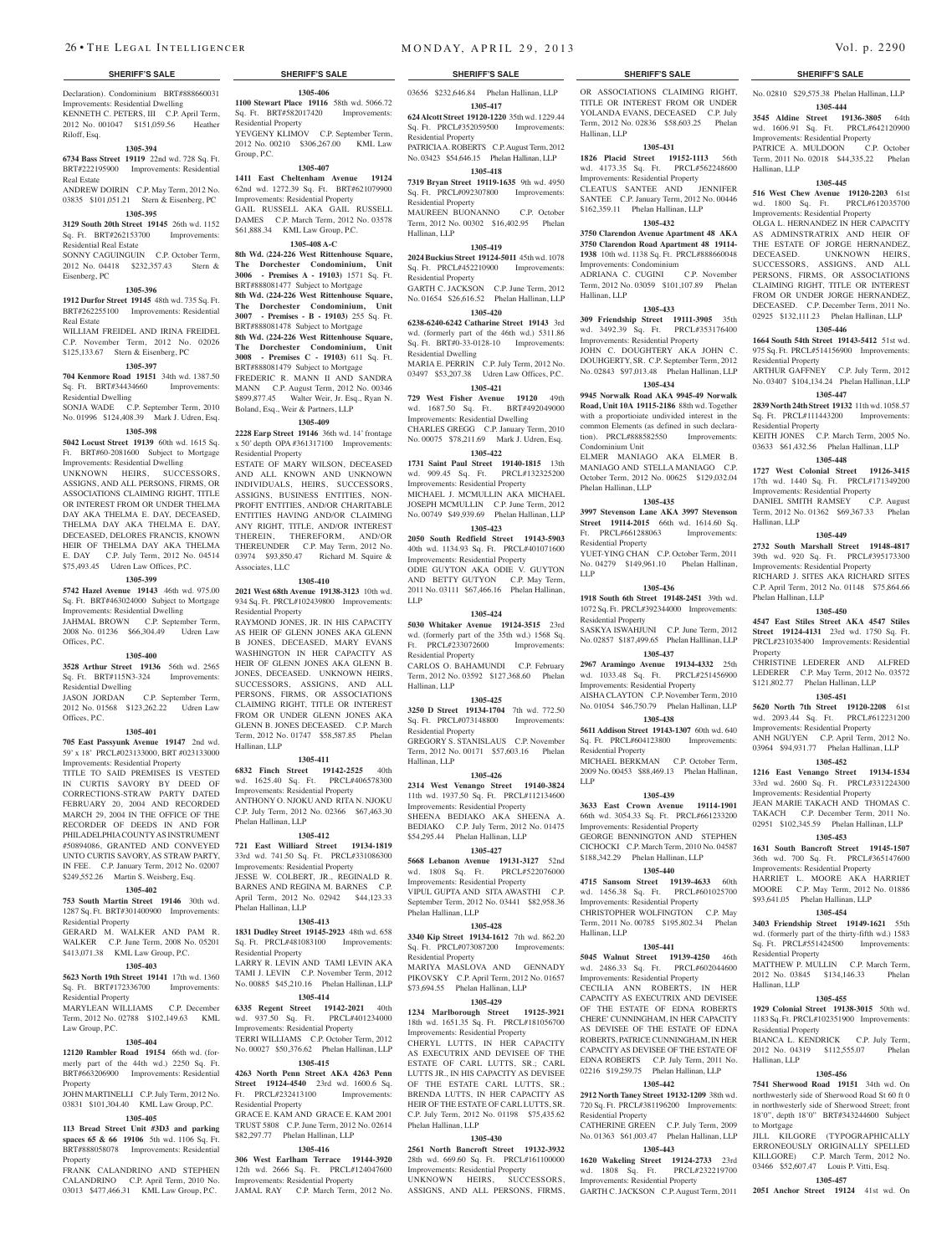northeasterly corner of Anchor St 0 ft 0 in, front 14'8", depth 14'8" BRT#41-1-0623-00 Subject to Mortgage

**1305-470 2620 West Master Street 19121-0000** 29th wd. 1995 Sq. Ft.; row 2 sty masonry BRT#291107400 Improvements: Residential Dwelling LESLIE C. ADAMS C.P. April Term, 2012 No. 02850 \$62,439.04 McCabe, Weisberg,

**1305-471 2242 Longshore Avenue 19149** 54th wd. 3206.55 Sq. Ft., row b/gar 2 sty, masonry

ANTHONY HIGGINBOTHAM AKA ANTHONY P. HIGGINBOTHAM AKA ANTHONY DELRS AKA ANTHONY HISSINBOTLE C.P. July Term, 2008 No. 04438 \$192,805.04 McCabe,

**1305-472 4854 Parkside Avenue 19131** 52nd wd. 3632 Sq. Ft.; row 2 story masonry BRT#521089900 Improvements: Residential Dwelling STELLA ALLEN C.P. July Term, 2008 No. 04752 \$195,585.74 McCabe, Weisberg, &

**1305-473 4226 M Street 19124** 33rd wd. 2188.8 Sq. Ft.; row 2 sty masonry BRT#332462300 Improvements: Residential Dwelling

CARLOS ANDINO C.P. September Term, 2010 No. 02746 \$102,951.42 McCabe, Weisberg,

**1305-474 232 North 60th Street 19139** 34th wd. 2365.5 Sq. Ft.; row 2 sty, masonry BRT#341082900 Improvements: Residential Dwelling JERRY C. CARR C.P. December Term, 2011 No. 03862 \$69,361.65 McCabe, Weisberg, &

**1305-475 2626 Oakford Street 19146** 36th wd. 1818 Sq. Ft.; row 2 sty, masonry BRT#362048700 Improvements: Residential Dwelling BRUCE POWELL AND SEDELLE POWELL C.P. September Term, 2009 No. 00354 \$75,905.69 McCabe, Weisberg, & Conway, P.C. **1305-476 3533 Emerald Street 19134** 45th wd. 1729.15 Sq. Ft., tow 2 sty masonry BRT#452327700 Improvements: Residential Dwelling ELIEZER BERMUDEZ C.P. December Term, 2012 No. 00703 \$77,032.11 McCabe,

**1305-477 822 66th Avenue 19126-3302** 49th wd. 935.12 Sq. Ft. BRT#492087400 Improvements:

HELENA MOODY C.P. June Term, 2012 No. 01657 \$157,490.78 Phelan Hallinan, LLP **1305-478 6249 Magnolia Street 19144-1610** 59th wd. 1488 Sq. Ft. PRCL#592250700 Improvements:

DARREL CAMPBELL C.P. March Term, 2012 No. 03384 \$78,885.91 Phelan Hallinan, LLP **1305-479 5219 Webster Street 19143-2626** 46th

ROCHELLE L. REYNOLDS C.P. August Term, 2012 No. 00611 \$278,345.09 Phelan

**1305-481 9986 Crestmont Avenue 19114-1954** 66th wd. 2052 Sq. Ft. PRCL#661289525 Improvements:

COLLEEN KAMINSKI C.P. April Term, 2012 No. 02076 \$212,564.97 Phelan Hallinan, LLP **1305-482 2226 South 63rd Street 19142-2325** 40th wd. 1152 Sq. Ft. PRCL#401169100 Improvements:

VAUGHN SLATER C.P. August Term, 2010 No. 00749 \$48,978.18 Phelan Hallinan, LLP **1305-483 3529 Jasper Street 19134-2035** 45th wd. 1049.22 Sq. Ft. PRCL#452368000 Improvements: Residential Property TERESA M. MARTELL AKA TERESA MARTEL C.P. August Term, 2011 No. 03898 \$63,533.42 Phelan Hallinan, LLP **1305-484 979 North 6th street 19123-1405** 5th wd. 1266.50 Sq. Ft. PRCL#057158500 Improvements: Residential Property<br>ADAM H. KONIGSBERG C.P. March

& Conway, P.C.

Dwelling

Conway, P.C.

& Conway, P.C.

Conway, P.C.

Weisberg, & Conway, P.C.

Residential Property

Residential Property

wd. 1856.50 Sq. Ft. Improvements: Residential Property RICHARD SMITH C.P. November Term, 2009 No. 03371 \$113,503.92 Phelan Hallinan, LLP **1305-480 1006 70th Avenue 19126-2103** 61st wd. 11585 Sq. Ft. PRCL#611444500 Improvements:

Residential Property

Residential Property

Residential Property

ADAM H. KONIGSBERG

Hallinan, LLP

Term, 2009 No. 00898 \$695,030.83 Phelan

Hallinan, LLP

Weisberg, & Conway, P.C.

NICOLA BARRETT C.P. May Term, 2012 No. 02798 \$65,559.17 Louis P. Vitti, Esq.

## **1305-458**

**2536 North 11th Street 19133** 37th wd. 3153.46 Sq. Ft.; row 2sty masonry BRT#371195300 Subject to Mortgage Improvements: Residential Dwelling LENNIE GINYARD C.P. January Term, 2011

No. 01426 \$29,485.86 McCabe, Weisberg, & Conway, P.C. BRT#542044500 Improvements: Residential

## **1305-459**

**6015 Master Street 19151** 34th wd. 2248 Sq. Ft.; row 2sty masonry BRT#342028600 Subject to Mortgage Improvements:

Residential Dwelling DAVID BRYANT C.P. August Term, 2010 No. 01135 \$42,189.97 McCabe, Weisberg, & Conway, P.C.

### **1305-460**

**2865 Aramingo Avenue 19134** 25th wd. 2008.51 Sq. Ft.; row 2 sty masonry BRT#251452500 Improvements: Residential Dwelling

LISA MARTIN, KNOWN SURVIVING HEIR OF HELEN MARTIN, DECEASED MORTGAGOR AND REAL OWNER AND ALL UNKNOWN SURVIVING HEIRS OF HELEN MARTIN, DECEASED MORTGAGOR AND REAL OWNER C.P. December Term, 2011 No. 02153 \$64,680.03 McCabe, Weisberg, & Conway, P.C.

### **1305-461**

**5648 Pentridge Street 19143** 51st wd. 2100 Sq. Ft.; row B/gar 2sty masonry BRT#513237700 Improvements: Residential Dwelling ERICA A. AYE C.P. October Term, 2012 No. 00324 \$65,094.41 McCabe, Weisberg, &

Conway, P.C. **1305-462**

### **5845 Roosevelt Blvd. 19149** 62nd wd.

3222.37 Sq. Ft.; row b/gar 2sty masonry BRT#621318100 Subject to Rent Improvements: Residential Dwelling FRED CHISLOM C.P. September Term, 2012 No. 03048 \$138,347.14 McCabe, Weisberg,

### **1305-463**

& Conway, P.C.

**1415 Kerper Street 19111** 53rd wd. 3168 Sq.

Ft.; row b/gar 2sty masonry BRT#532112100 Improvements: Residential Dwelling CONFESOR R. SIERRA C.P. December

Term, 2010 No. 02473 \$89,338.83 McCabe, Weisberg, & Conway, P.C. **1305-464**

**1407 South Chadwick Street 19146**  36th wd. 1732 Sq. Ft.; row 2 sty, masonry BRT#365165400 Improvements: Residential Dwelling

TANYA M. DAVIS C.P. September Term, 2010 No. 01611 \$77,695.25 McCabe, Weisberg, & Conway, P.C.

### **1305-465**

**1622 Brill Street 19124** 62nd wd. 2411 Sq. Ft.; row 2 sty, masonry BRT#622141200 Improvements: Residential Dwelling KATRINA GOLDEN C.P. November Term, 2010 No. 04334 \$89,568.17 McCabe, Weisberg, & Conway, P.C.

## **1305-466**

**5813 Alter Street 19143** 3rd wd. 1952 Sq. Ft.; row 2 sty masonry BRT#033125705

Improvements: Residential Dwelling GLORIA ANN ROBINSON AKA GLORIA A. ROBINSON AKA GLORIA ROBINSON-HYNSON C.P. October Term, 2009 No.

00997 \$39,636.74 McCabe, Weisberg, & Conway, P.C. **1305-467**

### **4674 Canton Street 19127** 21st wd. 4232.09 Sq. Ft.; row 2.5 sty stone BRT#211459900 Improvements: Residential Dwelling

TRACY S. HARDY C.P. June Term, 2009 No. 00958 \$162,629.55 McCabe, Weisberg, & Conway, P.C.

### **1305-468**

**842 Kenmore Road 19151** 34th wd. 3577.36 Sq. Ft.; row w/gar 2sty masonry BRT#344350100 Improvements: Residential Dwelling

JOSEPH POLLARD C.P. June Term, 2010 No. 01840 \$113,914.37 McCabe, Weisberg, & Conway, P.C.

### **1305-469**

**3850 Woodhaven Road Apartment 407 19154** 66th wd. 1133 Sq. Ft.; res condo 2 sty mas + other BRT#888660289 Improvements: Condominium

IGOR KUDRYAVTSEV C.P. April Term, 2012 No. 03614 \$132,006.32 McCabe, Weisberg, & Conway, P.C.

**1305-485 7943 Michener Avenue 19150-1320** 50th wd. 1620 Sq. Ft. PRCL#501151600 Improvements: Residential Property WILLIAM A. HINES C.P. November Term,

2011 No. 01772 \$70,082.53 Phelan Hallinan, LLP

## **1305-486**

**3577 Emerald Street 19134-2033** 45th wd. 1251.59 Sq. Ft. PRCL#452329900 Improvements: Residential Property ANTONIO SERRANO AKA ANTONIO JR SERRANO C.P. August Term, 2012 No. 02609 \$53,270.43 Phelan Hallinan, LLP

### **1305-487**

**205 West Duncannon Avenue 19120-3326**  42nd wd. 1402.44 Sq. Ft. PRCL#422221100 Improvements: Residential Property THANH VO AND ZAM VO C.P. August Term, 2012 No. 02582 \$52,697.39 Phelan Hallinan, LLP

### **1305-488**

**620 Jackson Street 19148-3227** 39th wd. 960 Sq. Ft. PRCL#393078900 Improvements: Residential Property EUGENE WILSON AND JOANNE BAKER AKA BAKER E. JOANNE C.P. March Term, 2012 No. 03649 \$134,019.96 Phelan Hallinan, LLP

### **1305-489**

**2447 South Millick Street 19142-3209**  40th wd. 975 Sq. Ft. PRCL#402042200 Improvements: Residential Property VAUGHN SLATER C.P. August Term, 2010 No. 02594 \$40,937.52 Phelan Hallinan, LLP

## **1305-490**

**2556 South 61st Street 19142-3512** 40th wd. 1096 Sq. Ft. PRCL#402066000 Improvements: Residential Property VAUGHN SLATER C.P. August Term, 2010

No. 02299 \$51,726.66 Phelan Hallinan, LLP **1305-491**

**4622 Fernhill Road 19144-4224** 13th wd. 1184 Sq. Ft. PRCL#133132900 Improvements: Residential Property

JAMES WILLIAMS AND PATRICIA A. WILLIAMS C.P. April Term, 2009 No. 00057 \$83,534.21 Phelan Hallinan, LLP **1305-492**

**545 Van Kirk Street 19120-1231** 35th wd. 1200 Sq. Ft. PRCL#352115500 Improvements: Residential Property KAREN A. WARD C.P. January Term, 2012

No. 04905 \$113,683.93 Phelan Hallinan, LLP **1305-493**

**2228 South Hobson Street 19142-1805**  40th wd. 931.45 Sq. Ft. PRCL#403064100 Improvements: Residential Property VAUGHN SLATER C.P. August Term, 2010

No. 04175 \$40,803.31 Phelan Hallinan, LLP **1305-494 6845 Guyer Avenue 19142-2518** 40th wd. 1088

Sq. Ft. PRCL#406316600 Improvements: Residential Property VAUGHN SLATER C.P. August Term, 2010

No. 00970 \$52,768.63 Phelan Hallinan, LLP **1305-495**

**1337 Mcferran Street 19140-2005** 43rd wd. 1314.75 Sq. Ft. PRCL#433007300 Improvements: Residential Property GWENDOLYN GOINS C.P. May Term, 2012

No. 03172 \$28,659.44 Phelan Hallinan, LLP **1305-496**

**2548 Bonaffon Street AKA 2548 South Bonaffon Street AKA 2548 Bonnaffon Street 19142-2716** 40th wd. 1104 Sq. Ft. PRCL#406076000 Improvements: Residential Property

VAUGHN SLATER C.P. November Term, 2010 No. 00908 \$52,314.59 Phelan Hallinan, LLP **1305-497**

**2311 South 64th Street 19142-2302** 40th wd. 1275 Sq. Ft. PRCL#401173600 Improvements: Residential Property VAUGHN SLATER C.P. August Term, 2010

No. 00736 \$52,503.45 Phelan Hallinan, LLP **1305-498**

**2902 South Dewey Street 19142-3408**  40th wd. 1137.45 Sq. Ft. PRCL#402083900 Improvements: Residential Property VAUGHN SLATER C.P. August Term, 2010 No. 04136 \$58,457.00 Phelan Hallinan, LLP

### **1305-499**

**5840 Washington Avenue 19143-3022** 3rd wd. 1280 Sq. Ft. PRCL#033115000 Improvements: Residential Property

TEHIA V. BUMBRY AKA TAHIA BUMBRY AKA TEHIA BUMBRY C.P. May Term, 2012 No. 01165 \$95,557.66 Phelan Hallinan, LLP

## **1305-500**

**1116 West Master Street 19122-4114** 20th wd. 1620 Sq. Ft. PRCL#141462400 Improvements:

## **SHERIFF'S SALE SHERIFF'S SALE SHERIFF'S SALE SHERIFF'S SALE SHERIFF'S SALE**

2009 No. 05408 \$80,833.68 Phelan Hallinan,

**1305-515 5623 Gainor Road 19131-1330** 52nd wd. 2250 Sq. Ft. PRCL#522108500 Improvements:

PASHEN SOLOMON C.P. July Term, 2012 No. 01474 \$95,575.12 Phelan Hallinan, LLP **1305-516 2143 West Grange Avenue 19138-2809**  17th wd. 847.50 Sq. Ft. PRCL#171126100 Improvements: Residential Property KENNARD HENDERSON AND MAXINE HENDERSON AKA MAXINE D W HENDERSON C.P. September Term, 2012 No. 02839 \$46,932.02 Phelan Hallinan, LLP **1305-517 8937 Blue Grass Road 19152-1303** 57th wd. 5381.23 Sq. Ft. PRCL#571206400 Improvements: Residential Property MATTHEW BOYES C.P. March Term, 2012 No. 02620 \$242,292.20 Phelan Hallinan, LLP **1305-518 4641 Tacony Street 19137** 45th wd. 1358 Sq. Ft. OPA #45-3-4336-00 Improvements:

SEXTO MERCADO, JR. AND JACQUELINE RAMOS C.P. November Term, 2012 No. 001564 \$95,290.78 Mitchell B. Klein, Esq. **1305-519 1837 East Orleans Street 19134** 25th wd. 1345.68 Sq. Ft. BRT#252167600 Improvements: Residential Property KILDARE ERNESTO OVALLES C.P. November Term, 2012 No. 00679 \$69,054.03

**1305-520 2515 West Oakdale Street 19132** 28th wd. 840 Sq. Ft. BRT#281352100 Improvements:

ELOISE VALENTINE C.P. June Term, 2010 No. 02107 \$28,102.78 KML Law Group, P.C. **1305-521 1145 Winton Street 19148** 39th wd. 619.84 Sq. Ft. BRT#394053700 Improvements:

EMMA GROSSO AND JEFFREY GROSSO C.P. July Term, 2009 No. 03432 \$111,060.47

**1305-522 2304 Hoffnagle Street 19152** 56th wd. 3041.17 Sq. Ft. BRT#562111300 Improvements:

DIANA RITTENHOUSE AND DAVID W. RITTENHOUSE C.P. July Term, 2012 No. 03315 \$183,362.78 KML Law Group, P.C. **1305-523 6116 Palmetto Street 19111** 35th wd. 3691.32 Sq. Ft. BRT#352291300 Improvements:

MANUEL A. ROMAN, JR. AND MAXINE ROSARIO C.P. August Term, 2011 No. 03302 \$68,538.69 KML Law Group, P.C. **1305-524 11989 Durmont Road 19116** 58th wd. 11877 Sq. Ft. BRT#582391700 Improvements:

JIN HEE CHO AND TAE SUN YUN C.P. February Term, 2009 No. 01927 \$294,095.91

**1305-525 2160 Magee Avenue 19149** 54th wd. 1362.87 Sq. Ft. BRT#541135300 Improvements:

BEVERLY A. GIACINTO AND DOLORES C. MOHR C.P. October Term, 2012 No. 04453 \$152,958.54 KML Law Group, P.C. **1305-526 4218 Tackawanna Street 19124** 23rd wd. 1526.85 Sq. Ft. BRT#232331600 Improvements: Residential Property GREGORY S. SINGLETON AKA GREGORY STEPHEN SINGLETON C.P. July Term, 2011 No. 1651 \$82,971.69 Scott A. Dietterick, Esq., Kimberly A. Bonner, Esq., Joel A. Ackerman, Esq., Ashleigh L. Marin, Esq., Ralph M. Salvia, Esq., Jaime R. Ackerman, Esq., Zucker, Goldberg & Ackerman, LLC **1305-527 1401 North Franklin Street 19122-3611**  20th wd. 18'x60' BRT#20-2-036900 Subject To Mortgage Original Mortgage - National Commercial Mortgage Inc (NMC) to hector Luis Colon - Document ID 51607010 (\$100,000.00); Luis Rodriguez, Jr. assumed original mortgage - document ID #5204448 (\$105,000.00); and assigned by NCM to Malco Real Estate Inc. Document ID 52589865 Improvements: Single

LLP

Residential Property

Residential Dwelling

KML Law Group, P.C.

Residential Property

Residential Property

KML Law Group, P.C.

Residential Property

Residential Property

Residential Property

KML Law Group, P.C.

Residential Property

Family Residence

Marinoas, Esq.

LUIS RODRIGUEZ, JR. C.P. October Term, 2012 No. 002412 \$152,723.52 Douglas M.

Residential Property UNKNOWN HEIRS, SUCCESSORS, ASSIGNS, AND ALL PERSONS, FIRMS, OR ASSOCIATIONS CLAIMING RIGHT, TITLE OR INTEREST FROM OR UNDER LINDA CARTER, DECEASED. C.P. June Term, 2011 No. 01625 \$73,845.39 Phelan Hallinan, LLP

### **1305-501 1941 Georgian Road 19138-2113** 10th

wd. 1872 Sq. Ft. PRCL#101273700 Improvements: Residential Property DANIEL PETERSON AKA DAN PETERSON AND LORI PETERSON C.P. September Term, 2012 No. 900991 \$85,246.88 Phelan Hallinan, LLP

## **1305-502**

**4214 North 7th Street 19140-2514** 43rd wd. 1001.65 Sq. Ft. PRCL#433314200 Improvements: Residential Property SANDRA MATOS C.P. September Term, 2004 No. 03453 \$40,524.84 Phelan Hallinan, LLP

### **1305-503**

**111 South 15th Street, Unit P211 19102**  12th wd. Being and designated as Unit P211 together with a proportionate undivided interest in the Common Elements (as defined in such Declaration) 1.2009%. PRCL#888087474 Improvements: Condominium MICHAEL JACKSON C.P. October Term, 2009 No. 02184 \$368,601.99 Phelan

Hallinan, LLP **1305-504**

## **2009 North Wanamaker Street 19131-3020**  52nd wd. 1125.30 Sq. Ft. PRCL#522226500 Improvements: Residential Property KIMBERLY M. DAVIS BURNETT C.P.

October Term, 2011 No. 00874 \$63,939.02 Phelan Hallinan, LLP **1305-505**

**150 Covington Road 1912-1004** 50th wd. 1944 Sq. Ft. PRCL#611442000 Improvements: Residential Property

ROUDY RYMPEL C.P. May Term, 2012 No. 03162 \$78,042.41 Phelan Hallinan, LLP **1305-506**

**1641 Germantown Avenue 19122-3016**  18th wd. 1241.62 Sq. Ft. PRCL#183157805 Improvements: Residential Property ROBERT HICKS C.P. October Term, 2012 No. 00268 \$31,542.31 Phelan Hallinan, LLP

## **1305-507**

**4815 North Marshall Street 19120-3741**  49th wd. 1013.70 Sq. Ft. PRCL#491191300 Improvements: Residential Property DONOVAN J. ADAMS C.P. October Term, 2012 No. 00061 \$24,085.10 Phelan Hallinan, LLP

### **1305-508**

**1014 East Rittenhouse Street 19138-1803**  59th wd. 2918.79 Sq. Ft. PRCL#591115700 Improvements: Residential Property CARL R. FREELAND C.P. February Term, 2012 No. 03465 \$72,369.44 Phelan Hallinan, LLP

## **1305-509**

**420 Magee Avenue 19111-4619** 35th wd. 2500 Sq. Ft. PRCL#353096903 Improvements: Residential Property VANESSA R. TRAPP C.P. October Term, 2012 No. 00240 \$167,494.42 Phelan Hallinan, LLP

**1305-510**

**2323 Wharton Street 19146-4128** 36th wd. 1125.28 Sq. Ft. PRCL#361299300 Improvements: Residential Property BENNITTA JOSEPH C.P. October Term, 2012 No. 00067 \$195,224.55 Phelan Hallinan, LLP

## **1305-511**

**151 Rosemar Street AKA 151 West Rosemar Street 19120-1942** 61st wd. 1050 Sq. Ft. PRCL#611244900 Improvements: Residential Property JAMES WIMBUSH C.P. May Term, 2012 No.

03747 \$53,793.97 Phelan Hallinan, LLP **1305-512 3438 Princeton Avenue 19149-1622** 55th wd.

1760 Sq. Ft. PRCL#551388700 Improvements:

THERESA SCHOWGUROW AND JOHN SCHOWGUROW C.P. August Term, 2012 No. 01544 \$93,939.79 Phelan Hallinan, LLP **1305-513 4744 Worth Street 19124-2814** 23rd wd. 1450 Sq. Ft. PRCL#232397800 Improvements:

JOSUE I. PICHARDO C.P. February Term, 2012 No. 02487 \$83,315.33 Phelan Hallinan,

**1305-514 253 West Sheldon Street 19120-3318** 42nd wd. 910 Sq. Ft. PRCL#422203300 Improvements:

DONALD KOLLER C.P. November Term,

Residential Property

Residential Property

Residential Property

LLP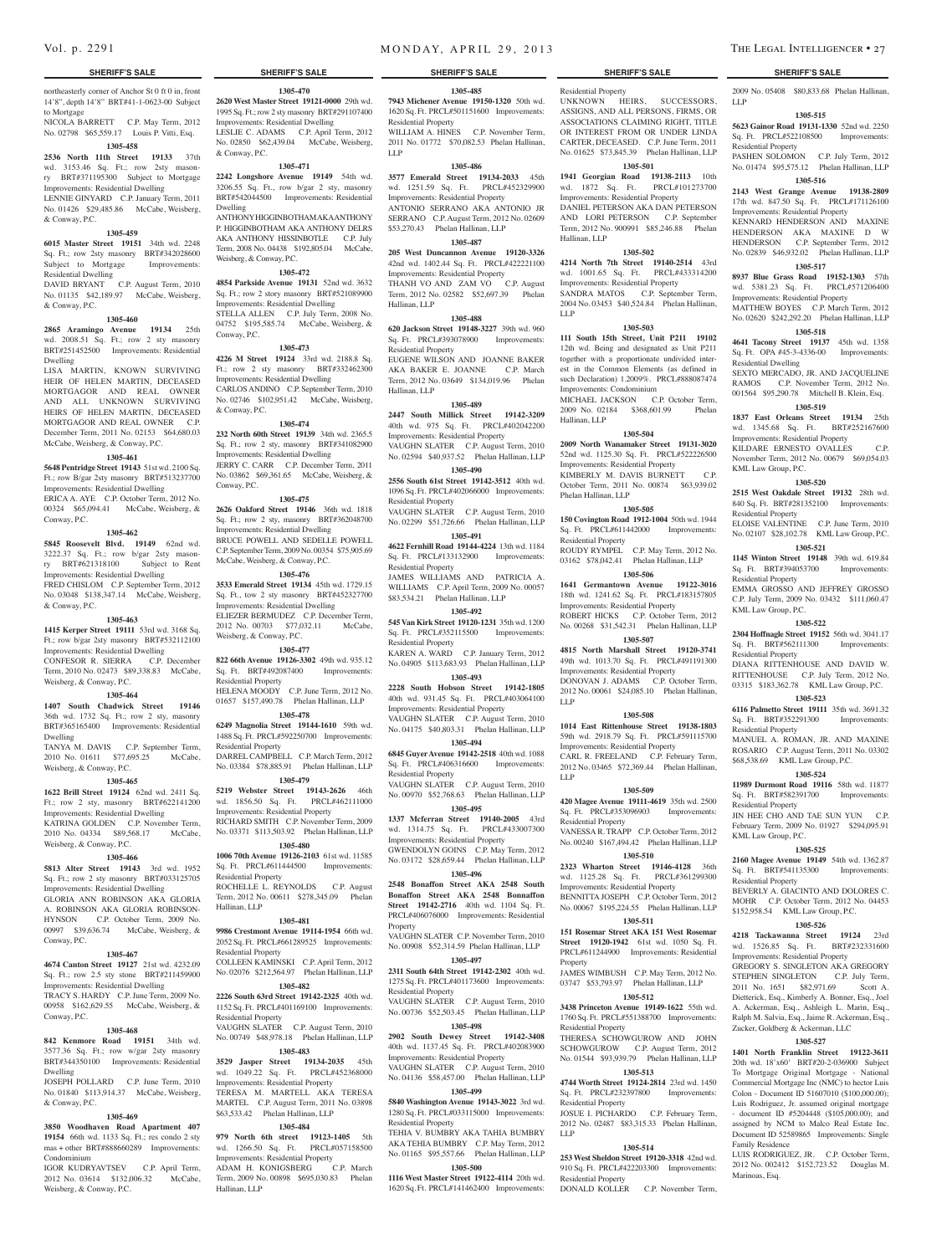## **1305-528**

**6601 North Bouvier Street 19126** 10th wd. 1288 Sq. Ft. BRT#101064900 Improvements: Residential Property

UNKNOWN HEIRS TO THE ESTATE OF ELOIS K. FULTON, DECEASED, HAROLD MCCOY, SOLELY AS HEIR TO ESTATE OF ELOIS K. FULTON, DECEASED, MONTE MCCOY, SOLELY AS HEIR TO ESTATE OF ELOIS K. FULTON, DECEASED, CANDACE MCCOY WARREN, SOLELY AS HEIR TO THE ESTATE OF ELOIS K. FULTON, DECEASED, AND LINDA MCCOY, SOLELY AS HEIR TO THE ESTATE OF ELOIS K. FULTON, DECEASED. C.P. November Term, 2008 No. 03311 \$92,784.44 KML Law Group, P.C.

### **1305-529**

**125 South 55th Street AKA 55th Street 19139- 3252** 60th wd. 2340 Sq. Ft. BRT#60-3164200 Improvements: Residential Property

JONATHAN W. MARCUS AKA JONATHAN MARCUS C.P. April Term, 2012 No. 2781 \$138,924.18 Scott A. Dietterick, Esq., Kimberly A. Bonner, Esq., Joel A. Ackerman, Esq., Ashleigh L. Marin, Esq., Ralph M. Salvia, Esq., Jaime R. Ackerman, Esq., Zucker, Goldberg & Ackerman, LLC

## **1305-530**

**1351 Westbury Drive 19151-2817** 34th wd. 1680 Sq. Ft. PRCL#343284700 Improvements: Residential Property

ABDUL IBRAHIMAH C.P. July Term, 2012 No. 03570 \$96,562.92 Phelan Hallinan, LLP ERIC BARMORE C.P. June Term, 2012 No. 01839 \$127,504.10 Phelan Hallinan, LLP

## **1305-531**

**1246 Passmore Street 19111-5531** 53rd wd. 1012 Sq. Ft. PRCL#531106400 Improvements:

Residential Property LINDA TIMMONS C.P. November Term, 2012 No. 02816 \$99,026.69 Phelan Hallinan, LLP

## **1305-532**

**5948 Warrington Avenue 19143-5218** 3rd wd. 1312 Sq. Ft. PRCL#034087700 Improvements: Residential Property

MARLENE F. BARNES C.P. February Term, 2009 No. 03763 \$64,406.60 Phelan Hallinan, LLP

### **1305-533**

**113 Durfor Street 19148-4007** 39th wd. 658 Sq. Ft. PRCL#391111900 Improvements:

Residential Property BRIAN GIFFEAR C.P. May Term, 2012 No. 00263 \$119,278.12 Phelan Hallinan, LLP

## **1305-534**

**146 East Fariston Drive AKA Fariston Drive 19120-1006** 61st wd. 1600 Sq. Ft. PRCL#611387400 Improvements: Residential Property

SOPHIA DAVIS C.P. April Term, 2012 No. 01809 \$113,909.02 Phelan Hallinan, LLP

### **1305-535**

**3630 Jasper Street 19134-1512** 45th wd. 940.68 Sq. Ft. PRCL#452388200 Improvements: Residential Property

ALEKSANDR STIONOV C.P. October Term, 2012 No. 00309 \$53,513.71 Phelan Hallinan, LLP

### **1305-536**

**2016 East Birch Street 19134-3609** 25th wd. 895.62 Sq. Ft. PRCL#252141600 Improvements: Residential Property ALEKSANDR STIONOV C.P. October Term, 2012 No. 00305 \$49,117.01 Phelan Hallinan, LLP

### **1305-537**

**5961 Reach Street 19120-1114** 35th wd. 1575 Sq. Ft. PRCL#352243000 Improvements: Residential Property

JUAN ORTIZ, JR. C.P. January Term, 2012 No. 00771 \$53,943.11 Phelan Hallinan, LLP

### **1305-538 3728 South Hereford Lane 19114-1911**  66th wd. 1802 Sq. Ft. PRCL#661267200 Improvements: Residential Property

LORETTA GOLOFF C.P. October Term, 2011 No. 03653 \$57,731.66 Phelan Hallinan, LLP

## **1305-539**

**2205 South Bonsall Street 19145-3208** 48th wd. 708 Sq. Ft. PRCL#482276800 Improvements: Residential Property

GENKEETA C. BISHOP RPA MAYES IN HIS CAPACITY AS ADMINISTRATOR OF THE ESTATE OF LOUISE S. BISHOP. UNKNOWN HEIRS, SUCCESSORS, ASSIGNS, AND ALL PERSONS, FIRMS, OR ASSOCIATIONS CLAIMING RIGHT, TITLE OR INTEREST FROM OR UNDER LOUISE S. BISHOP, DECEASED. C.P. October Term, 2011 No. 03935 \$35,625.92 Phelan Hallinan, LLP

## **1305-540**

**416 Tyson Avenue 19111-3940** 35th wd. 1991.50 Sq. Ft. PRCL#353164300 Improvements: Residential Property

SONJANE KELLY C.P. February Term, 2010 No. 02868 \$173,218.18 Phelan Hallinan, LLP

**1305-541 601 Saint Georges Road 19119-3341** 9th wd. 39,774.96 Sq. Ft. PRCL#092132600 Improvements: Residential Property DENISE BROUGH AND BRUCE SNYDER C.P. June Term, 2010 No. 03775 \$769,766.58

**1305-542 2063 Bridge Street 19124-2044** 62nd wd. 1309.80 Sq. Ft. PRCL#622120200 Improvements: Residential Property BELINDA MCNEAL C.P. March Term, 2012 No. 04049 \$26,720.09 Phelan Hallinan, LLP **1305-543 1306 Wagner Avenue 19141-2917** 49th wd. 2000 Sq. Ft. PRCL#493017800 Improvements:

JANET JOHNSON C.P. January Term, 2012 No. 04033 \$70,972.20 Phelan Hallinan, LLP **1305-544 6108 Castor Avenue 19149-3215** 53rd wd. 1756.01 Sq. Ft. PRCL#531347800 Improvements: Residential Property

MELODY CAMPBELL C.P. August Term, 2012 No. 00043 \$65,183.96 Phelan Hallinan,

**1305-545 5435 Westford Road 19120-2650** 42nd wd. 1792.80 Sq. Ft. PRCL#421412500 Improvements: Residential Property

**1305-546 8031 Mars Place 19153-1111** 40th wd. 1620.90 Sq. Ft. PRCL#405882642 Improvements:

ANTHONY C. JONES C.P. May Term, 2012 No. 03602 \$159,835.71 Phelan Hallinan, LLP **1305-547 6222, 6224, 6226 Limekiln Place 19141** 17th wd. Property dimensions: (Can check www. phila.gov, property information then property assessments); 6222 - 1350 Sq. Ft. beginning at 199' northwestwardly from the northerly side of Godfrey Ave; 6224 - 1350 Sq. Ft. beginning at 214' northwestwardly from the northerly side of Godfrey Avenue; 6226 - 1350 Sq. Ft. beginning at 229' northwestwardly from the northerly side of Godfrey Avenue OPA #'172313700,OPA#172313800, OPA#172313900 Improvements: Residential C.P. July Term, 2012 No. 02256 Edwin M.

**1305-548 949 Herbert Street 19124** 35th wd. 1050 Sq. Ft. OPA #612220300 Subject to Mortgage Improvements: Residential Property

MARVIN S. BARNHILL AND SHARON A. BARNHILL C.P. May Term, 2011 No. 03712 \$20,121.57 Brett A. Solomon, Michael C.

**1305-549 138 West Spencer Street 19120** 61st wd. 1050 Sq. Ft. OPA #612220300 Subject to Mortgage

**1305-550 2316 S Carlisle Street 19145** 26th wd. 690 Sq. Ft. OPA #261131400 Subject to Mortgage Improvements: Residential Property JOHN M. LEONE C.P. February Term, 2011 No. 003710 \$178,860.41 Brett A. Solomon,

**1305-551 2880 Angus Road** 57th wd. on the southeast side of Angus Road 420'11-1/2" on the southwest side of Angus Rd front 28'5-3/8", depth 91'5-

SUSAN F. DURNIN C.P. April Term, 2012 No. 02977 \$139,369.33 Louis P. Vitti, Esq. **1305-552 2349 E Clearfield Street** 25th wd. on northeast side of Clearfield St, 16'0" southwestwardly from the southeasterly side of Aramingo Avenue front 15'4", depth 75'0" OPA #251118800 MICHAEL GAMELLI C.P. May Term, 2012 No. 02769 \$103,777.35 Louis P. Vitti, Esq. **1305-553 6148 Reedland Street 19142** 40th wd. on southeasterly side of Reedland Street 162 ft 1 in, northeasterly side of 62nd st, front 16'0", depth 16'0" BRT#40-2-2073-00 Subject to Mortgage TIEASHA PULLEY C.P. July Term, 2012 No. 00982 \$90,009.90 Louis P. Vitti, Esq. **1305-554 1620 South Hicks Street 19145** 36th wd. 686 Sq. Ft. BRT#365083500 Improvements:

JENNIFER NOVERAS AND JESUS NOVERAS, JR C.P. September Term, 2010 No.

Improvements: Residential Property PATRICIA A. BLACKLEDGE AND JAMES E. BLACKLEDGE C.P. December Term, 2010 No. 00774 \$37,352.10 Brett A. Solomon,

Michael C. Mazack

Michael C. Mazack

1/4" OPA #572094845

Residential Property

Phelan Hallinan, LLP

Residential Property

Residential Property

Goldsmith, Esq.

Mazack

LLP

02717 \$109,617.81 KML Law Group, P.C.

**1305-555**

**1419 68th Street 19126** 10th wd. 2028.52 Sq. Ft. BRT#101254600 Improvements: Residential Property

TAMIKA HUNTER C.P. August Term, 2012 No. 01273 \$329,334.57 KML Law Group, P.C.

### **1305-556**

**3115 Knorr Street 19149** 55th wd. 1760 Sq. Ft. BRT#551211400 Improvements: Residential Property ROBERT BREGENZER C.P. October Term, 2012 No. 04449 \$175,685.65 KML Law Group, P.C.

## **1305-557**

**1526 Marcy Place Unit #B 19115** 56th wd. 1664 Sq. Ft. BRT#888560500 Improvements: Residential Property ZARGHNOA KAKAR AND AHMAD KARWANI C.P. May Term, 2011 No. 03433 \$61,432.01 KML Law Group, P.C.

**1305-558 943 East Stafford Street 19138** 59th wd. 1216.50 Sq. Ft. BRT#591049200 Improvements: Residential Property

DELMER GILL C.P. October Term, 2012 No. 04034 \$47,975.28 KML Law Group, P.C. **1305-559**

**2408 North Marston Street 19132** 28th wd. 700 Sq. Ft. BRT#281085600 Improvements: Residential Property CHARLIE MCCALL AKA CHARLES MCCALL AND JOYCE WEATHERS C.P.

July Term, 2012 No. 04646 \$10,447.93 KML Law Group, P.C. **1305-560**

**3329 Saint Vincent Street 19149** 55th wd. 1625 Sq. Ft. BRT#551449200 Improvements: Residential Property ANTHONY J. VOLPE AND KELLY M. VOLPE C.P. January Term, 2012 No. 01626 \$158,810.57 KML Law Group, P.C.

### **1305-561**

**5622 North Mascher Street 19120** 61st wd. 1585.05 Sq. Ft. BRT#612433700 Improvements: Residential Property JOHNATHAN E. RUSSELL C.P. January Term, 2012 No. 02330 \$124,497.02 KML Law Group, P.C.

### **1305-562**

**1303 South Carlisle Street 19146** 26th wd. 1264 Sq. Ft. BRT#36-5-0182-00 Improvements: Residential Dwelling

BARBARA CONKLIN AKA BARBARA A. BEST-CONKLIN C.P. September Term, 2011 No. 02762 \$60,142.37 Benjamin E. Witmer, Esq.

### **1305-563**

**2113 Shelmire Avenue 19152** 56th wd. 1 story masonry BRT#561359200 Improvements: Residential Dwelling

BETTY J. MANSON AND JANIS E. MANSON C.P. June Term, 2012 No. 00780 \$224,994.16 Federman & Associates, LLC

## **1305-564**

**2235 North 19th Street** 16th wd. Situate on the east side of Nineteenth Street at the distance of 264 feet northward from the north side of Susquehanna Avenue Subject to Mortgage Improvements: Row 3 Sty Masonry JUNAT, LLC C.P. May Term, 2012 No. 00276 \$118,393.91 Chandra M. Arkema, Esq.

## **1305-565**

**1740 Watkins Street** 26th wd. Situate on the south side of Watkins Street at the distance of ninety-eight feet eastward from the east side of Eighteenth Street. Subject to Mortgage Improvements: Row 2 Sty Masonry ROSE MARIE MAZZIO C.P. June Term 2012 No. 02745 \$172,222.40 Chandra M. Arkema, Esq.

### **1305-566**

**1522 Manton Street 19146** 26th wd. 774.62<br>Sq. Ft. RRT#365309400 Improvements: Sq. Ft. BRT#365309400 Residential Real Estate

DENNIS W. RICKERT, JR C.P. December Term, 2012 No. 01623 \$194,393.59 Stern & Eisenberg, PC

### **1305-567**

**183 West Nedro Avenue 19120** 61st wd. (formerly part of the 4th wd.) 1005.42 Sq. Ft. BRT#612103400 Improvements: Residential Real Estate EDNA W. BAKER AND GEORGE VERDIEU

C.P. December Term, 2012 No. 01565 \$85,795.28 Stern & Eisenberg, PC

## **1305-568**

**1829 Nolan Street 19138** 10th wd. 1240 Sq. Ft. BRT#102227300 Improvements: Residential Real Estate

HELEN EDWARDS C.P. August Term, 2012 No. 00508 \$97,913.04 Stern & Eisenberg, PC

### **SHERIFF'S SALE SHERIFF'S SALE SHERIFF'S SALE SHERIFF'S SALE SHERIFF'S SALE**

**1305-583** wd. 1497.48 Sq. Ft. PRCL#132033800 Improvements: Residential Property SHALONA MERCEDES MERCEIR C.P. June Term, 2012 No. 03091 \$122,181.38 Phelan

**1305-584 1543 66th Avenue AKA 1543 West 66th Avenue 19126-2766** 10th wd. 1248 Sq. Ft. PRCL#101220500 Improvements: Residential

JUWAN DILL C.P. July Term, 2012 No. 02857 \$159,151.57 Phelan Hallinan, LLP **1305-585 6325 Farnsworth Street 19149-2938** 62nd wd. 1379.88 Sq. Ft. PRCL#621533700 Improvements: Residential Property GUO QIANG WENG C.P. October Term, 2012 No. 00049 \$109,313.67 Phelan Hallinan, LLP **1305-586 2410 Ritner Street 19145-4116** 48th wd. 919.12 Sq. Ft. PRCL#482119000 Improvements:

JESSICA EASTWOOD C.P. October Term, 2010 No. 02250 \$80,888.33 Phelan Hallinan,

**1305-587 4489 Livingston Street 19137-1621** 45th wd. 1600 Sq. Ft. PRCL#453189600 Improvements:

LORRAINE D. KOCINSKI C.P. December Term, 2011 No. 03530 \$185,188.67 Phelan

**1305-588 1540 South Patton Street 19146-3426**  36th wd. 767.40 Sq. Ft. PRCL#364456400 Improvements: Residential Property CLARA KING C.P. October Term, 2012 No. 00311 \$35,503.72 Phelan Hallinan, LLP **1305-589 6505 North 8th Street 19126-3720** 49th wd. (fromerly 42nd wd.) 9300 Sq. Ft. PRCL#492129200 Improvements: Residential

MICHAEL J. POLLARD C.P. October Term,<br>2012 No. 00310 \$301.704.98 Phelan 2012 No. 00310 \$301,704.98

**1305-590 6221 Morton Street 19144-1612** 59th wd. 1469.28 Sq. Ft. PRCL#592209700 Improvements: Residential Property MAGGIE J. WALDEN C.P. May Term, 2012 No. 00424 \$64,221.06 Phelan Hallinan, LLP **1305-591 1420 North 57th Street 19131-3807** 4th wd. 1231.05 Sq. Ft. PRCL#043105200 Improvements: Residential Property DEANNA A. GOINES C.P. July Term, 2012 No. 00543 \$130,673.34 Phelan Hallinan, LLP **1305-592 414 West Grange Avenue 19120-1854**  61st wd. 1231.92 Sq. Ft. PRCL#612061200 Improvements: Residential Property ANH H. MAI C.P. April Term, 2012 No. 04290 \$54,590.65 Phelan Hallinan, LLP **1305-593 4544 Ditman Street 19124-3427** 23rd wd. 2628 Sq. Ft. PRCL#232358410 Improvements:

Hallinan, LLP

Property

Residential Property

Residential Property

Hallinan, LLP

Property

Hallinan, LLP

Residential Property

Residential Property

Hallinan, LLP

Property

LIZETTE M. LEWIS AKA LIZETTE BANKS C.P. October Term, 2011 No. 01219 \$101,698.53 Phelan Hallinan, LLP **1305-594 5310 West Oxford Street 19131-3320** 52nd wd. (formerly the 34th wd.) 2145 Sq. Ft. PRCL#521040600 Improvements: Residential

ROBIN A. ANDERSON AND RAJEEV SACHDEVA C.P. June Term, 2012 No. 01652 \$121,186.85 Phelan Hallinan, LLP **1305-595 1637 South 22nd Street 19145-1341** 36th wd. 1152 Sq. Ft. PRCL#363295100 Improvements:

JOHNNY W. SUGGS C.P. November Term,<br>2009 No. 00148 \$115,540.19 Phelan 2009 No. 00148 \$115,540.19

**1305-596 3505 Mercer Street 19134-5401** 45th wd. 894.836 Sq. Ft. PRCL#451263000 Improvements: Residential Property RICHARD KURTZ C.P. February Term, 2012 No. 02167 \$105,622.99 Phelan Hallinan, LLP **1305-597 1841 Strahle Street 19152-2322** 56th wd. 2122.46 Sq. Ft. PRCL#562167900 Improvements: Residential Property HEYAM A. MANSOUR AND GHASSAN MANSOUR C.P. October Term, 2012 No. 00622 \$189,448.74 Phelan Hallinan, LLP

LLP

## **1305-569**

**1929 Dickinson Street 19146** 36th wd. 1024 **4834 North Carlisle Street 19141** 13th Sq. Ft. BRT#363042900 Improvements: Residential Real Estate EDWARD C. ANDREWS C.P. May Term, 2012 No. 00713 \$80,778.83 Stern & Eisenberg, PC

### **1305-570**

**606 East Willard Street** 33rd wd. 15'2"x51'6" BRT#33-1-0766-00 Improvements: Single Family Home DAVID B. STEINER C.P. July Term, 2011

No. 01054 \$37,419.73 John J. Kelly, Jr. **1305-571**

**3016 Tremont Street 19136** 57th wd. 2345.54 Sq. Ft. OPA #572057400 Improvements: Residential Dwelling

ALBERT GABRIELE C.P. February Term, 2012 No. 001799 \$41,660.45 Mitchell B. Klein, Esq.

## **1305-572**

**8605 Bayard Street 19150** 50th wd. 1438.14 Sq. Ft. BRT#501218900 Improvements: Residential Real Estate KAREN L. HAMILTON FKA KAREN L.

WIMBERLY C.P. November Term, 2012 No. 03134 \$104,923.44 Stern & Eisenberg, PC **1305-573**

**6107 Harley Avenue** 40th wd. 1132.50 Sq. Ft. BRT#402285900 Improvements: Residential Dwelling

THOMAS WILLIAM MACNEAL AKA THOMAS WILLIAM MACNEAL, III AND DENISE R. MACNEAL C.P. December Term, 2011 No. 02758 \$83,730.15 Law Offices of Gregory Javardian

## **1305-574**

**1100 S Broad Street, Unit #313A 19146**  2nd wd. 626 Sq. Ft. BRT#888113528 Improvements: Residential Real Estate JARET APARO C.P. February Term, 2012 No.

01687 \$195,200.13 Stern & Eisenberg, PC **1305-575**

**1912 East Cambria Street 19134** 25th wd. 1622 Sq. Ft. BRT#252083500 Improvements: Residential Property

WILLIAM SANTIAGO AND JAMI NEGLER C.P. June Term, 2011 No. 002644 \$52,766.33 Christopher A. DeNardo, Esq.

### **1305-576**

**6243 Broad Street 19141** 49th wd. 2079.36 Sq. Ft. BRT#493254100 Improvements: Residential Property

GEORGE R. BATTLE C.P. November Term, 2011 No. 001133 \$77,311.42 Christopher A. DeNardo, Esq.

### **1305-577**

**242 West Manheim Street AKA 242 Manheim Street 19144** 13th wd. 4761.78 Sq. Ft. BRT#133078600 Improvements: Residential Property

DERRICK DAVIS AND ERIC PONDER C.P. June Term, 2008 No. 002009 \$190,370.56 Christopher A. DeNardo, Esq.

1060 Sq. Ft. BRT#395153700 Improvements:

ANTHONY MESORACA, AS INDIVIDUAL AND IN CAPACITY AS PRESIDENT OF ARACA INDUSTRIES, INC. AND ARACA INDUSTIRES, INC. A PA CORP. (MORTGAGOR) C.P. September Term, 2012 No. 002183 \$108,313.96

**1305-579 429 Sigel Street 19148** 1st wd. 840 Sq. Ft. BRT#011402200 Improvements: Residential

FRANK SANTANGELO C.P. February Term, 2012 No. 001874 \$160,566.63 Christopher

**1305-580 5809 Osage Avenue 19143** 60th wd. 975 Sq. Ft. BRT#604181100 Improvements: Residential

VERDELL R. REESE C.P. April Term, 2011 No. 002493 \$37,620.24 Christopher A.

**1305-581 7537 Greenhill Road 19151** 34th wd. 1867.50 Sq. Ft. BRT#343250300 Improvements:

STEPHANIE M. MCCLENDON C.P. June Term, 2012 No. 2157 \$146,935.43 Christopher

**1305-582 1009 South 51st Street 19143** 51st wd. 1435 Sq. Ft. BRT#511173800 Improvements:

CLARA M. KING C.P. November Term, 2012 No. 002725 \$54,286.15 Christopher A.

### **1305-578 2746 South Randolph Street 19148** 39th wd.

Residential Property

Property

**Property** 

DeNardo, Esq.

Residential Property

A. DeNardo, Esq.

Residential Property

DeNardo, Esq.

A. DeNardo, Esq.

Christopher A. DeNardo, Esq.